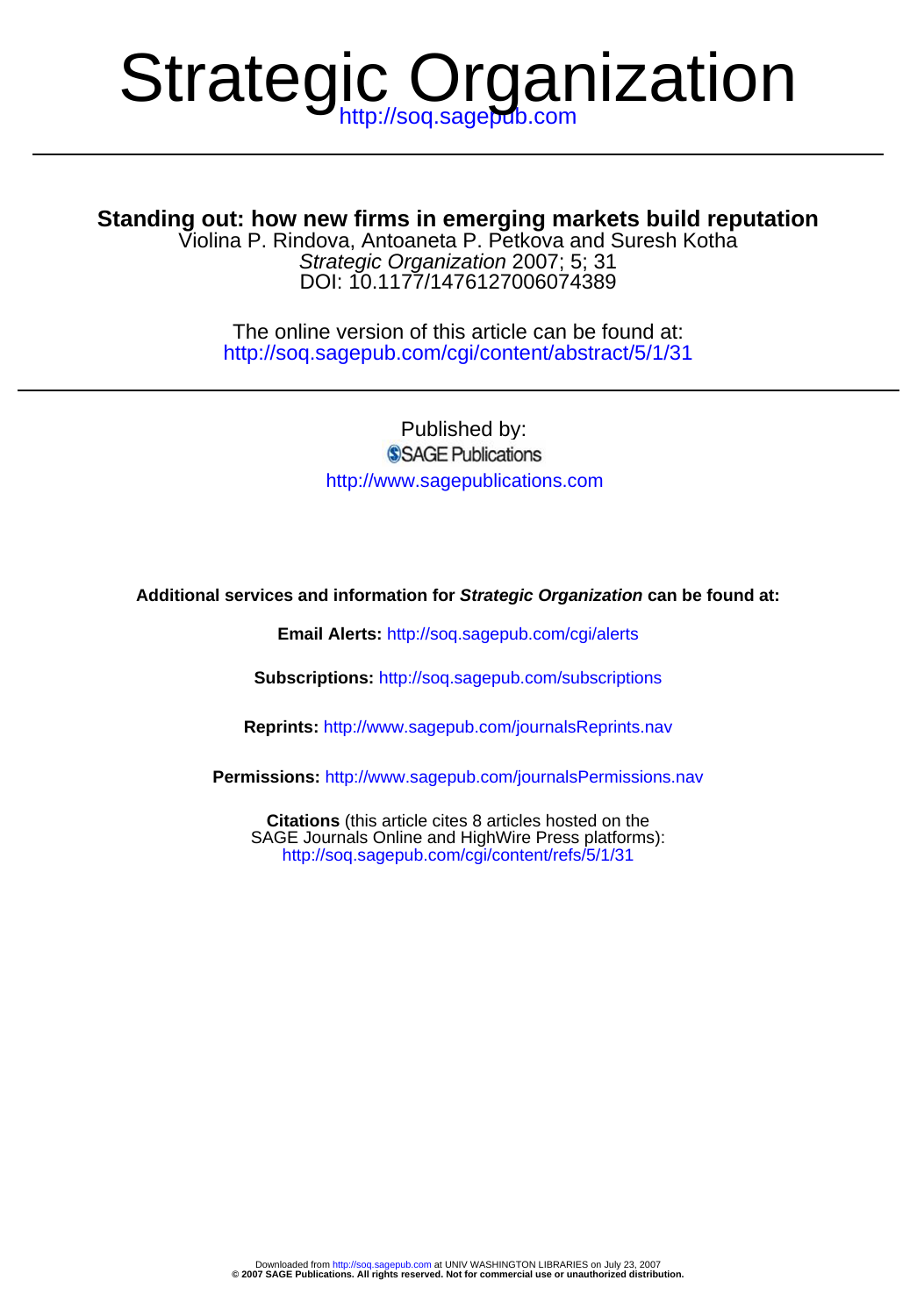## **Standing out: how new firms in emerging markets build reputation**

**Violina P. Rindova** University of Texas-Austin, USA

**Antoaneta P. Petkova** San Francisco State University, USA

**Suresh Kotha** University of Washington, USA

#### **Abstract**

While strategy and organizational researchers increasingly recognize that observers' perceptions and beliefs about firms have a substantive effect on firms' access to resources and performance, the processes through which these perceptions form are not well understood. To address this question, we examined how three new firms – Amazon.com, barnesandnoble.com and CDNow – that entered the emerging e-commerce domain in the mid-1990s built their initial reputations in the media. Given the limited theory and empirical evidence about the process of reputation accumulation by new firms in emerging markets, we used the case study method to develop inductively a model that relates the visible external actions of the three firms to the patterns of media coverage they accumulated. Patterns of media coverage are likely to both reflect and affect the process of reputation accumulation, as the media constitute an influential audience of critics, who first form their own perceptions and opinions, thereby reflecting the process of reputation accumulation, and then disseminate these perceptions and opinions to the public, thereby influencing the perceptions and opinions of other stakeholder audiences. Our analysis indicates that the pattern of market actions of new firms influences the pattern of media coverage they receive in terms of levels (visibility), content (strategic character), tenor (favorability) and distinction (esteem).The observed inter-firm differences in these characteristics of received coverage suggest that reputation may be better understood as a composite construct and that firms' reputational assets may vary in their composition. Our study offers an inductively developed process model that relates the market actions of new firms to the accumulation of the different components of their initial reputations in the media.

**Key words •** intangible assets **•** market actions **•** media studies **•** new ventures **•** reputation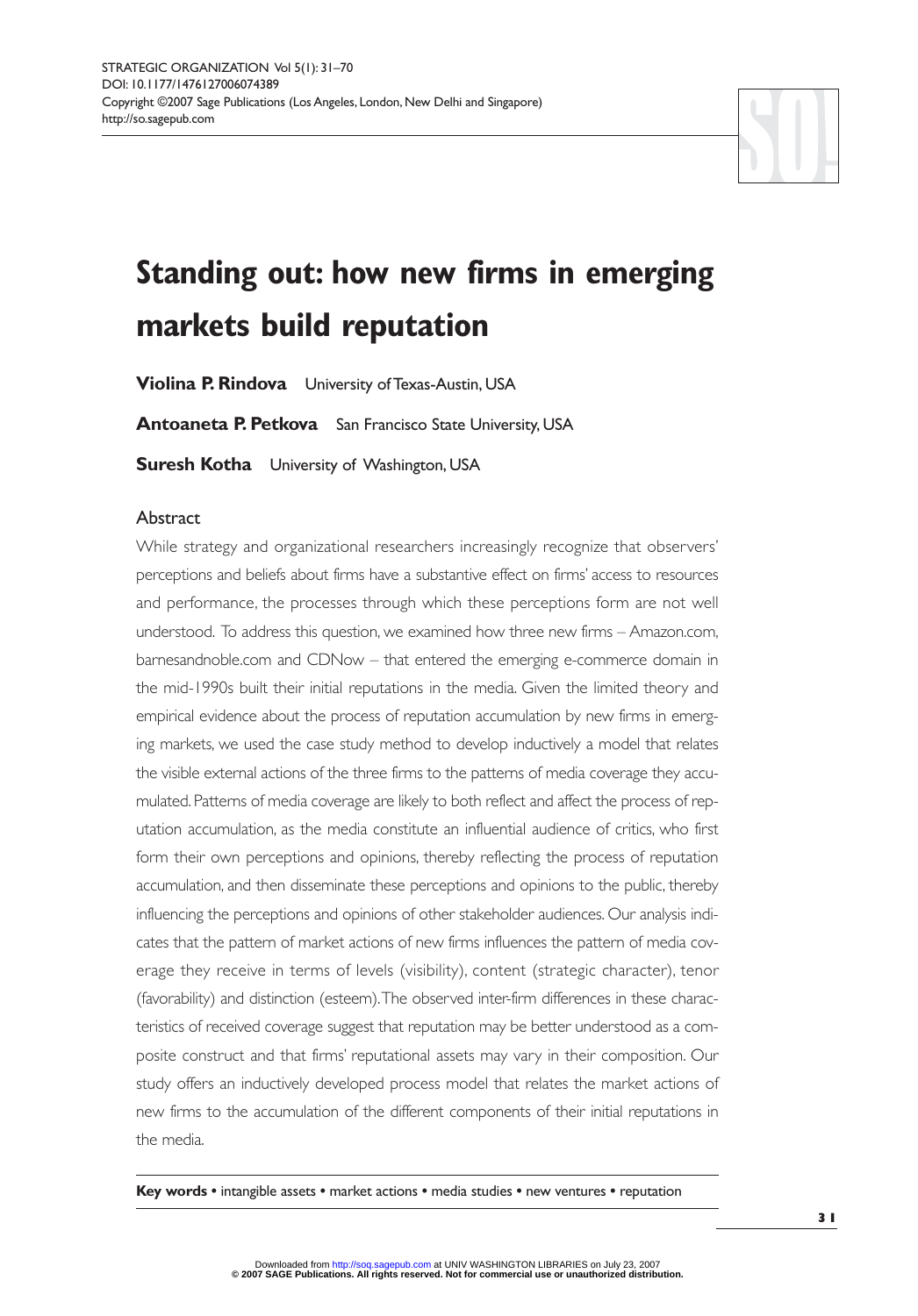New firms face considerable challenges in convincing stakeholders to exchange resources with them because 'the quality of a new venture is always a matter of some debate' (Stuart et al., 1999: 315). By developing a reputation a new firm can reduce stakeholders' uncertainty about its quality because reputation, defined as the collective knowledge about and regard for the firm in its organizational field (Fombrun, 1996; Ferguson et al., 2000; Rindova et al., 2005), can provide stakeholders with assurance about the firm's ability to create value (Rindova and Fombrun, 1999). How a new firm can build reputation, however, remains a relatively unexplored research question because extant reputation research studies primarily established firms that compete in well-defined industries with known players (Fombrun and Shanley, 1990; Deephouse, 2000; Tsai, 2000; Rindova et al., 2005). This research has shown that a firm can build its reputation through persistent investments in a variety of relevant signals, including levels of financial performance, patterns of resource deployment and endorsements from high-status or prominent third parties (Ferguson et al., 2000; Roberts and Dowling, 2002; Greenwood et al., 2005; Rindova et al., 2005).

This research, however, is of limited value for understanding how new firms in emerging markets build their reputations, because new firms lack reliable performance records (Gompers and Lerner, 2001), as well as the resources necessary to invest in relevant signals (Williamson, 2000; Pollock et al., 2004). For these reasons, most research on new firms views them as having to 'borrow reputation' from established actors (Beatty and Ritter, 1986). Entrepreneurship researchers have therefore focused on studying how the affiliations of new firms with high-status actors, such as venture capitalists (Lee et al., 2001; Shane and Stuart, 2002), underwriters (Gulati and Higgins, 2003; Higgins and Gulati, 2003), strategic alliance partners (Stuart et al., 1999) and customers (Reuber and Fischer, 2005), improve their performance. This research has shown that new firms benefit from the reputations of prominent others but leaves open the question of how new firms proactively build their own reputations.

New firms competing in emerging markets confront further challenges in building their reputations because in such contexts stakeholders face uncertainty not only about what the quality of a particular firm is, but also about how they should think about quality in the market (Aldrich and Fiol, 1994; Hargadon and Douglas, 2001; Lounsbury and Glynn, 2001). Research on legitimacy has addressed this problem and has observed that the success of new firms in emerging markets depends on the extent to which stakeholders understand and accept the new types of activities, products, and/or business models that these firms introduce (Aldrich and Fiol, 1994; Lounsbury and Glynn, 2001; Lounsbury et al., 2003; Sine et al., 2005). This research has shown that the development of legitimacy for the new industry as a whole contributes positively to the performance and survival of individual firms in the industry (Rao, 1994).

Research on legitimacy and reputation share a common concern with the effect of stakeholders' perceptions of firms' performance and survival. However, the perceptions these constructs refer to differ in content and bases (Rindova

**<sup>© 2007</sup> SAGE Publications. All rights reserved. Not for commercial use or unauthorized distribution.** Downloaded from [http://soq.sagepub.com a](http://soq.sagepub.com)t UNIV WASHINGTON LIBRARIES on July 23, 2007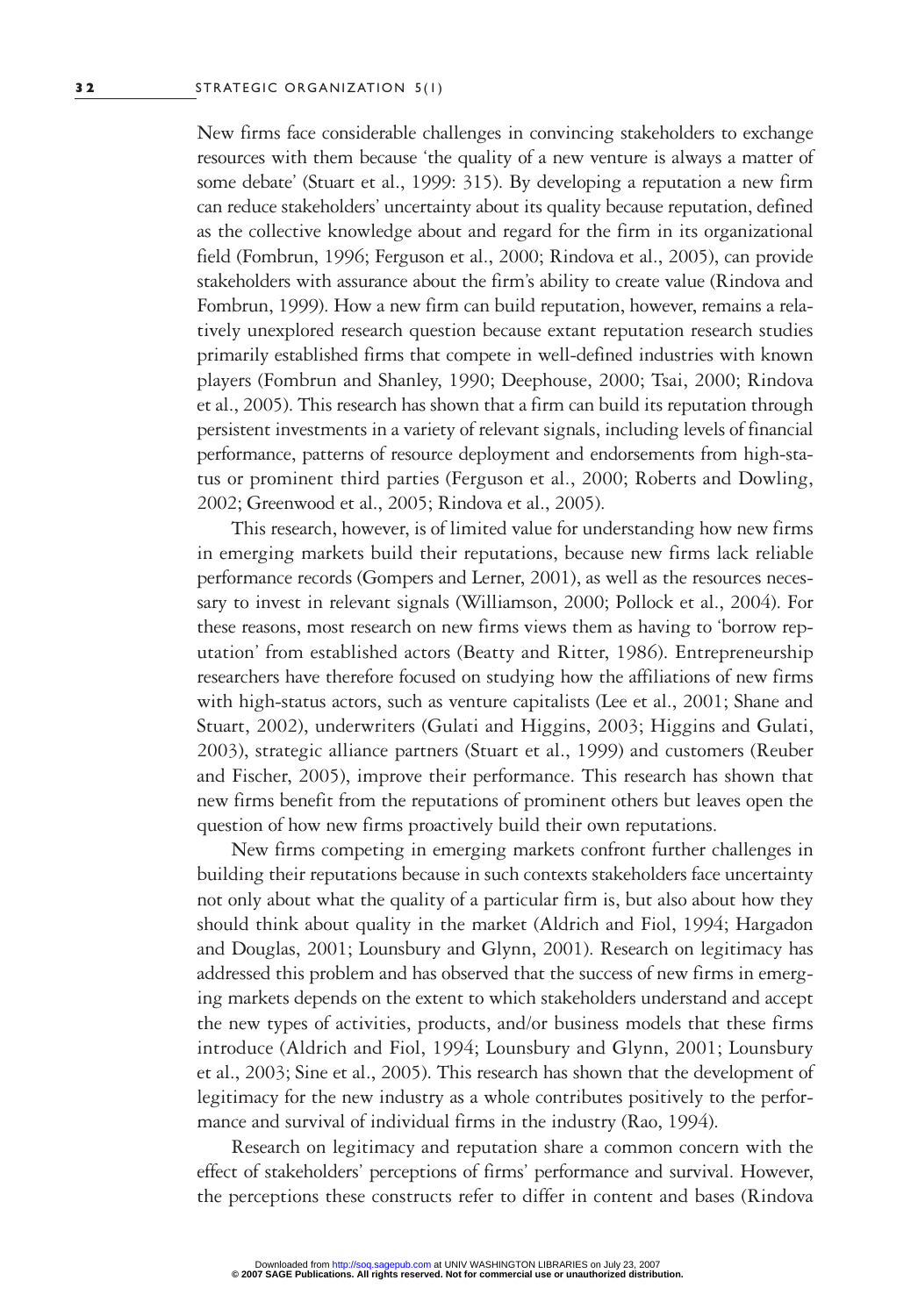et al., 2006). Legitimacy reflects the degree to which a firm's products and practices are perceived as fitting with societal expectations and are evaluated favorably based on this fit with industry norms and broader societal expectations (Lounsbury and Glynn, 2001), whereas reputation refers to the regard that stakeholders hold a firm is based on expectations that it can deliver value along key dimensions of performance (Rindova and Fombrun, 1999).

Both legitimacy and reputation affect the choices that stakeholders make among competing firms. Such choices involve two steps: categorization and comparison (Zuckerman, 1999). In the categorization step stakeholders decide which firms belong to a given category and should be included in the choice set. Categorization, therefore, depends on the legitimacy of the firm, i.e. the degree to which it is perceived as fitting with the beliefs and expectations associated with a given category. In the comparison step stakeholders evaluate how a firm compares with other members of the category. Comparison, therefore, depends on the firm's reputation. These arguments suggest that to gain access to stakeholders' resources a new firm not only has to be legitimate, but it also has to develop its own reputation.

Given the limited theory and empirical evidence about how new firms build their own reputations we used the methods of inductive theory building through case studies (Eisenhardt, 1989; Yin, 1994) to develop a theoretical framework about how new firms build initial reputations through market actions. We focus on market actions because they are the central mechanism through which firms compete and pursue competitive advantage (Ferrier, 1997; Ferrier et al., 1999). Although the primary purpose of market actions is to influence the position of a firm relative to customers and competitors, they also reveal information about its strategies and capabilities, thereby influencing observers' perceptions of it (Ferrier, 1997; Clark and Montgomery, 1998). Therefore, market actions may play an important, yet understudied role, in the reputation-building process of new firms.

We further focus on reputation accumulation by looking at the patterns of media coverage that new firms achieve because patterns of media coverage both reflect and affect the process of reputation accumulation (Carter and Deephouse, 1999; Deephouse, 2000; Pollock and Rindova, 2003). To the degree that journalists are cognitively constrained individuals who, like other people, have to make sense of complex messy data in order to form impressions and express opinions, media coverage reflects the process of reputation accumulation. However, journalists also disseminate their perceptions and opinions on a large scale and are seen as authoritative sources of information (Deephouse, 2000), thereby performing the role of institutional intermediaries (Pollock and Rindova, 2003) and critics. As a result, media coverage sets the agenda for public discourse (McCombs and Shaw, 1972; Carroll and McCombs, 2003) and affects reputation accumulation. The role of the media as 'a visible and enduring public of critics who act as a primary audience for product offerings' and guide to the public's evaluations of these offerings (Zuckerman, 1999: 1404) is particularly important in contexts where stakeholders face high levels of uncertainty, such as emerging markets.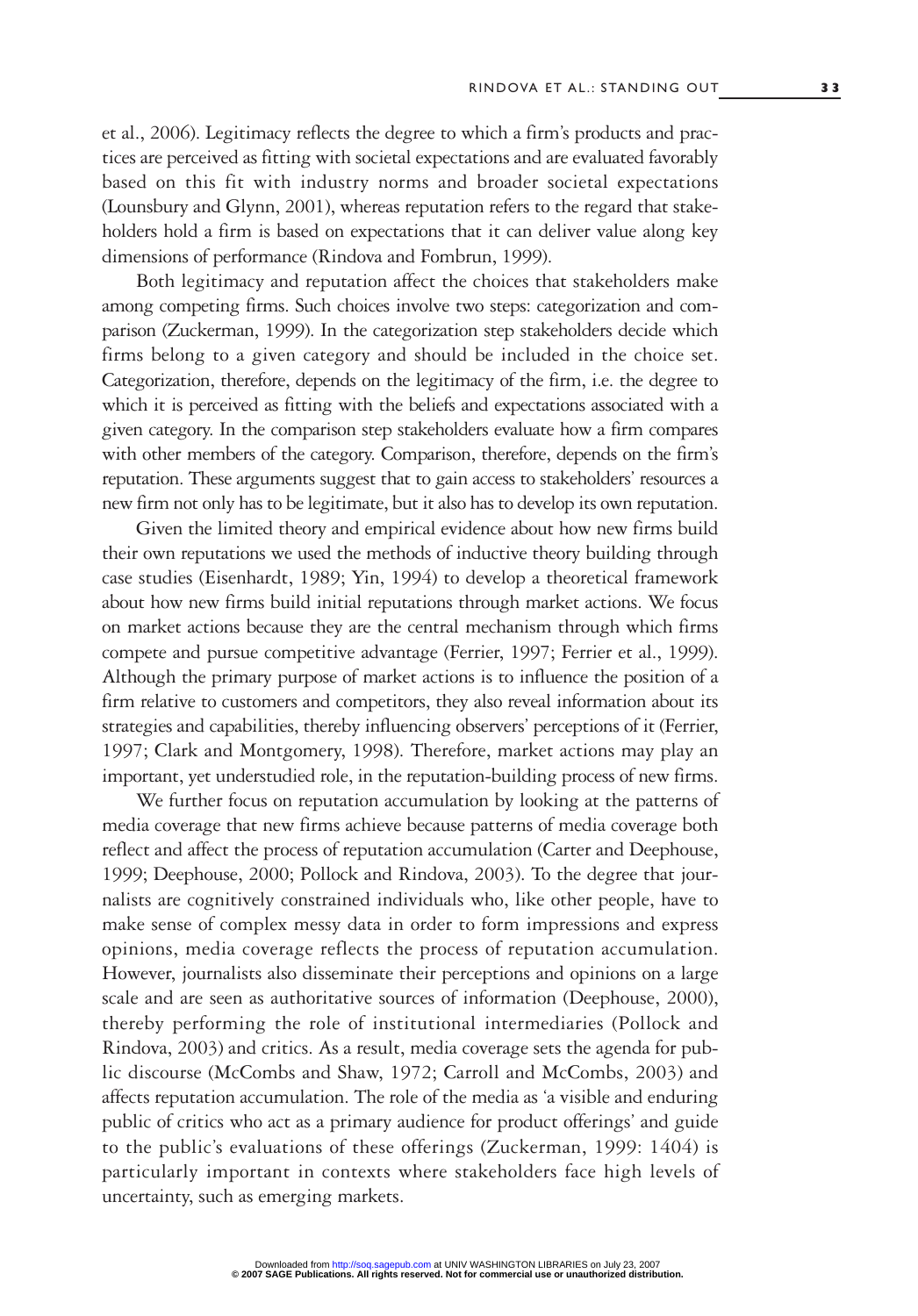In sum, media coverage provides an important window in the process of initial reputation accumulation in two ways: First, media organizations themselves constitute an audience that has to figure out which firms are newsworthy, i.e. which firms merit their attention, for what reasons and to what extent. Unlike other audiences, the media make their opinions public and therefore observable in a relatively unobtrusive manner. Second, the attention and interpretations that the media give to the firms they focus on become inputs into the sensemaking processes of other stakeholders, thereby having the potential to affect a firm's reputation with these audiences (Fombrun, 1996). Although media coverage may not capture the totality of stakeholder impression formation, it captures the central process through which knowledge and evaluations about a firm crystallize into a 'social fact' (Lang and Lang, 1988: 79).

To examine this process in depth, we studied the market actions and the media coverage of three new firms that entered the emerging e-commerce market in the mid-1990s: Amazon.com, barnesandnoble.com (BN.com) and CDNow. Our analysis of the three firms shows that they took different numbers and types of actions, and that these different patterns of actions were associated with different patterns of media coverage in terms of levels (visibility), content (strategic character), tenor (favorability) and distinction (esteem). Based on these observations we extend research that views reputation as a multidimensional construct (Deephouse, 2000; Greenwood et al., 2005; Rindova et al., 2005) and articulate several distinct components of the composite reputation construct. We further develop a process model that relates new firms' pattern of market actions to the accumulation of these different components of reputation.

#### **Methods**

To develop our theoretical framework we employed a multiple-case, embedded, longitudinal design. A multiple-case design enables researchers to use 'replication logic' (Yin, 1994) and to confirm or disconfirm emerging conceptual insights using the comparative evidence from the multiple cases (Eisenhardt, 1989; Yin, 1994). The embedded design further enables the development of richer and more accurate theories by uncovering aspects of a phenomenon at multiple levels of analysis (e.g. firm-level and action-level) (Eisenhardt, 1989). Finally, the longitudinal design enables us to use pattern matching, a technique for analytical induction, which is particularly suitable for analyzing processes that are diffused yet interrelated over time (Yin, 1994).

#### **Theoretical sampling of cases**

The emerging market selected for our study was the e-commerce domain, which emerged in the mid-1990s when the internet became available for commercial activity. To fulfill the requirement of the inductive, case-based theory-development

**<sup>© 2007</sup> SAGE Publications. All rights reserved. Not for commercial use or unauthorized distribution.** Downloaded from [http://soq.sagepub.com a](http://soq.sagepub.com)t UNIV WASHINGTON LIBRARIES on July 23, 2007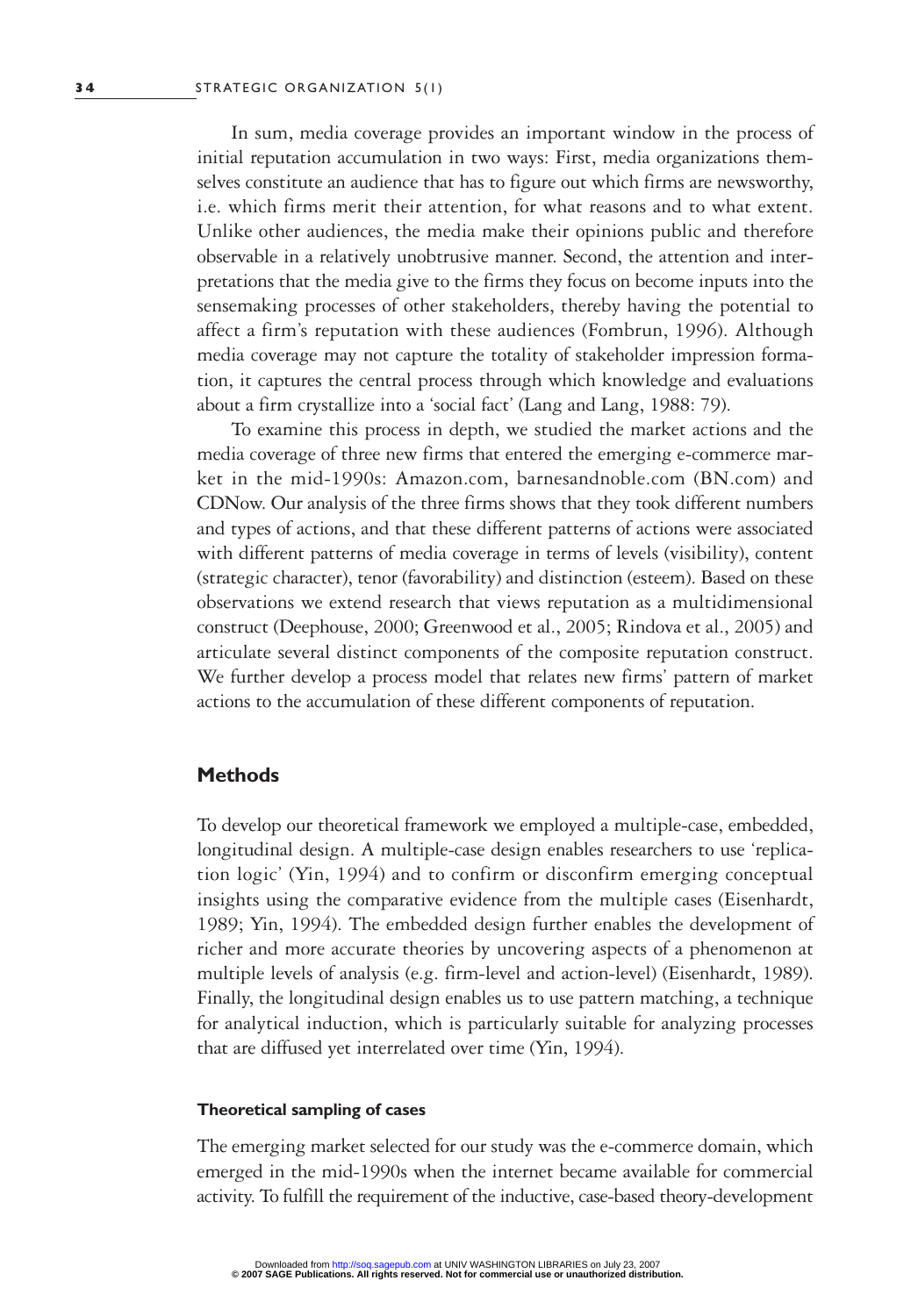method for theoretical sampling, i.e. to select cases that exhibit the phenomenon of interest to a high degree (Yin, 1994), we identified new firms in an emerging market that had received sufficient media coverage to enable detailed and systematic comparisons. We chose three firms that entered the e-commerce domain in its early years of emergence between 1994 and 1997: CDNow (entering in 1994), Amazon.com (entering in 1995) and Barnesandnoble.com (entering in 1997). $<sup>1</sup>$ </sup>

Our selection of firms was also guided by an effort to build into the design of the study pair-wise similarities and differences through which we could explore alternative explanations for observed differences in the patterns of media coverage. First, including CDNow as a very early entrant in the e-commerce domain enabled us to explore the role of first-mover advantages as a potential explanation for a new firm's reputation (Lieberman and Montgomery, 1988). Second, including BN.com, which entered the market late but with the benefit of the resources and established reputation of its parent company, the bookretailer Barnes and Noble, allowed us to contrast two first movers with a follower that was able to borrow pre-existing reputation. The fact that despite the benefits of its parent's name BN.com did not manage to accumulate the same reputation as Amazon.com did, allows us to rule out resource endowments, including privileged access to reputational assets that can be borrowed through affiliation, as the primary mechanism for reputation accumulation by new firms. Finally, because BN.com and Amazon.com competed in the same product category and distributed essentially identical products (Ghemawat, 1999), comparing the two firms enabled us to account for the potential reputational effects of product quality and price (Milgrom and Roberts, 1986). Overall, our case selection met the requirements for 'theoretical replication' (Yin, 1994), which enables the researchers to broaden the generalization of their conclusions because the multiple-case studies were designed to cover different theoretically relevant conditions.

#### **Data collection**

Our first data set consists of all visible externally oriented market actions that each firm took from its founding until the end of 1998. We chose this time period because during this period the three firms entered the e-commerce domain and remained focused on competing predominantly in one product category (Amazon.com and Barnesandnoble.com in books, and CDNow in music retailing).<sup>2</sup> Although CDNow entered the e-commerce domain in 1994, it did not take any actions that year. Thus, while we collected data since the beginning of 1994, our analytical displays cover the period 1995–8, for which actions and media coverage on the three firms actually existed. Following Yin (1994), we established the facts with regard to the market actions taken by the three firms using data triangulation across multiple sources, including press releases, company websites, 18 published cases and several corporate histories books.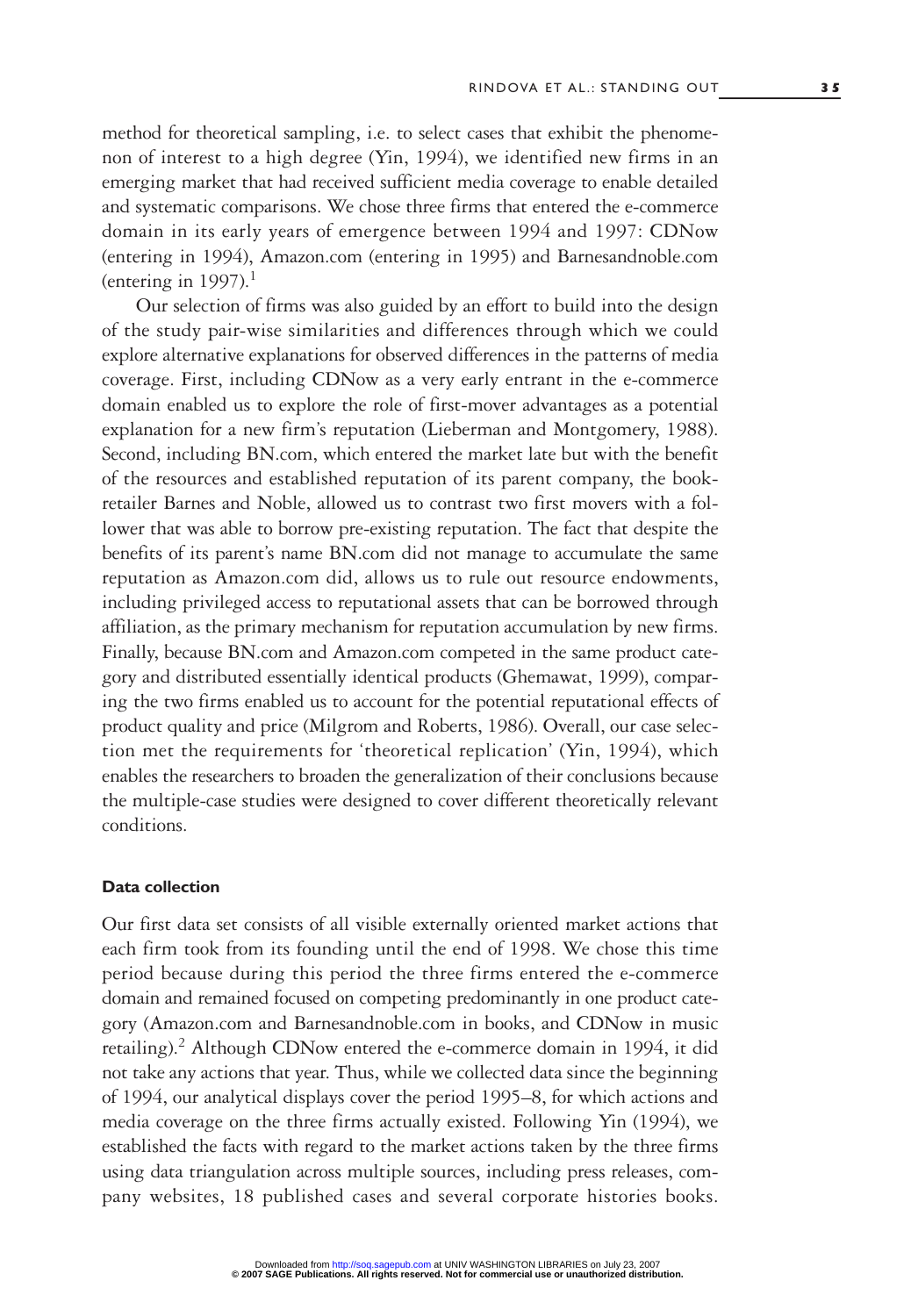Through this process we identified 162 unique actions taken by the three firms that met the definition of market actions as externally directed, specific, and observable competitive moves (Ferrier et al., 1999). For each firm we developed a chronological display of its actions over time.

Our second data set consists of all articles published about the three firms between 1994 and 1998 in four prominent business media publications: *Business Week, The Economist, Fortune* and the *Wall Street Journal.* We chose these sources because they have been used in past research capturing reputation in the media (e.g. Greenwood et al., 2005) and because they are viewed as richer information sources that not only report on events, but also provide interpretations (Haunschild and Beckman, 1998). We reasoned that such sources are also more likely to be a valid indicator of reputation accumulation, because research shows that prominent third parties are viewed as more credible sources of evaluative information (Stuart, 2000). These sources yielded a total of 627 articles about the three firms: 488 about Amazon.com, 47 about BN.com and 92 about CDNow. As a robustness check, we examined the extent to which coverage by these prominent media outlets is representative of the more general pattern of media coverage of the three firms. We collected count data of all articles that referred to one of the three firms in the 'Major Newspapers' and 'Magazines and Journals' databases of *Lexis-Nexis.* The two time series were correlated at .96, suggesting that our sample of sources reflects the level of media coverage the firms achieved.

After removing repetitive articles that cover more than one of our focal firms and articles that only mentioned a firm's name without providing any substantive discussion about it, we obtained 148 unique articles, or sampling units, from which we further extracted specific coding units. Coding units enable researchers to sample the content of sampling units that are too rich or too complex to be analyzed reliably (Krippendorff, 2004). The coding units for our study were all paragraphs surrounding the mentions of the name of at least one of the three firms that also made specific statements about the firm. Using these criteria we obtained 278 coding units (177 for Amazon.com, 53 for BN.com and 48 for CDNow).

#### **Data analysis**

Our analysis followed the procedures for case-based analytic induction (Yin, 1994) and included multiple iterations of the following steps: breaking the data into categories through open coding; extracting patterns in the data and developing relevant dimensions and core constructs; matching patterns; obtaining theoretical corroboration for observed relationships; and integrating relationships into an overall theoretical model. Below we explain the key procedures associated with the coding and pattern matching steps.

#### *Breaking the action data into categories through open coding*

We first organized the actions of each firm in chronological displays. We then coded these actions by using as a starting point the action categories developed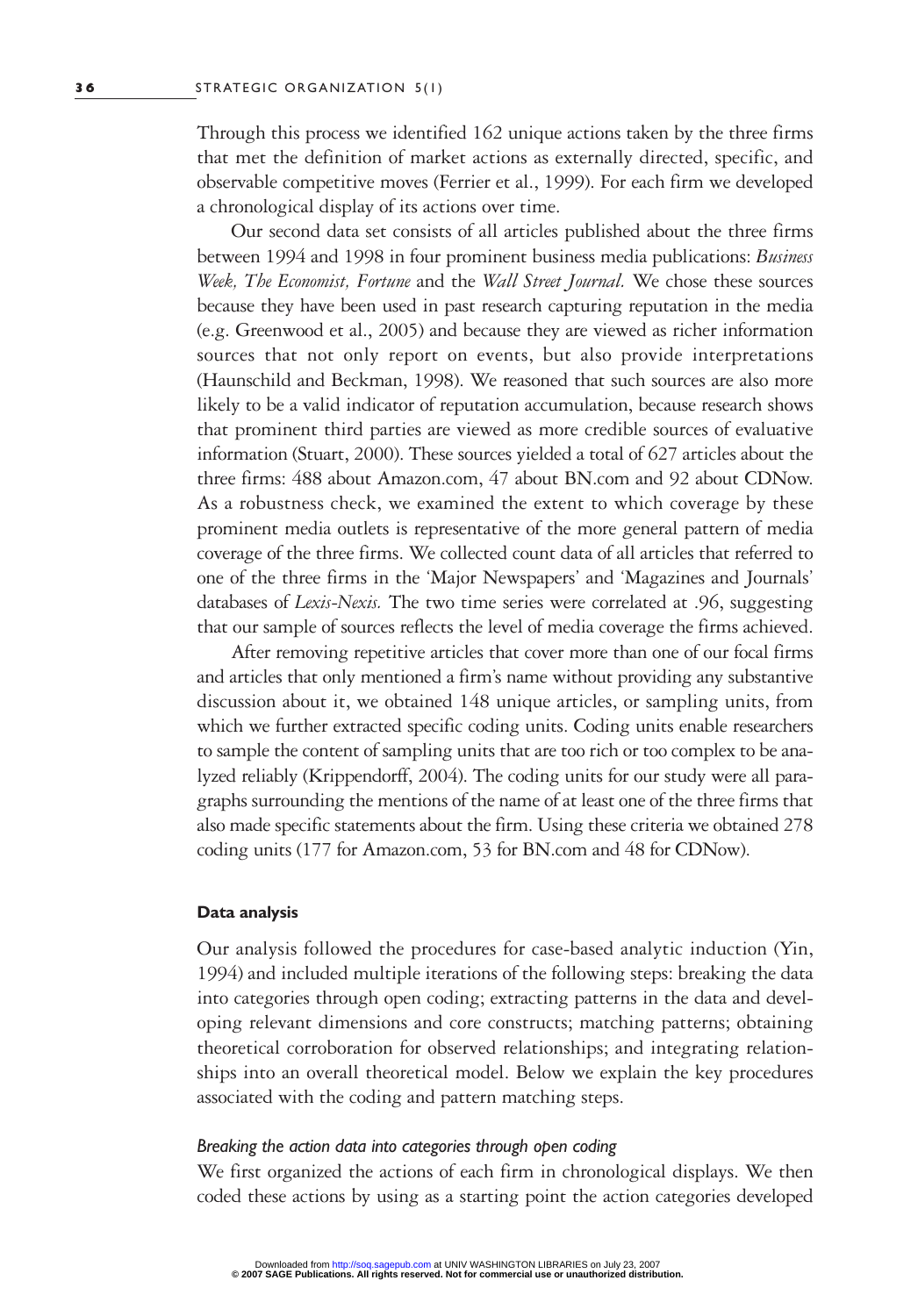by competitive dynamics researchers and applied to multiple research contexts and industry settings. According to this body of research firm market actions fall in several broad categories: new product introductions, marketing campaigns, alliances/partnering and mergers and acquisitions (Young et al., 1996). Given our emerging market context, we also allowed new categories to emerge from the data and existing categories to be recombined. Following these procedures, we categorized the market actions into five categories, which accounted for 96 percent of all actions taken by the three firms, a total set of 155 market actions, of which 77 were taken by Amazon.com, 39 by BN.com and 39 by CDNow.<sup>3</sup>

Three of the five categories – marketing, new service development and partnering – were the same as the categories used by competitive dynamics research. Through open coding two new categories emerged from the data: customer relations and symbolic actions. We used the category 'customer relations' to capture additions of website features and services, which although relevant to the exchange relationship between a firm and its customers, were not directly related to the buying process of finding, selecting and ordering a product (we coded actions of the latter type as 'new service development'). While these initial categories provided the initial structure for analyzing our data, emerging theoretical insights about the importance of innovative actions, which included both new service development and customer relations actions, led us to merge the two categories in subsequent analysis. The category 'symbolic actions' was used to capture actions that used institutional and cultural resources to distinguish the firm. Actions in this category included announcements of interactive book-writing with celebrity writers, poetry contests, formation of communities based on distinct social categories, or reception of awards and other forms of recognition. Table 1 provides definitions and examples of actions categorized in each category.

#### *Extracting patterns from the data on actions*

Following the traditions of inductive research, we first uncovered the patterns in the data by using a variety of analytic techniques for qualitative data analysis, such as putting information into different arrays (e.g. by type of action, by firm, by quarter), and creating data displays, tabulations and time-series plots (Miles and Huberman, 1984; Yin, 1994; Lee, 1999; Krippendorff, 2004). The three firms differed significantly along several attributes of their patterns of market actions, including level of actions, diversity of actions in each quarter and extent of reliance on different types of actions. We compared these differences by quarter, by firm and by action type, and then constructed action profiles for the three firms. Figure 1a presents the action profiles for each firm for the entire observation period and Figure 1b plots their total levels of actions per quarter.

#### *Breaking the media data into categories through open coding*

Following the procedures for open coding recommended by Glaser and Strauss (1967), we explored the content of media interpretations about the three firms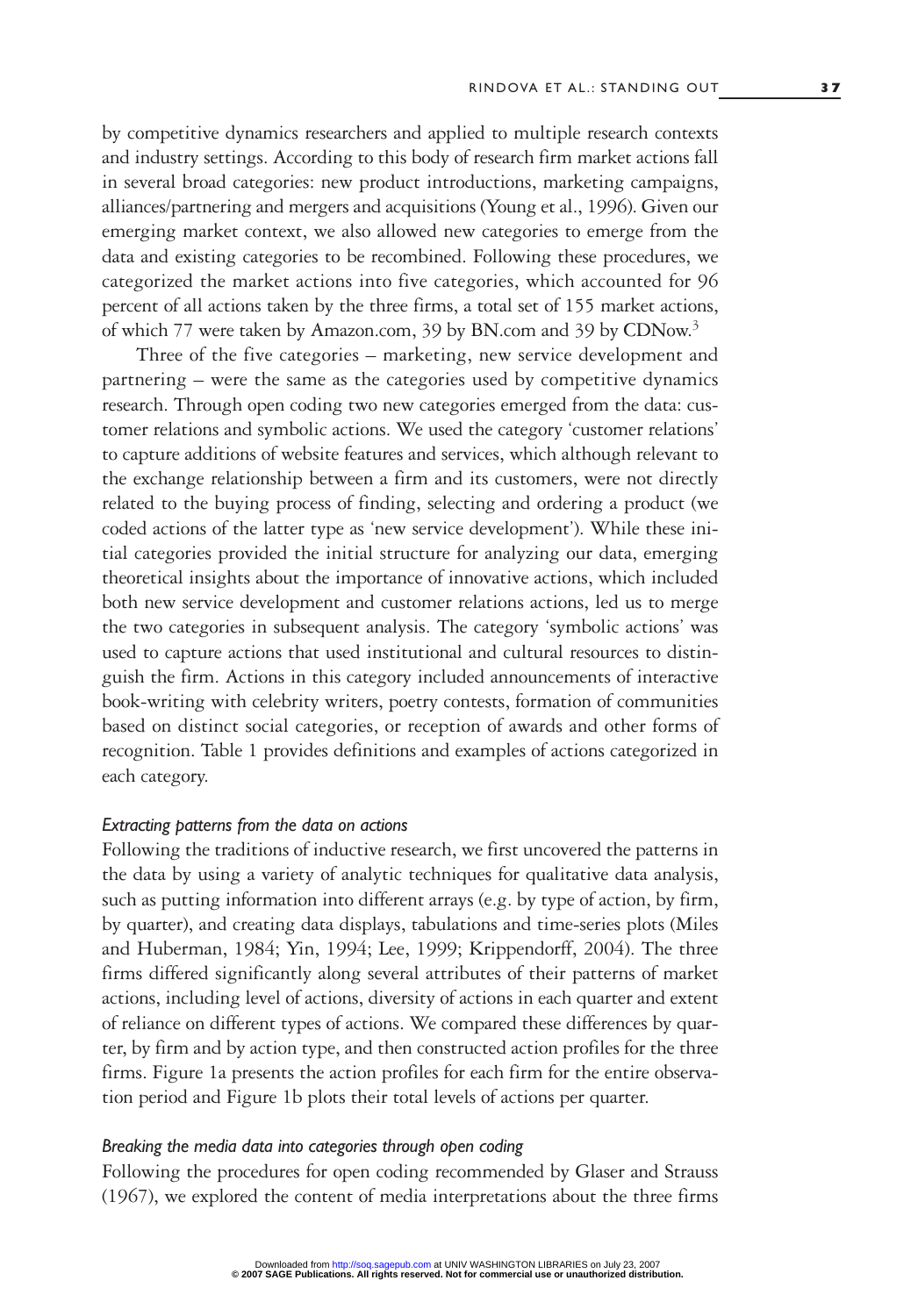| Action categories          | Definition                                                                                                                                                       | <b>Examples</b><br>(Source: Press-releases in<br>PR Newswire)                               |
|----------------------------|------------------------------------------------------------------------------------------------------------------------------------------------------------------|---------------------------------------------------------------------------------------------|
| New service<br>development | Change in service functionality<br>(changes in the buying process,<br>transaction-related)                                                                       | 'Opens computer room';<br>'Announces a new feature<br>called Ultimate Shopping<br>Solution' |
| Marketing                  | Pricing change or advertising<br>campaign (transaction-related)                                                                                                  | 'Kicks off major advertising',<br>'Offers lowest prices'                                    |
| Customer<br>relations      | Addition of services that provide<br>opportunities for interactions<br>between the customers and the<br>firm (exchange-related, but not<br>transaction-specific) | 'Gives customers unrivaled<br>state-of-the-art<br>recommendation center'                    |
| Partnering                 | Establishing relationship<br>with another organization                                                                                                           | 'Announces strategic<br>partnership with Microsoft'                                         |
| Symbolic<br>actions        | Actions that draw on<br>institutional and cultural<br>resources                                                                                                  | 'Announces "Be a Poet"<br>contest'                                                          |

| Table I |  | Coding of action types |
|---------|--|------------------------|
|---------|--|------------------------|

by asking the questions 'what' and 'how'. Examining media content through the lens of the question 'what' led us to distinguish between action-related, performance-related and general statements. Action-related statements make references to specific actions or an action category (e.g. explaining how a website functions); performance-related statements report on a firm's revenues, accounting or financial market performance; general statements make a generalization about a firm without a specific reference to either actions or performance. Examining media content through the lens of the question 'how' led us to distinguish among three types of statements that: first, inform, by stating facts; second, explain, by suggesting causal relationships; and third, evaluate, by connoting explicitly positive or negative implications of an action or an attribute. Table 2 provides examples of the categories used in the coding of the media coverage. Breaking the media coverage into these different categories enabled us to characterize the emerging interpretations about the firms in terms of strategic type, favorability and esteem. As discussed below, the three firms differed in all of these components, as well as in visibility, which enabled us to use pattern matching analysis in our theory development.

#### *Pattern matching*

Having observed systematic differences in both the patterns of actions taken and the components of accumulated reputations, we used pattern matching, an analytical technique developed by Yin (1994) for theory building and testing by comparing patterns in case data. Yin (1994) distinguishes between theory-based and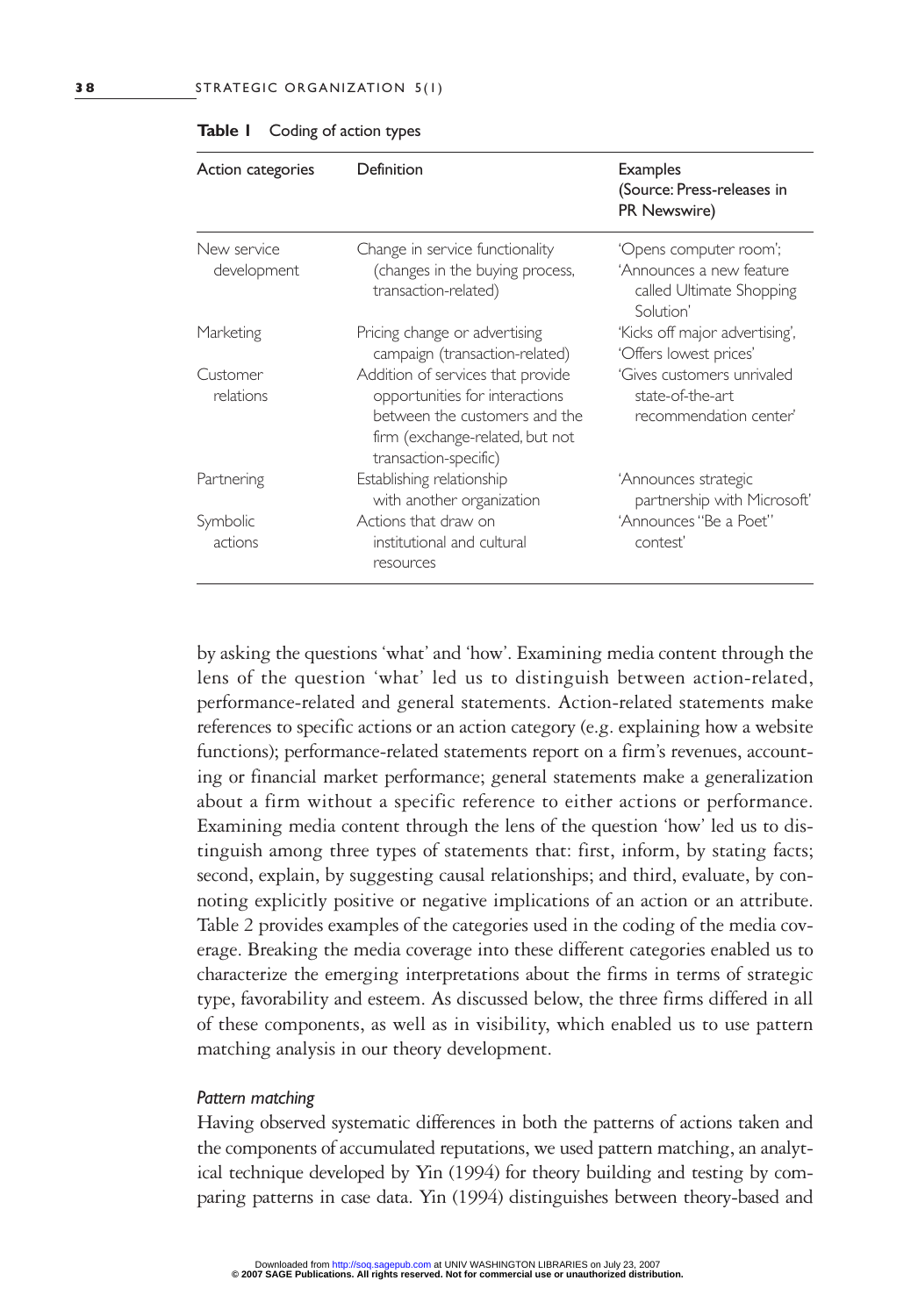

**Figure 1a** Action profiles of the three firms

data-based pattern matching. Theory-based pattern matching compares observed patterns with theoretically expected ones and can be used for theory testing. Databased pattern matching enables inferences about causal relationships among different factors by tracking similarity and dissimilarity in their levels.



**Figure 1b** Action patterns of the three firms by quarter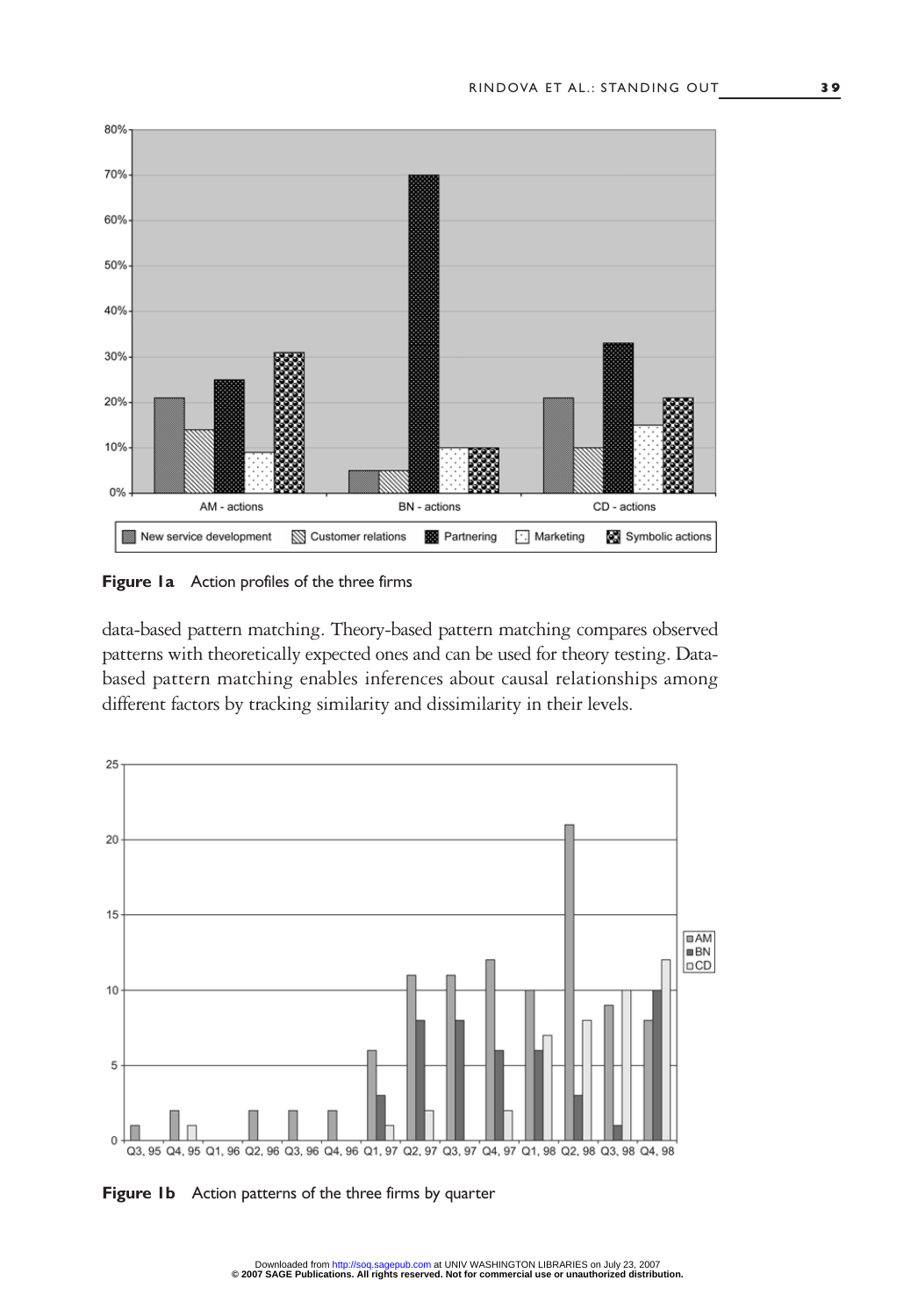| Open<br>coding<br>questions | Open coding<br>categories                                         | <b>Examples</b>                                                                                                                                                                                                                                                                                                                                    |
|-----------------------------|-------------------------------------------------------------------|----------------------------------------------------------------------------------------------------------------------------------------------------------------------------------------------------------------------------------------------------------------------------------------------------------------------------------------------------|
| Coverage of<br>'what'       | Specific action<br>(new service<br>development<br>action)         | 'Using a technology called GroupLens, developed at<br>MIT and the University of Minnesota and<br>commercialized by startup Net Perceptions, Amazon<br>is developing a system similar to Reel's for rating and<br>suggesting books.' (Business Week, 24 March 1997)                                                                                 |
|                             | Action category<br>(customer<br>relations action)                 | 'Tell CDnow 's Album Advisor you like Lou Reed, Bob<br>Dylan and Eric Clapton, and it spits back dependable<br>recommendations for Bruce Springsteen and Neil<br>Young' (Wall Street Journal, 18 June 1998)                                                                                                                                        |
|                             | Performance                                                       | 'Amazon.com recorded 1997 sales of \$148 million,<br>up more than 825% from the previous year.<br>(Wall Street Journal, 16 April 1998)                                                                                                                                                                                                             |
|                             | General<br>statements                                             | 'For the moment three companies -<br>towerrecords.com, CDNow, and a company<br>called N2K - are leading players. All three are<br>growing faster than a crowd of teenage girls outside<br>a Hanson concert, and each is fighting hard to become<br>the dominant Web name in the category, a la<br>Amazon.com in books.' (Fortune, 12 January 1998) |
| Coverage –<br>'how'         | <b>Informs</b><br>(marketing<br>action)                           | 'Barnes & Noble Online has a great deal on<br>Freedomland, the new novel by Richard Price. At<br>\$12.50 for the hardcover copy, it is 29% lower than<br>Amazon.com and 44% lower than its own store,<br>where it sells for \$22.50.' (Business Week,<br>22 June 1998)                                                                             |
|                             | Explains<br>(new service<br>development<br>action)                | 'Through a service called BookMatcher, Amazon.com<br>asks customers to rate ten books. The ratings enable<br>it to further determine readers' preferences and to<br>suggest additional titles they might like. The site also<br>alerts customers to new arrivals by their favorite<br>authors.' (Fortune, 22 June 1998)                            |
|                             | Evaluates<br>positively<br>(partnering<br>action)                 | 'Barnes & Noble Inc. said it forged exclusive<br>agreements with Microsoft Corp. to become the<br>exclusive on-line bookseller at some of the software<br>giant's most heavily trafficked Internet sites.'<br>(Wall Street Journal, 7 October 1997)                                                                                                |
|                             | Evaluates<br>negatively<br>(new service<br>development<br>action) | 'Price comparisons aside, the new Barnes & Noble<br>site fails to meet the standard set by Amazon. Both<br>sites use their front pages to spotlight new books, but<br>where Amazon's write-ups are informative and chatty,<br>Barnes & Noble 's read more like marketing copy'<br>(Wall Street Journal, 22 May 1997)                               |

**Table 2** Coding of media interpretations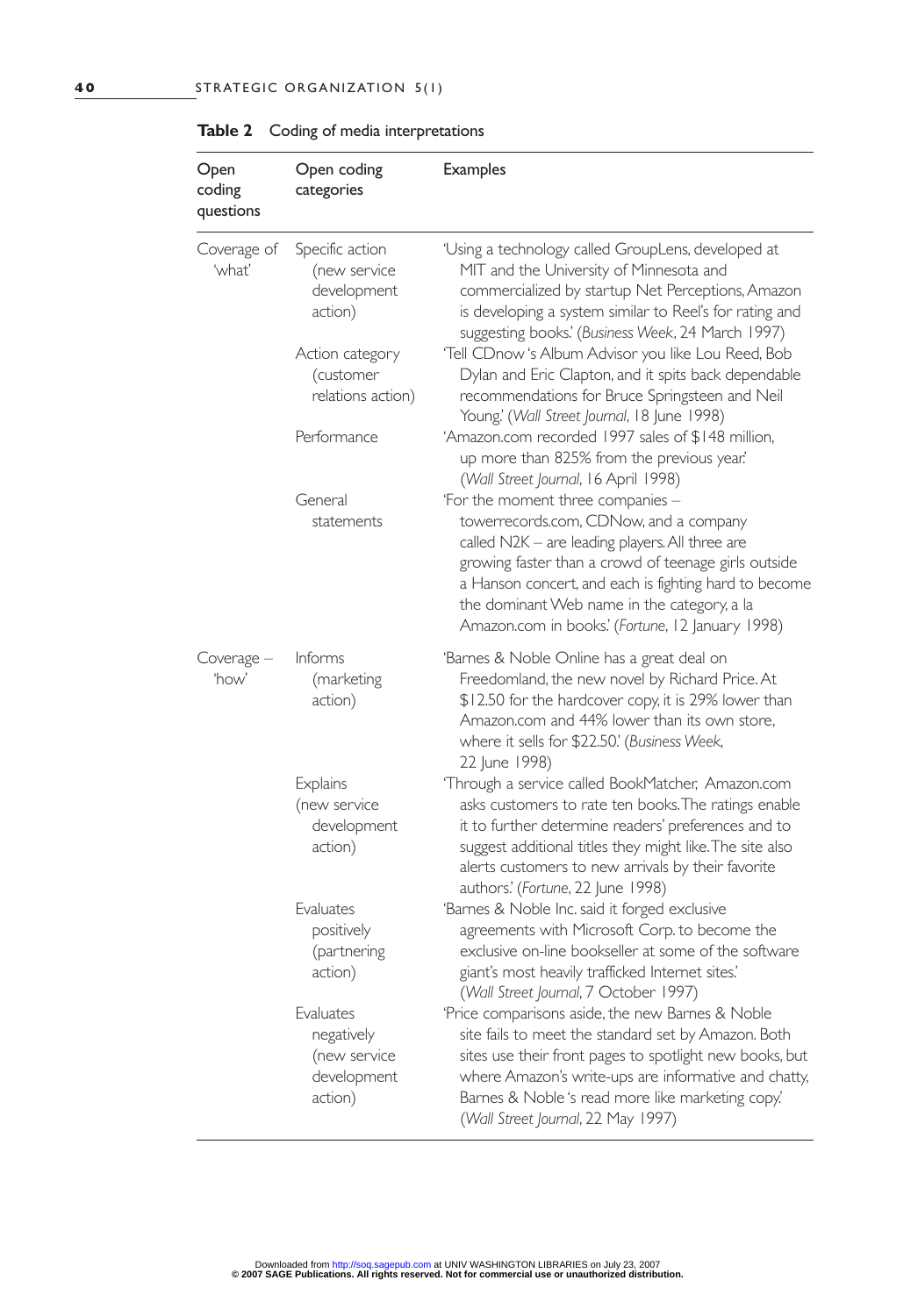We utilized the data-based pattern matching to compare similarities and differences in the patterns of market actions of the three firms with the similarities and differences in their media coverage. If similar levels of a given factor co-occur with similar outcomes and dissimilar levels, with different outcomes, the researchers can plausibly conclude that this factor contributes to the outcomes (Yin, 1994). In comparing the observed similarities and dissimilarities in the patterns of market actions and media coverage of the three firms, following Yin (1994) we treated a relationship between an action attribute and a pattern of media coverage, or a reputation component, as exhibiting a close fit when high levels of an action attribute cooccurred with high levels of a reputation component and low levels or absence of the same attribute co-occurred with low levels of the reputation component. Because the validity of inferences drawn through pattern matching depends on establishing the similarities and dissimilarities in the patterns across the cases precisely, whenever possible we relied on frequency counts to obtain quantitative gauges of similarities and differences (Miles and Huberman, 1984).

#### **Theory development**

When we observed a close fit between action attributes and reputation components, we looked for existing theory to supply a theoretical explanation why a given pattern is likely to be theoretically generalizable (Yin, 1994). Several of the theoretical corroborations for the observed relationships suggested that the market actions may affect the extent to which a firm is noticed, the way it is evaluated and whether it is considered an exemplar of a new category. Incorporating these ideas from social cognition research into our theory development led us to theorize that the observable market actions of a new firm change its properties as a cognitive stimulus, i.e. as a set of cues that trigger different impression formation processes (Fiske & Taylor, 1991), thereby facilitating its reputation accumulation.

As a final step, we validated our model and insights by soliciting feedback from three critical informants from Amazon.com, the firm that exemplified the theoretical relationships we inducted. Although this feedback did not play a role in the development of our ideas, it provided external validation for our insights and revealed some internal processes that may have underlaid the market processes we describe. We include a summary of this feedback in an Appendix.

#### **What the firms did and what the media said: differences in firm market actions and media coverage**

#### **Inter-firm differences in patterns of market actions**

#### *Differences in level of market actions*

The three firms differed significantly in their levels and timing of market actions. CDNow entered online in 1994, but took no actions in its first year of operation and very few actions between 1995 and 1997. This low level of

**© 2007 SAGE Publications. All rights reserved. Not for commercial use or unauthorized distribution.** Downloaded from [http://soq.sagepub.com a](http://soq.sagepub.com)t UNIV WASHINGTON LIBRARIES on July 23, 2007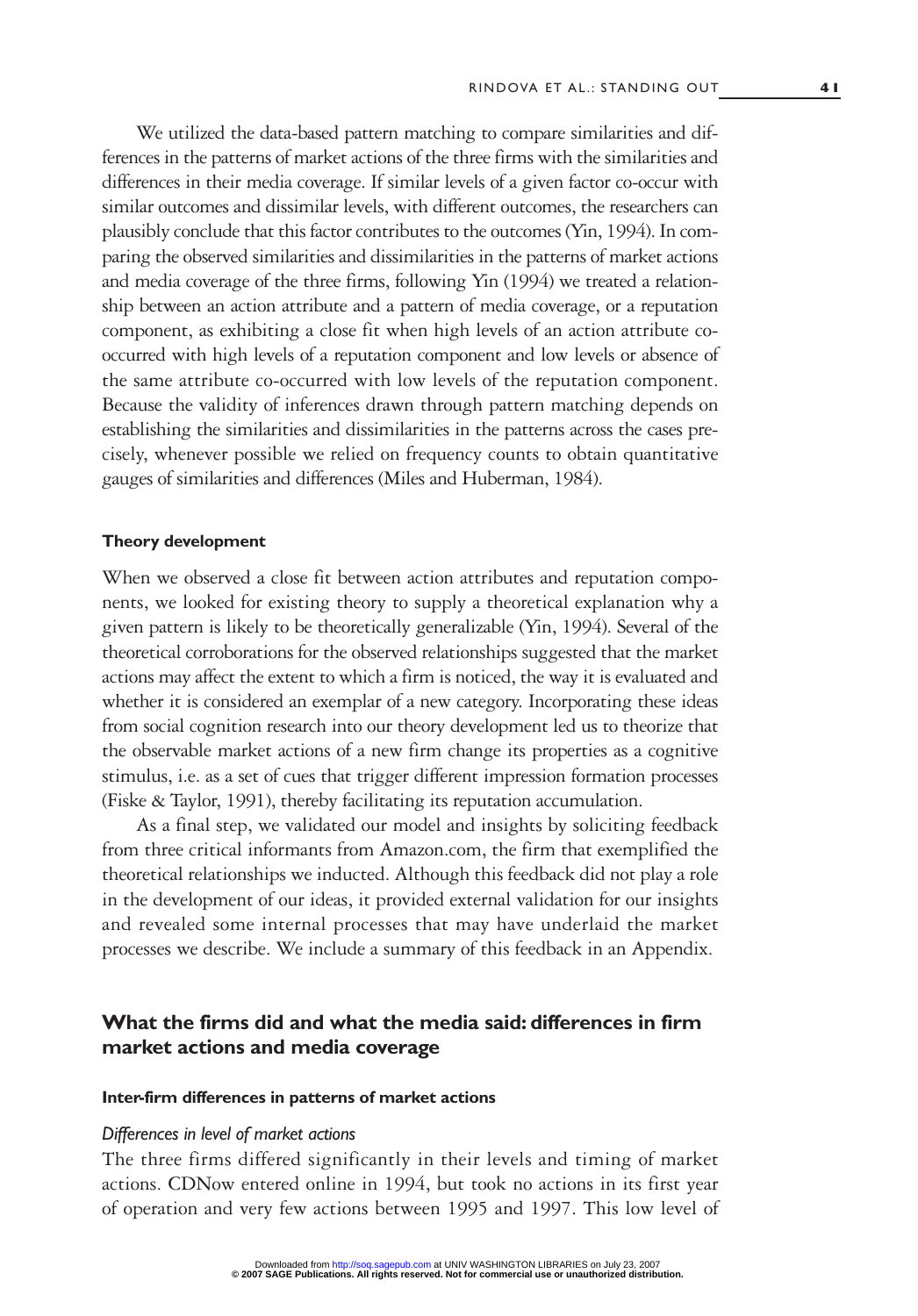activity may be explained by the fact that the firm was founded with a modest ambition but experienced rapid growth, which gave its founders a sense of relatively unproblematic success (Olim et al., 1998). In its first full year of business, CDNow sold more than \$2 m worth of CDs; and by 1998 it had 33 percent of the market for online music retail (Carpenter, 2000; Reitz and Akers, 2000). In 1998, however, facing competitive threats from Amazon.com and N2K, CDNow increased its level of market actions by taking 85 percent of its total actions in this one year alone.

In contrast to CDNow, Amazon.com took a number of important market actions shortly after its entry in the emerging market and sustained a high level of activity throughout the entire period of observation. This action pattern may reflect its perceived urgency to 'get big fast' (Amazon.com founder and CEO Jeffrey Bezos, cited in Louie, 1998: 2), as well the need to compete with BN.com. In its first year and a half of existence (mid-1995 to end-1996) Amazon.com took nine market actions (for the same time period CDNow took only one action). In the period when Amazon.com competed with BN.com (1997–8), it took nearly twice as many actions as its resource-richer competitor BN.com: 8.5 compared with 4.9 actions per quarter, respectively.

BN.com entered online retail in 1997 through an alliance with AOL. Although run as a separate organization from its parent company in order to avoid sales taxes on online purchases, BN.com relied on the Barnes and Noble brand for the success of its online entry, as the following quote illustrates: 'There's no one in America that knows more about books than Barnes and Noble; the Web simply enables us to broadcast that [brand] message on a new channel' (Steve Riggio, cited in Louie et al., 2001: 17). Consistent with this belief that it can readily extend the parent company's existing brand in the emerging e-commerce market, BN.com took a moderate level of actions, the majority of which were partnering. Overall, BN.com took fewer actions than Amazon.com did and the same number of actions as CDNow.

#### *Differences in action types*

Using the embedded design of our study, we further examined how the three firms differed in the overall composition of their market action repertoires. Amazon.com took the highest number, 27, of new service development and customer relations actions (or 35% of its total), followed by CDNow with 12 actions (31% of its total) and BN.com with only four such actions (10% of its total). The high level of new service development and customer relations actions that we observe in the case of Amazon.com is consistent with the firm's stated goal to create new forms of customer value:

Our goal is to redefine what a 'store' means. . . . We want people to have fun in the store site. We want to have author interviews. We want to have access to a lot of content. We want to have a lot of opportunities for community. We want people to have their book groups and their relationships with other book groups. (Bezos, cited in Louie, 1998: 14)

**<sup>© 2007</sup> SAGE Publications. All rights reserved. Not for commercial use or unauthorized distribution.** Downloaded from [http://soq.sagepub.com a](http://soq.sagepub.com)t UNIV WASHINGTON LIBRARIES on July 23, 2007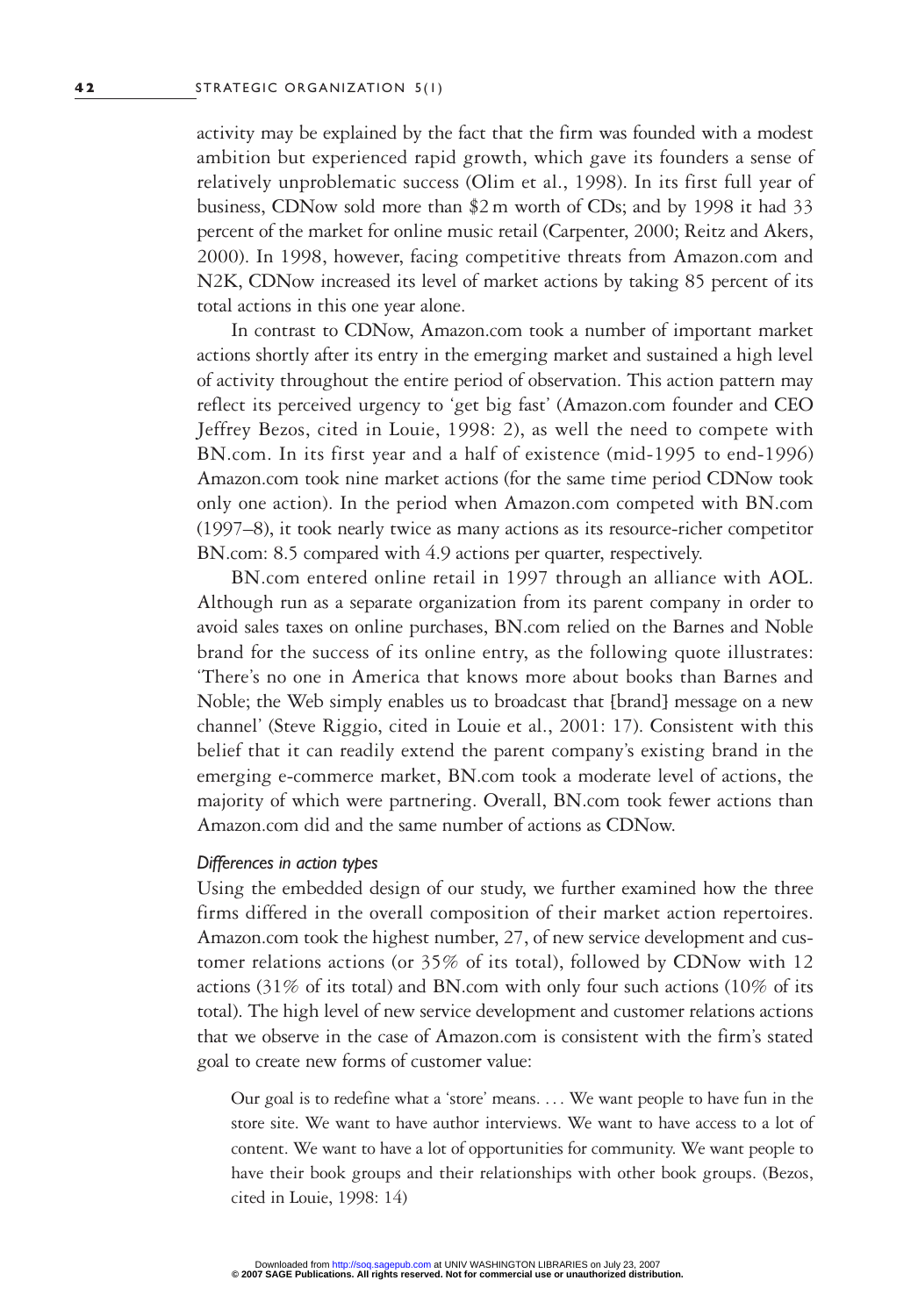Although in more modest terms than Amazon.com, CDNow also emphasized new service development in its actions, again consistent with the views expressed by its founder, Jason Olim: 'Our goal has been to build a better music store . . . for the unsatisfied music lovers out there' (cited in Carpenter, 2000: 76). Finally, BN.com's low number of new service development and customer relations actions also appears consistent with the firm's view of the internet as 'simply another distribution channel' (Louie et al., 2001). Its CEO, Steve Reggio, explained this view as follows: 'We are not building a rocket ship here. It's [the web] a way for us to extend our expertise, our passion, and our knowledge of books' (Riggio, cited in Louie et al., 2001: 17). Overall, we observe that Amazon.com and CDNow took more new service development and customer relations actions, whereas BN.com took primarily partnering actions.

#### *Differences in symbolic actions*

Another notable difference in the pattern of market actions of the three firms is that Amazon.com took significantly more symbolic actions than the other two firms did. Amazon.com took 24 actions (31% of its total), compared with eight actions (all in 1998) by CDNow and four actions by BN.com. Recall that we defined as symbolic actions that used institutional and cultural resources to distinguish a firm because we identified two main types of actions in this category: First, Amazon.com publicized the recognition it has received by third parties, emphasizing their institutional status as evaluators, or 'watchdogs' (see Rao, 1998, for a discussion of this type of actors). For example, its very first press release reported on early recognition received for its innovative website features:

Amazon.com Books, a virtual bookstore offering more than 1 million titles, has broken into one of the most prestigious hot lists in the Internet community. Point Communications, an independent watchdog that rates Internet sites, recently ranked Amazon.com Books as the number one book-related site on the Web, and the sixth best site overall out of the estimated 500,000 sites inhabiting cyberspace. The Point survey, updated weekly, rates all World Wide Web sites by content, presentation, and experience. With more than 6,000 new pages coming on-line every week, making The Point's Top Ten list is no small feat . . . In its review of Amazon.com, The Point highlighted the virtual bookstore's innovative Eyes and Editors free personal notification service, and described Amazon.com's speedy keyword searches as 'most impressive'. (Amazon.com press release, 24 October 1995)

Second, Amazon.com organized online events involving celebrity figures and relevant social groups to associate the firm with culturally significant individuals and trends. For example, it organized an online writing competition with the participation of the award-winning writer John Updike:

John Updike and Amazon.com Seek 44 Coauthors for 'The Greatest Tale Ever Told': . . . Engaging in what he describes as 'sticking my head into the mouth of the electronic lion', Pulitzer-Prize winning author John Updike has written the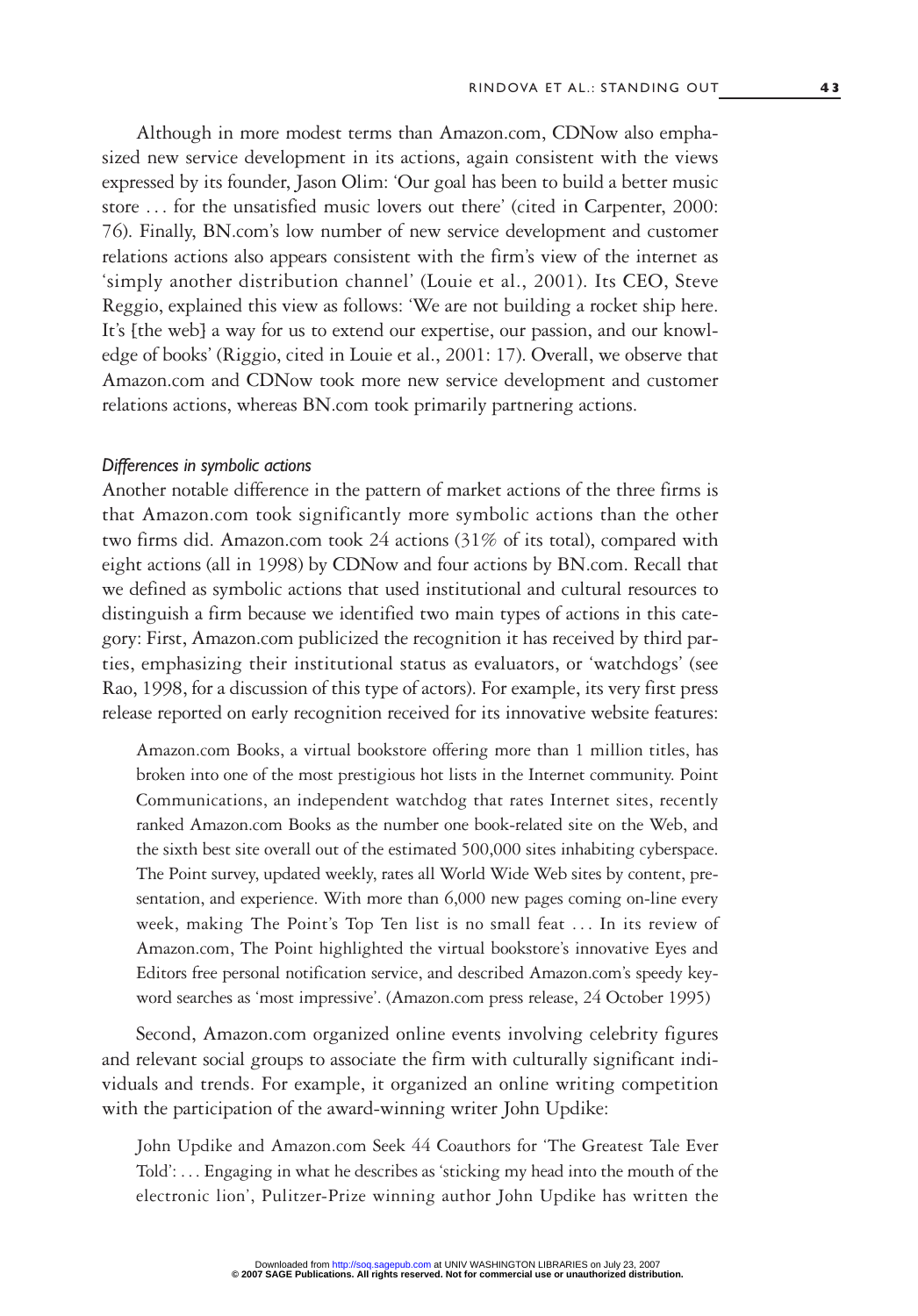beginning of an original story titled 'Murder Makes the Magazine' exclusively for online bookseller Amazon.com. The first paragraph of 'Murder Makes the Magazine' will appear on Amazon.com's Web site (www.amazon.com) on Tuesday, July 29. Over the next 44 days, visitors to Amazon.com may write and submit their own paragraphs to continue John Updike's story, his first murder mystery. On September 12, Updike will write the final paragraph of this collaborative tale. (Amazon.com press release, 29 July 1997)

Such symbolic actions invited stakeholders to experience its novel offerings in a fun and risk-free way, while conveying a sense of uniqueness – of the firm, its activities and of those that interacted with it. According to Jeff Bezos:

We are pleased Mr. Updike decided to make his first foray onto the Internet with Amazon.com. We are committed to giving our customers r*ich and unique experiences*. Forty-four *talented people* will get to collaborate in real-time with John Updike, *the greatest living writer*. We will all watch this collaboration unfold every day for 46 days. (emphases added)

#### *Summary conclusions about the observed differences in market actions*

The inter-firm differences in market actions we observed revealed that new firms engage in different levels and types of market actions following their entry into an emerging market. For example, whereas CDNow was the first of the three firms to enter into the e-commerce domain, it remained rather inactive for a long time, and then engaged in a sudden spur of actions in 1998. Its pattern of market actions enables us to examine how early entry, a low level of actions and a sudden change in the level of actions may influence reputation accumulation. Second, although BN.com had greater initial resources than the other two firms, it invested its resources in a moderate level of activity, focusing primarily on one type of action – partnering. Its pattern of actions enabled us to examine how a predominant focus on partnering influences a new firm's reputation. Finally, although Amazon.com was neither the first mover in the e-commerce domain, nor the most resource-rich firm, it maintained high levels of actions throughout the entire observation period, taking many innovative actions and combining them with a high number of symbolic actions. Overall, we observed differences in level and content of market actions, both across firms and across time periods. These differences enabled us to compare systematically how action patterns influence media coverage.

#### **Inter-firm differences in patterns of media coverage**

#### *Visibility and favorability*

Following extant research that has dimensionalized media reputation (Deephouse, 2000; Pollock and Rindova, 2003), we first compared the three firms in terms of their level of coverage, visibility, and the framing of that coverage in positive or negative terms, favorability. The three firms differed significantly in their media visibility, captured in the total number of articles that mention the firm. Visibility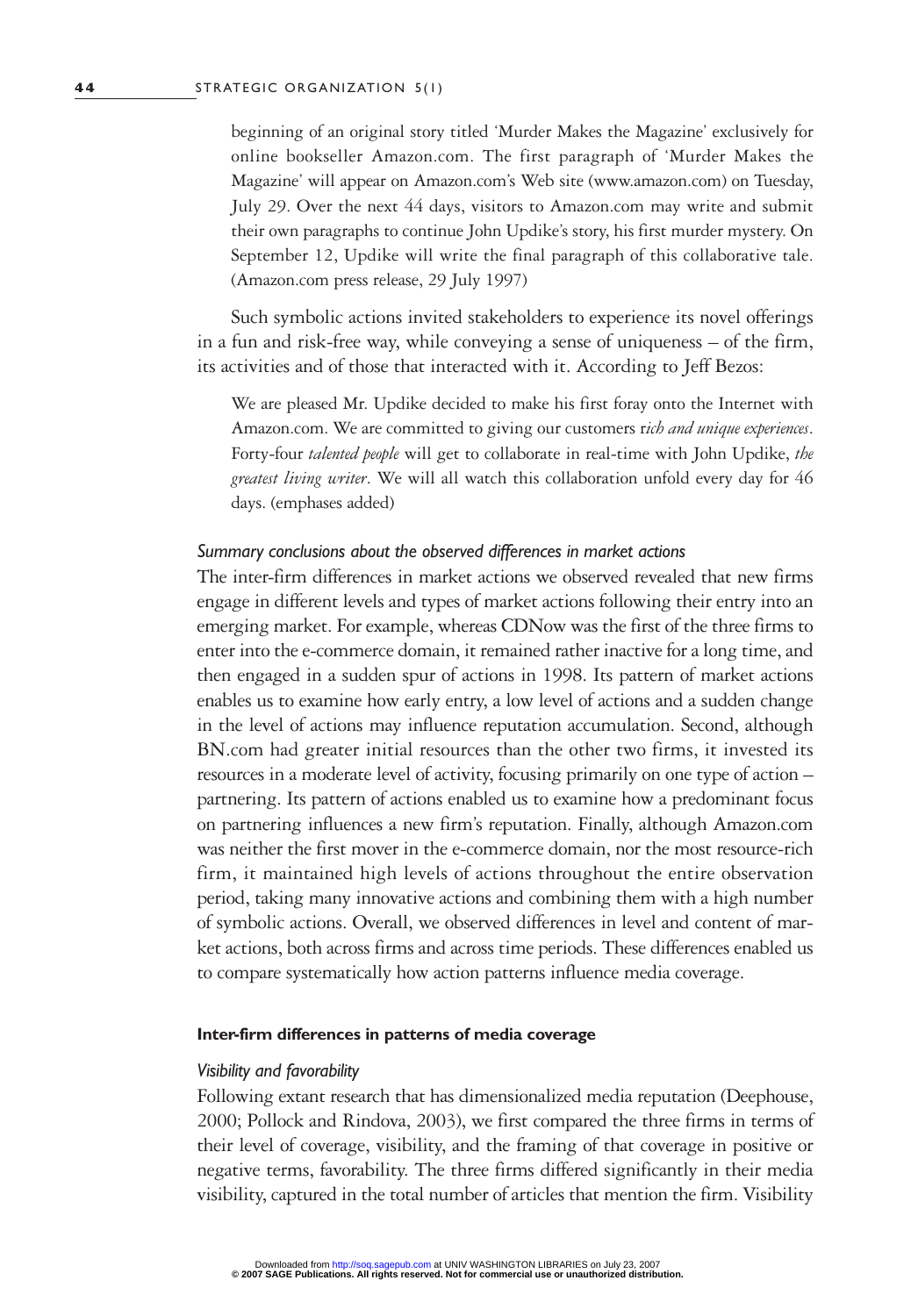may be an important component of reputation because it reflects the level of awareness and exposure a firm enjoys (Rindova et al., 2005). Amazon.com had higher levels of visibility than the other two firms for each quarter as well as on average for the entire period of observation (35 articles per quarter, compared with six for BN.com and six for CDNow). Second, following extant research that has argued that the extent to which the media frame interpretations about a firm in positive and negative terms captures the favorability of its reputation (Deephouse, 2000; Greenwood et al., 2005), we constructed favorability ratios based on the proportion of positive and negative statements about each firm. These ratios indicated that Amazon.com and CDNow received more favorable coverage (with 4:1 and 3:1 ratios, respectively) than BN.com did (with a 1:1 ratio).

#### *Action-related content*

Next we compared the three firms in terms of the content of media interpretations about them. Plotting the frequencies of occurrence of each type of statement for each firm, depicted in Figure 2a, we observed interesting differences in the content of coverage about the three firms: Amazon.com's profile contains a balanced distribution of media statements across different action types and a significantly higher proportion of general statements than the profiles of the other two firms. In contrast, BN.com's profile was highly focused on one type of action, partnering, and CDNow's profile does not exhibit a strongly predominant category. These observations are consistent with game-theoretic research, which argues that observers develop beliefs about the strategic character of an actor based on its past actions and that such beliefs constitute the actor's reputation in the market. Combined with our observations, these arguments suggest that interpretations about a firm's strategic character are an important component of its reputation. The strategic character interpretations capture what a firm becomes known for and provide an answer to the question 'reputation for what?'.

Next, we compared each firm's strategic type with the composition of its market actions (plotted in Figure 2b). Figure 2b shows that for all three firms their strategic type component of reputation mirrors the composition of their actions. For example, BN.com's media profile emphasizes partnering, consistent with its actual pattern of market actions. Amazon.com's and CDNow's media profiles correspond proportionately to their patterns of market actions (except for the high proportion of general statements about Amazon.com, a puzzling observation which we discuss below). Symbolic actions received almost no media coverage (less than 1% of the media coded) and are not presented in the plots. Overall, Figure 2b shows that the interpretations about each firm congealed into a distinct strategic type, which reflects fairly closely the types of actions it took. These observations suggest that the composition of a new firm's action repertoire influences the content of its reputation and that the answer to the question 'reputation for what?' depends on what a particular firm does.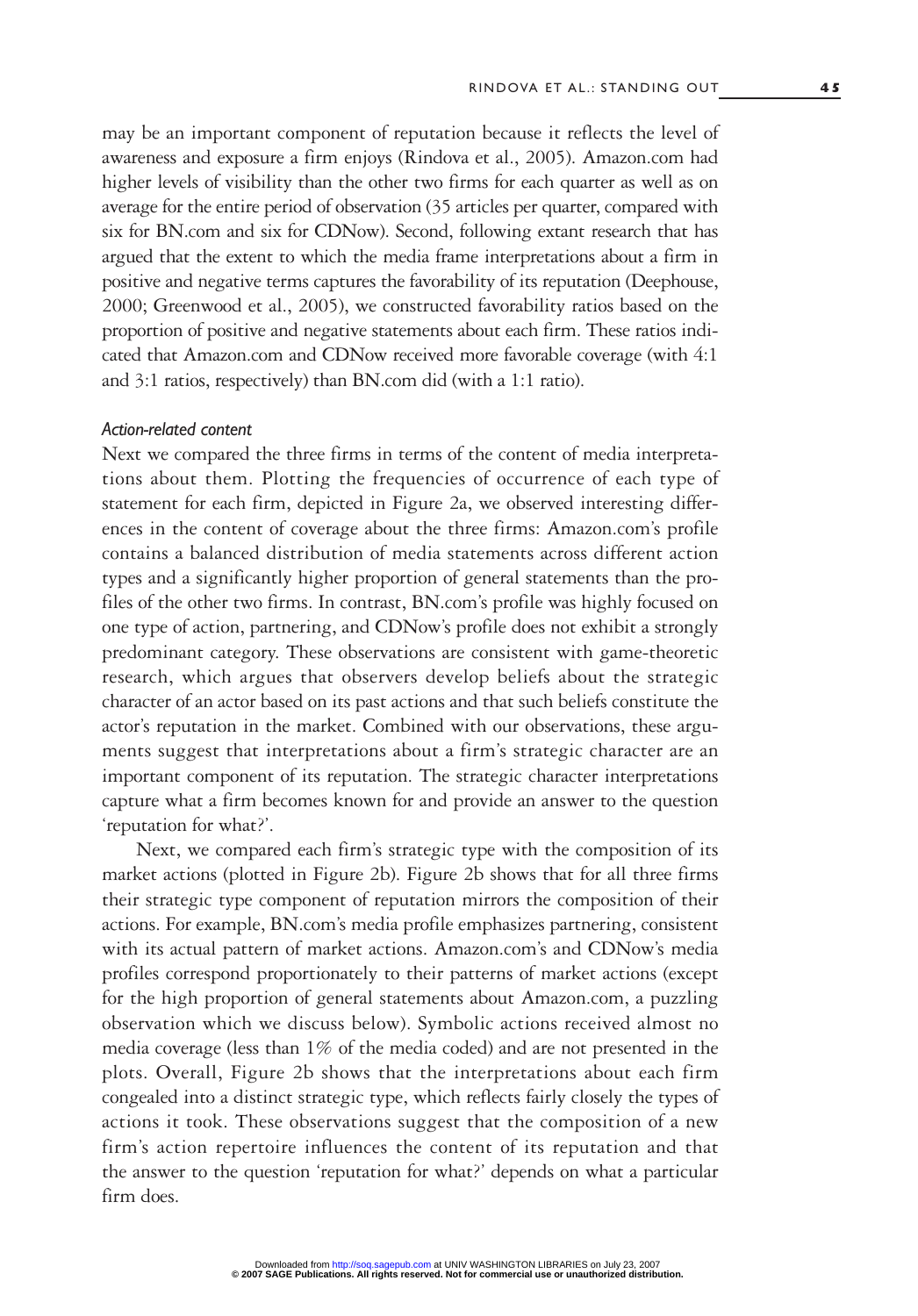

**Figure 2a** Strategic character profiles of the three firms



#### **Figure 2b** Correspondence between composition of actions and strategic character profiles of the three firms\*, †

#### Notes

- Symbolic actions did not receive media coverage, so this category does not appear in the strategic character profiles in the media.
- † The strategic profiles in the media included general statements, which were not actionrelated, but instead offered general characterizations. Such statements are included in the 'general statements' category.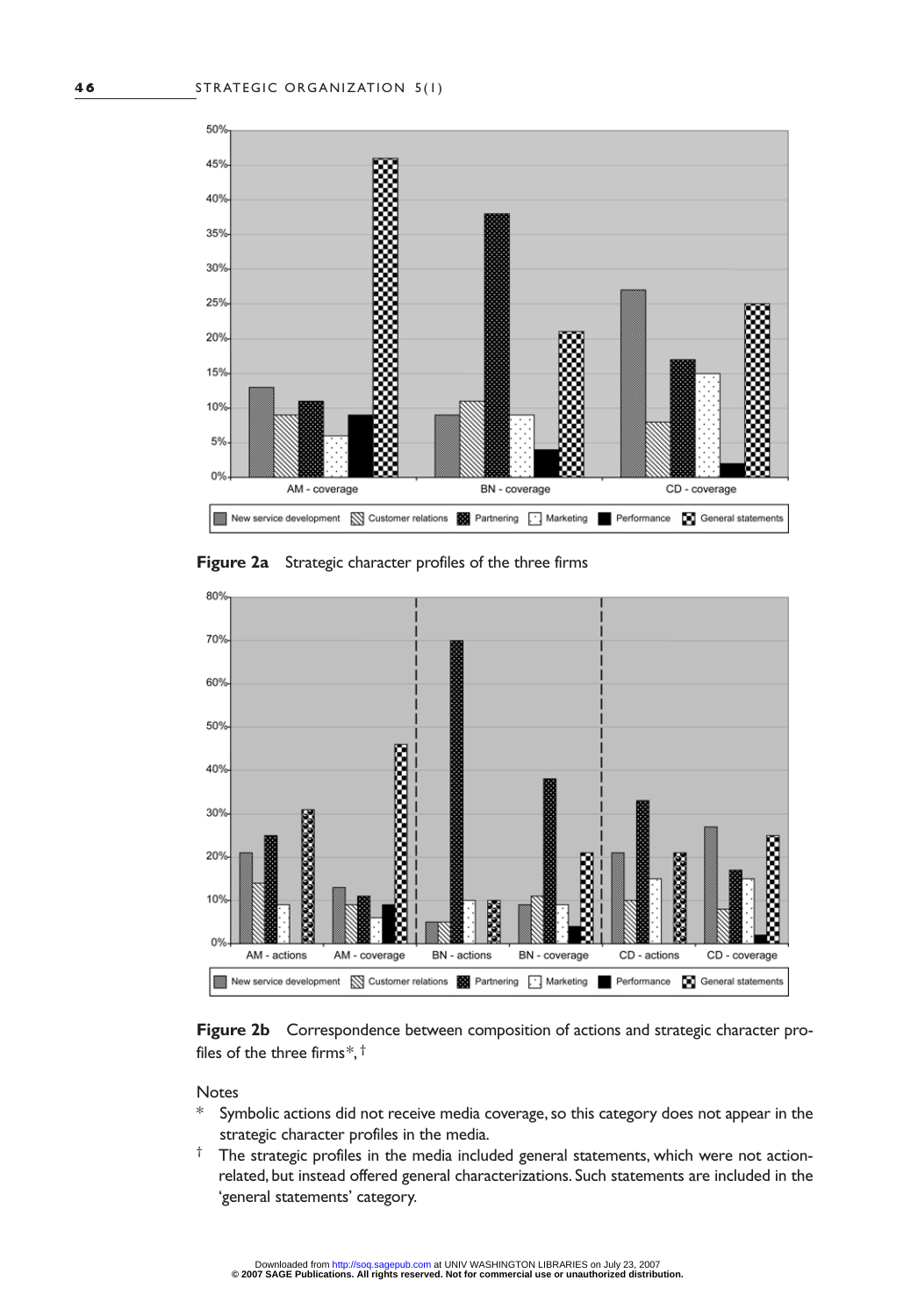#### *General statements*

A second major difference in the content of media coverage of the three firms was the extent to which the media made generalizations about them: Amazon.com received 82 general statements (46% of all statements), CDNow 12 statements (25%) and BN.com  $-11$  statements (21%). General statements were used to provide framings about the relative success or achievement of a firm. For example, Amazon.com was described as 'an underground sensation', 'the Web's king of books', 'the Wal-Mart of the Internet' and 'gravity-defying'. In our data, 83 percent of the general statements about Amazon.com referred to it as a 'pioneer', a 'model', a 'standard' or an 'example'. In other words, the majority of general statements about Amazon.com explicitly held the firm as an exemplar of the emerging market. In contrast, BN.com was characterized as failing to meet the standard set by Amazon.com (*Wall Street Journal*, 1997: B6). In the case of CDNow we found three references to it as a 'pioneer', all of which were made for the first time in 1998 (a puzzling fact, which we were able to explain as our theoretical model emerged). These observations led us to conclude that the media coverage of Amazon.com followed a distinct pattern, framing the firm as an example.

To probe deeper into the idea that Amazon.com was held as an exemplar, we coded the number of times it was used as a comparative referent when the media discussed the other two firms, and the number of times the other two firms were used as comparative referents when Amazon.com was discussed. Out of the 23 co-occurrences of the names of two of our three firms together, Amazon.com was used 16 times as a referent point for either BN.com or CDNow; neither of these two firms was used as a referent point for Amazon.com; and in the remaining seven co-occurrences Amazon.com was used together with CDNow (five times) and BN.com (twice) as representatives of the category. Thus, these data support the idea that Amazon.com was used as an exemplar of the emerging e-commerce category.

What is particularly interesting about this process of using a firm as an exemplar of a new category is that, while exemplification is necessitated by the need to reduce ambiguity in the emerging market (Ball-Rokeach, 1973), the persistent framing of a firm as its exemplar appears to institutionalize it as the standard of achievement in the category. As a result, the issue of how its offerings compare with those of competitors becomes institutionally resolved. In this regard, being used as an exemplar resembles a form of legitimacy because the firm acquires a certain 'taken-for-grantedness' (Suchman, 1995). However, in contrast to legitimacy, rather than reflecting a firm's fit with existing norms and expectations, exemplary status reflects perceptions that the firm sets the norms and expectations for others to follow. Such perceptions, we argue, can be understood as a distinct component of reputation that is best characterized as 'esteem' (Fombrun, 1996). Thus, based on the patterns observed in our data, we define esteem as a component of reputation reflecting the explicit distinction given to a firm by a given audience.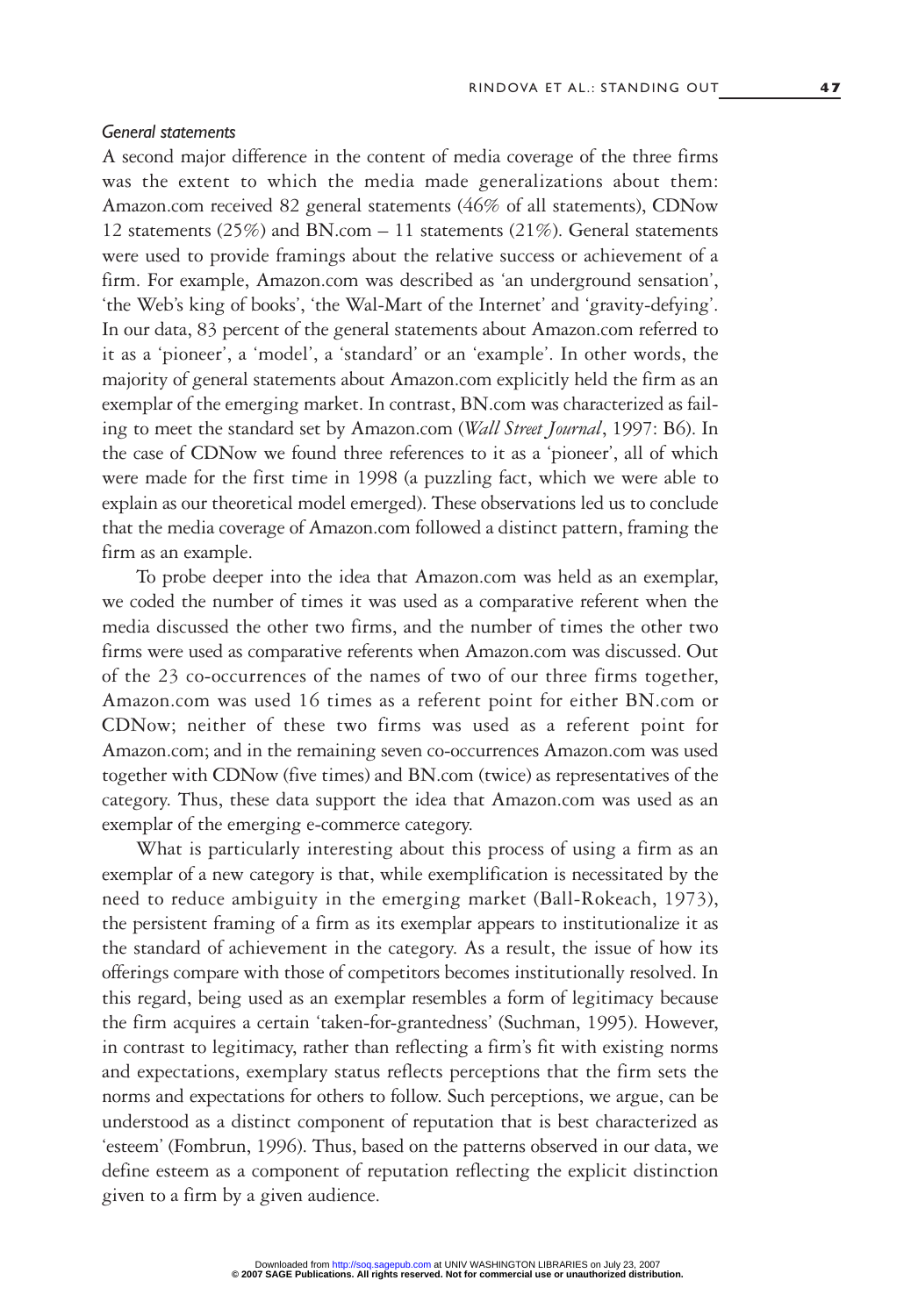#### *Summary conclusions about differences in media coverage*

Table 3 summarizes the differences in the reputations of the three firms and shows that they differed in levels of visibility, degree of favorability, content describing their strategic character and the presence or absence of esteem. These differences suggest that new firms accumulate reputational assets with different compositions and that decomposing the reputation construct into different components may enable researchers to better assess how firms derive value from their reputations. In terms of the goals of our study to explore how new firms build reputations through market actions, these differences represent a nonequivalent dependent variables condition, which permits researchers to examine systematically the potential causal factors associated with these differences (Yin, 1994). In the next section we discuss how market actions may contribute to the accumulation of these different components of reputation.

#### **Becoming salient, promising and distinctive: toward an action-based model of reputation accumulation**

#### **Level and composition of market actions: the salience effect**

#### *Pattern matching*

The differences in the levels of market actions of the three firms were paralleled closely by differences in their media visibility. Furthermore, we observed that changes in visibility occurred when firms changed the level of their market actions in a given period. For example, CDNow had a visibility advantage over Amazon.com for almost a year after Amazon.com's entry in online retail, from

| Company             | Amazon.com                                                             | BN.com          | <b>CDNow</b>                                                       |
|---------------------|------------------------------------------------------------------------|-----------------|--------------------------------------------------------------------|
| Esteem              | High<br>68 statements<br>frame it as an<br>'example' and<br>'standard' | No esteem       | Commencing?<br>3 statements call<br>it 'pioneer'<br>(all in Q4'98) |
| Favorability        | Favorable                                                              | Mixed           | Favorable                                                          |
|                     | Positive                                                               | Positive        | Positive                                                           |
|                     | interpretations 4                                                      | interpretations | interpretations                                                    |
|                     | times more than                                                        | as many times   | 3 times more than                                                  |
|                     | negative                                                               | as negative     | negative                                                           |
| Strategic character | Reflects action                                                        | Reflects action | Reflects action                                                    |
|                     | composition                                                            | composition     | composition                                                        |
| Visibility          | High                                                                   | Low             | Low                                                                |
|                     | 35 articles per                                                        | 6 articles per  | 6 articles per                                                     |
|                     | quarter                                                                | quarter         | quarter                                                            |

|  |  |  |  | <b>Table 3</b> Inter-firm differences in accumulated reputations |  |
|--|--|--|--|------------------------------------------------------------------|--|
|--|--|--|--|------------------------------------------------------------------|--|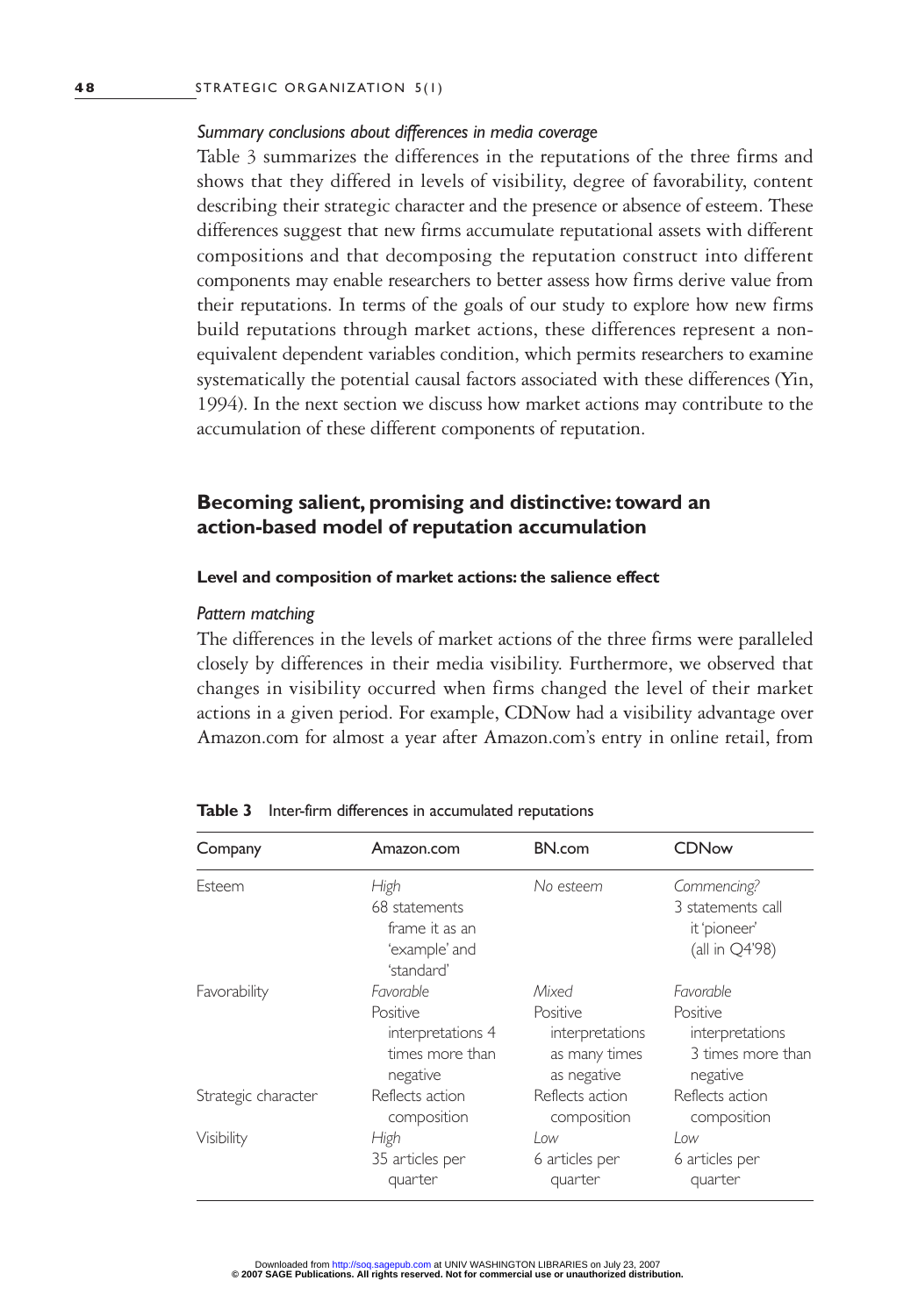mid-1995 to early 1996. In this period CDNow received media coverage in almost every quarter while Amazon.com received no coverage until the second quarter of 1996. This initial visibility advantage can be attributed to its firstmover advantage, as CDNow was one of the earliest entrants in online retail in 1994. However, the high level of market actions taken by Amazon.com and the low level of actions taken by CDNow in this time period (as shown in Figure 3a) seem to be associated with a shift in visibility, with Amazon.com's visibility beginning to exceed CDNow's in the second quarter of 1996 (see Figure 3b). It should also be noted that during this time period there were no references to the performance of either firm, suggesting first that the visibility gains of Amazon.com were influenced by its actions rather than its performance, and second, that the relationship between actions and visibility might be stronger in the absence of performance information.

Using the replication logic of our case-based design, we identified and examined a similar pattern of relationships between the level of market actions and visibility when BN.com and CDNow made changes in their levels of market actions. In 1997 CDNow took fewer actions than BN.com did (five compared with 24) and the two firms had similar media visibility (two articles per quarter). In 1998, however, CDNow increased its level of market actions sevenfold, resulting in its taking twice as many actions as BN.com (33 and 15 actions, respectively). During this time period its media visibility also exceeded that of BN.com (19 as opposed to 10 articles per quarter). These changes in market actions levels and media visibility for the two firms are illustrated in Figures 3c and 3d. Overall, across multiple cases we observe that taking high levels of market actions was accompanied by increases in media visibility and taking low levels of market actions was associated with declines in media visibility. These observations suggest that the level of market actions a firm takes may influence the extent to which it accumulates media visibility.

#### *Theoretical corroboration*

Social cognition research provides a theoretical corroboration and explanation (Yin, 1994) for these observations. First, according to social cognition research frequency of action is associated with perceptual dominance (Fiske and Taylor, 1991). In other words, an actor that takes actions frequently becomes more salient and attracts and commands higher levels of attention. It is therefore plausible that, given that a large number of issues and actors compete for attention in markets (Hoffman and Ocasio, 2001), a new and otherwise unknown firm may be able to attract attention if it exhibits high levels of action taking.

Second, the level and frequency of actions may also affect a firm's availability in observers' memory. Availability in memory refers to the relative ease of retrieval of knowledge about a firm (Tversky and Kahneman, 1973; Fiske and Taylor, 1991). How available knowledge is depends on how frequently it is activated in memory. Frequency of activation, in turn, depends on frequency of exposure to stimuli from the domain to which the knowledge pertains (Krippendorff,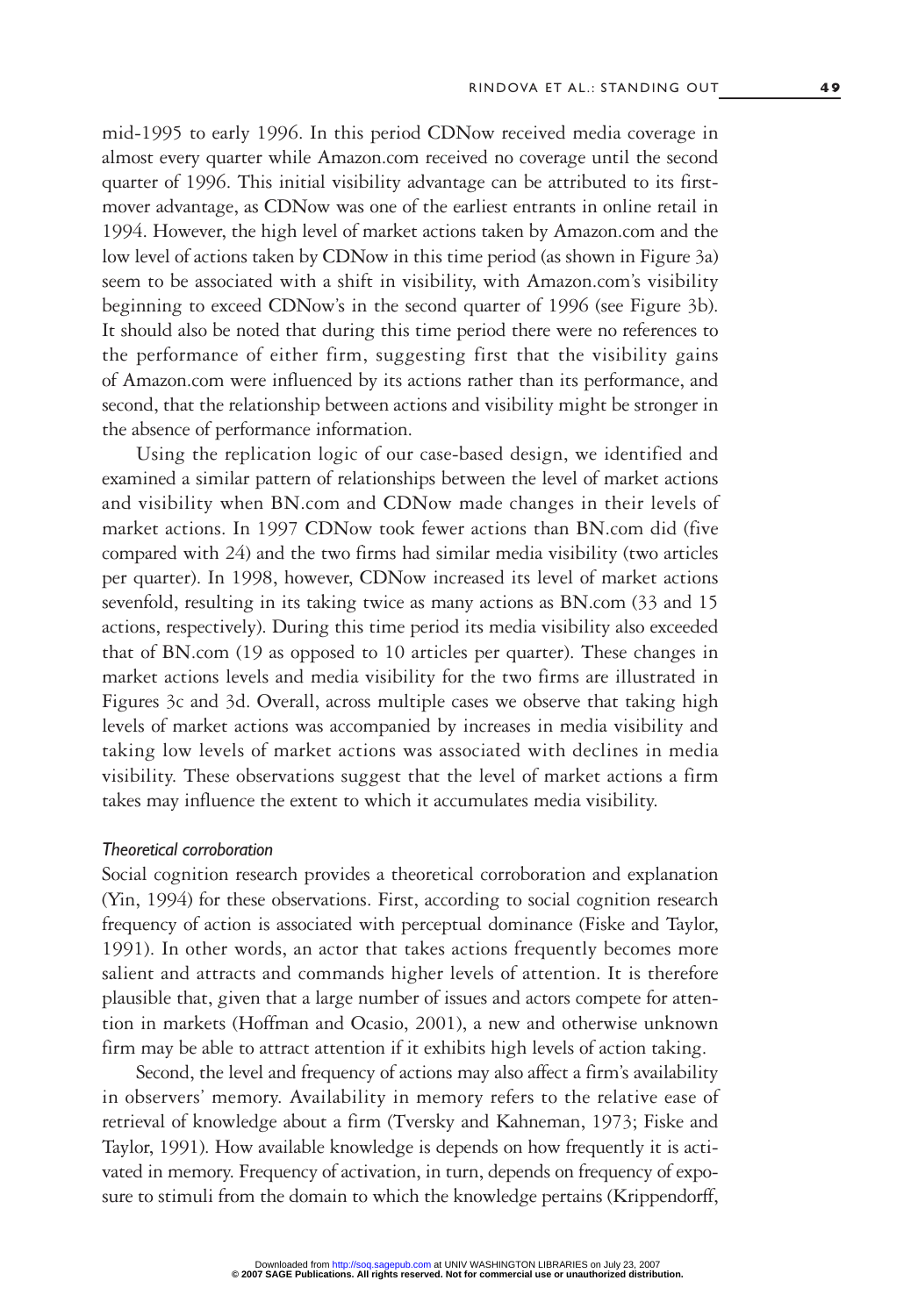

**Figure 3a** Comparison of level of actions by Amazon.com and CDNow (1995–6)



**Figure 3b** Comparison of visibility for Amazon.com and CDNow (1995–6)

2004). A firm's level of actions increases journalists' exposure to stimuli pertaining to the firm and makes the firm and its actions potentially more available in their memories. Further, to the degree that a firm takes actions of different types with different frequencies (as we observe in the different action repertoires of the three firms), actions that are taken most frequently are likely to define the salient attributes of the firm and to be interpreted as its strategic character.

Firms that are more available in memory are more likely to be covered, regardless of whether there is new information about them or not (Pollock et al.,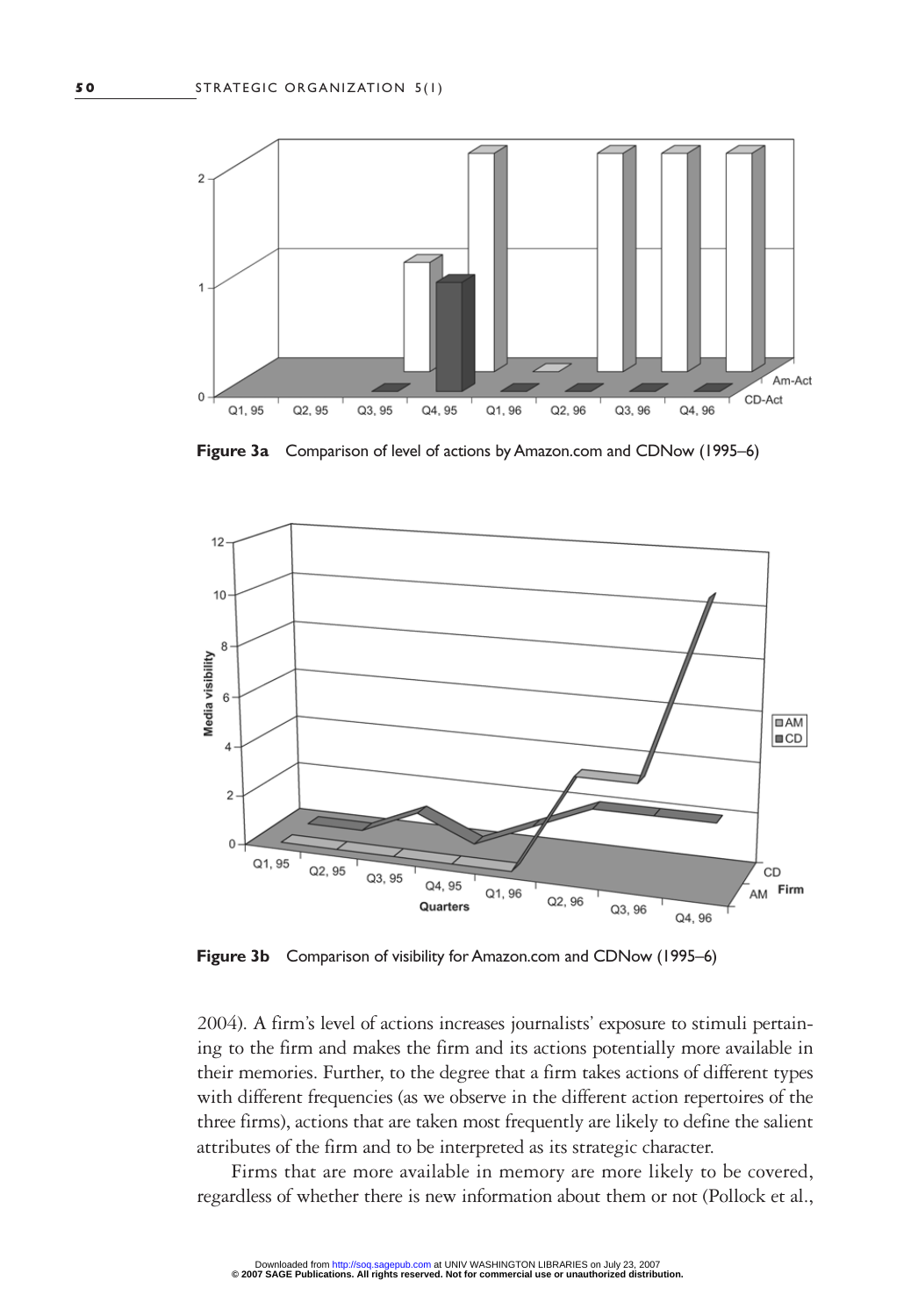

**Figure 3c** Comparison of level of actions by BN.com and CDNow (1997–8)



**Figure 3d** Comparison of visibility for BN.com and CDNow (1997–8)

2004). Therefore, a firm's salience, defined as the extent to which a firm is readily available in memory, leads to higher visibility. Visibility in turn is likely to increase a firm's salience, generating a positive feedback effect, which would accelerate the growth of the visibility component of a new firm's reputation. This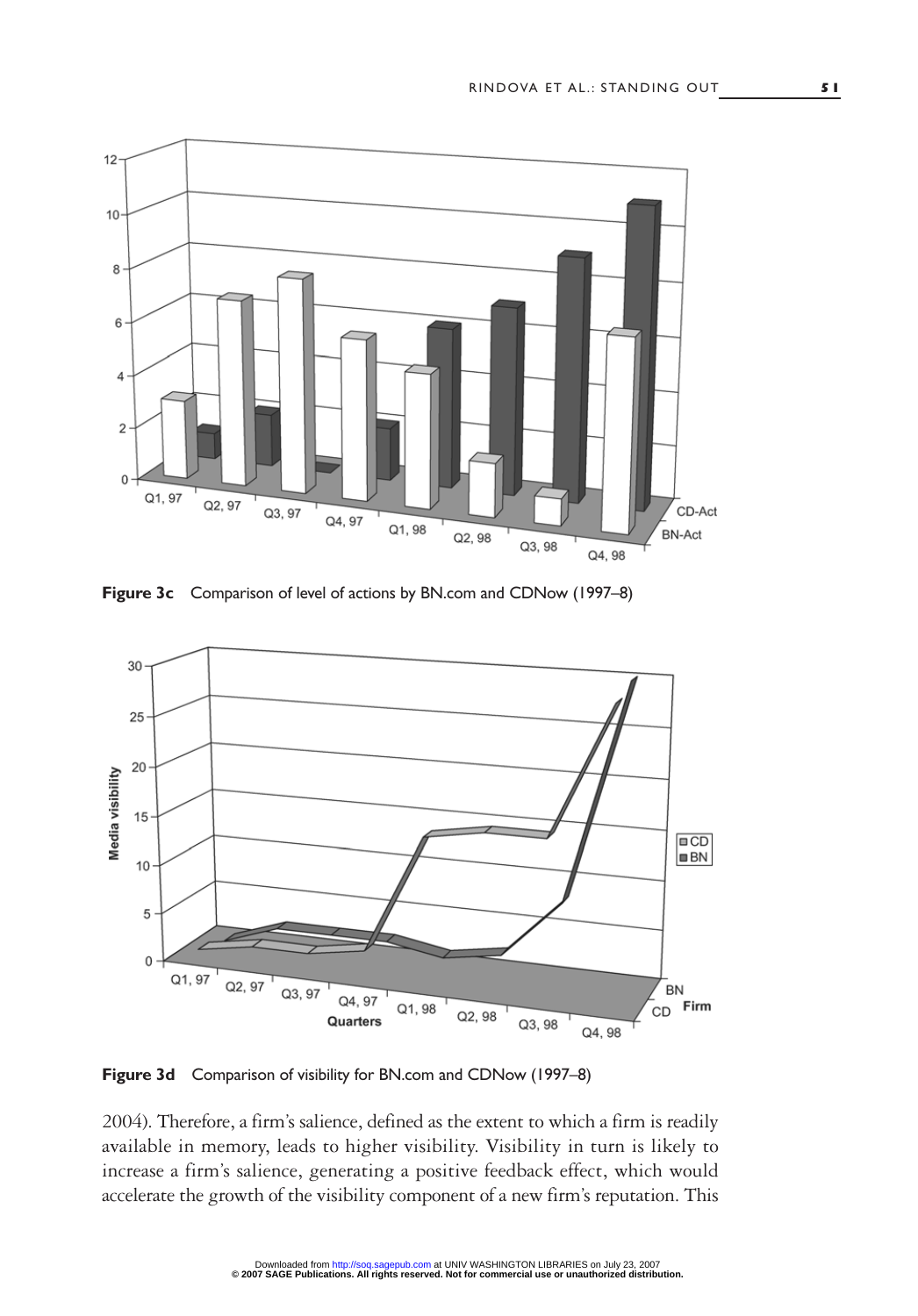idea, consistent with the patterns we observe, is also consistent with Dierickx and Cool's (1989) idea that the rate of accumulation of an intangible asset depends on its prior levels of accumulation. Therefore, both the level of actions a firm takes and the level of visibility it has previously accumulated are likely to contribute to the level of visibility it accumulates in a given time period. Further, the actions that a firm takes most frequently are likely to have higher relative salience and to determine interpretations about its strategic character.

#### **Innovative actions and expectations of value creation**

#### *Pattern matching*

In analyzing the content of media interpretations, we noted that certain types of actions tended to receive particularly positive interpretations. For example, the personal recommendations offered by Amazon.com (a customer relations action) and the individualized store interface developed by CDNow (a new service development action) received repeated coverage including detailed explanations and positive evaluations, as illustrated below.

Through a service called BookMatcher, Amazon.com asks customers to rate ten books. The ratings enable it to further determine readers' preferences and to suggest additional titles they might like . . . All of this adds up to relationship marketing that land-based retailers can only dream about. (Nakache, 1998: 169)

Music retailer CDnow Inc. already is singing its virtues. On Sept. 16, it launched My CDnow, which lets customers get a page designed just for them with music suggestions based on their stated preferences, past purchases, and ratings on artists and CDs. CDnow has seen an immediate benefit in consumer interest: The number of pages viewed on one of its features, called 'Wish List' – which appears on the customized pages and lets shoppers name CDs they may buy later – jumped 200% almost immediately . . . (Hof et al., 1998: 164)

Following these observations we systematically compared the frequency of occurrence of actions, i.e. how many actions of each type the three firms took, the frequency of coverage by the media, and the extent of explanations and positive or negative evaluations for each type of action. These comparisons are reported in Table 4. For example, in the new service development category, the three firms collectively took 26 actions and received 37 references in their media coverage. Of those references, 68 percent included explanations (e.g. discussion of how a new feature works), 43 percent included explicit positive evaluations and 8 percent included negative evaluations. Conducting such comparisons across the five action types shows that new service development and customer relations actions generated simultaneously the highest levels of explanations (68% for new service development and 81% for customer relations) and positive evaluations (43% for new service development and 38% for customer relations). We reasoned that both new service development and customer relations actions are innovative types of actions that require more explanation. Innovative actions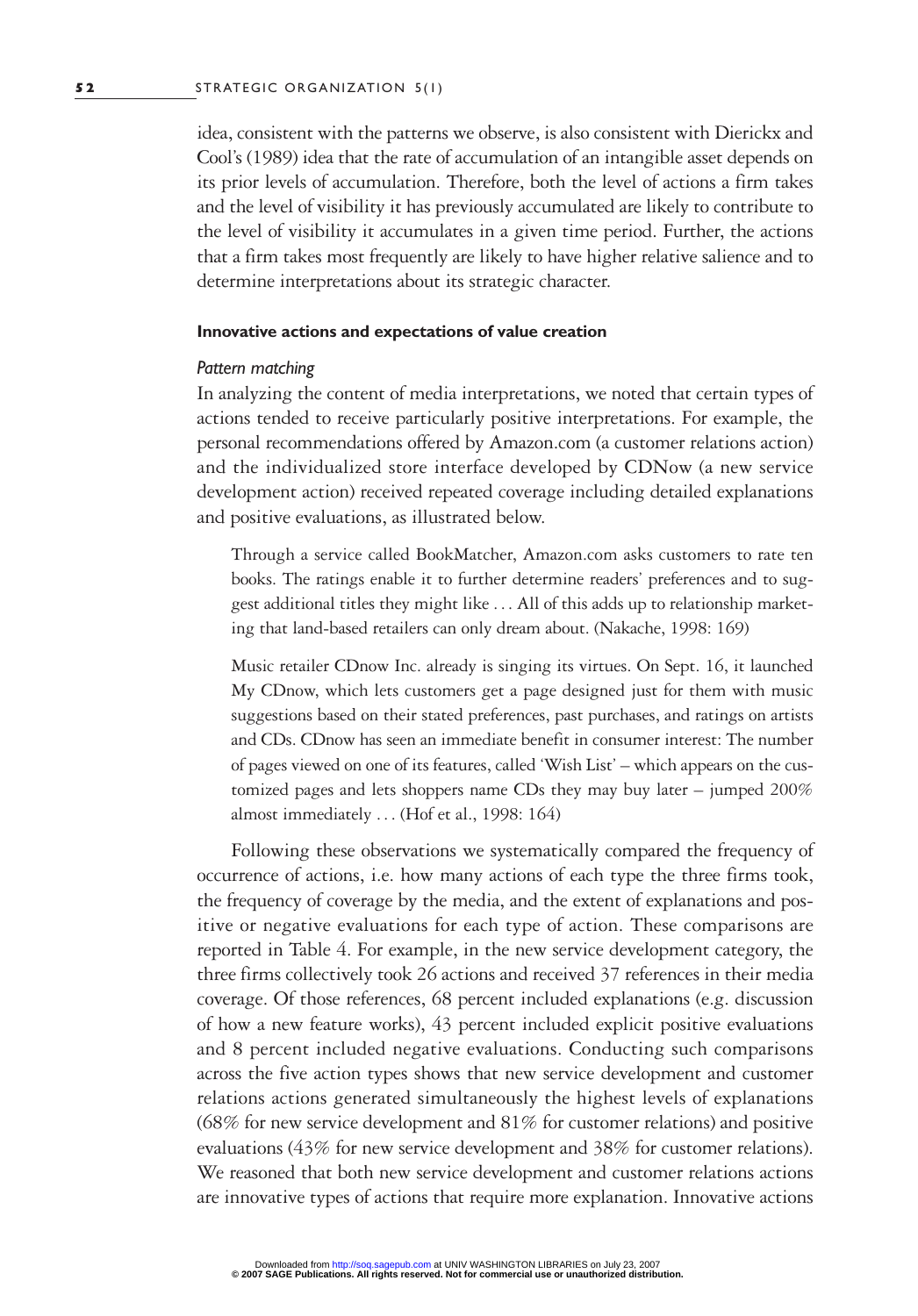Table 4 Pattern of media interpretations for different action types **Table 4** Pattern of media interpretations for different action types

|                                         | 1                    |                           | $\overline{\phantom{a}}$ |                         |                |               |            |
|-----------------------------------------|----------------------|---------------------------|--------------------------|-------------------------|----------------|---------------|------------|
| Action type                             | of actions<br>Number | references<br>Media       | Type                     |                         |                | Tenor         |            |
|                                         |                      | to the action<br>category | Explanations %           | statements %<br>Factual | Neutral %      | Positive %    | Negative % |
| New service                             | 26                   | 37                        | 89                       | 55                      | 49             | $\frac{1}{4}$ | ∞          |
| development<br>Product                  |                      | 23                        | 35                       | 59                      | 20             |               |            |
| marketing<br>Customer                   |                      | 26                        | $\infty$                 | σ                       | 58             | 38            |            |
| relationships<br>Partnering<br>Symbolic | 36<br>59             | C<br>47                   | 38<br>8                  | $\circ$<br>2            | 74<br>$\infty$ | 26            | $\circ$    |
|                                         |                      |                           |                          |                         |                |               |            |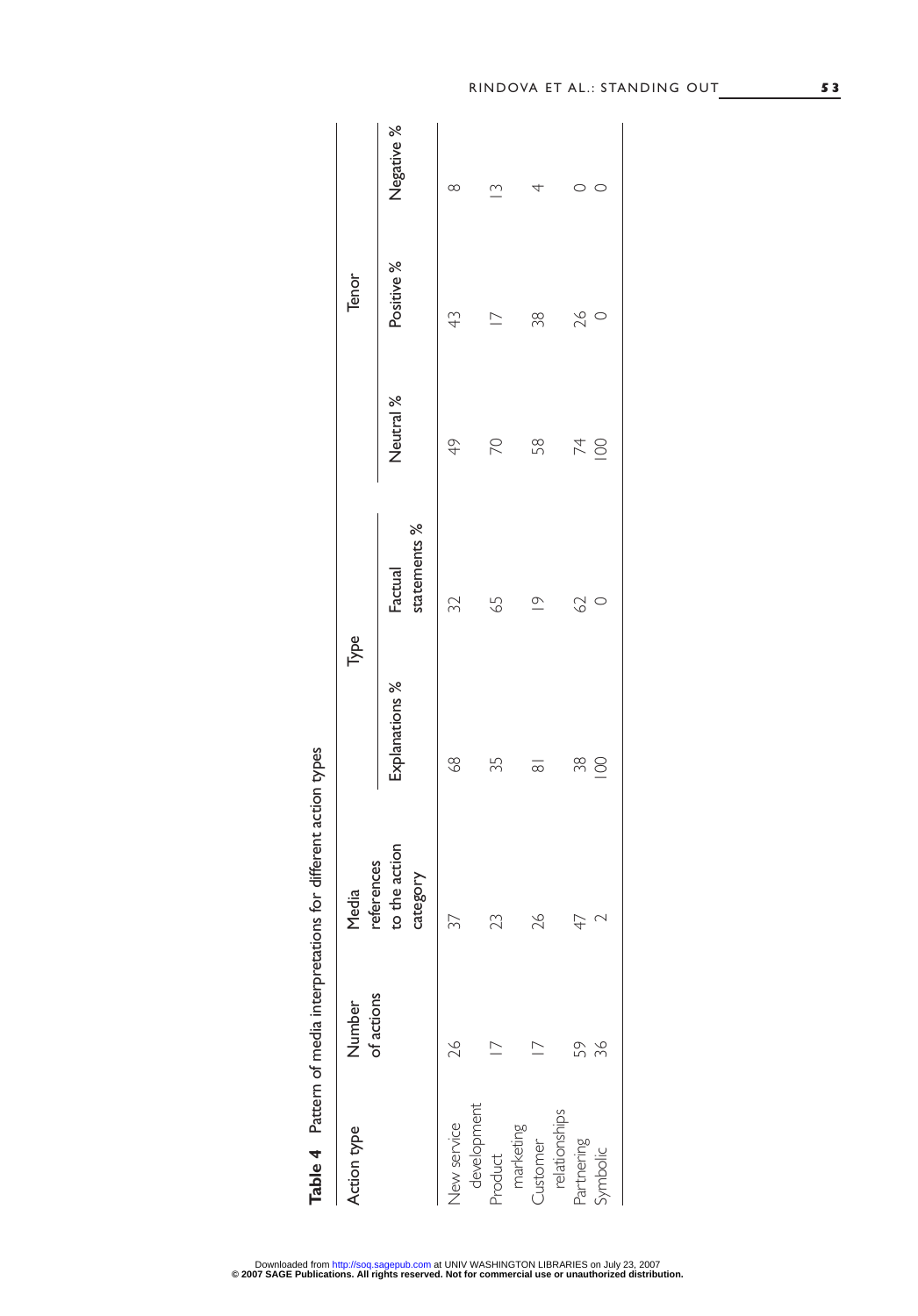#### **54** STRATEGIC ORGANIZATION 5(1)

also appear to generate more positive evaluations because they show novel ways in which the firms in the emerging market create value for customers. As a result, taking more such actions may increase the favorability component of a firm's reputation. Using our embedded design, we examined if the evidence at the firm level of analysis is consistent with this theoretical insight. We observed that Amazon.com and CDNow, which took more innovative actions both in absolute terms and as a proportion of their total market activity (27 actions, 35%, and 12 actions, 31% respectively), also garnered more favorable interpretations (as reported in Table 3) than BN.com, which took fewer innovative actions (four actions, 10%), did. Therefore, both at the action and the firm level of analysis innovative actions appear to generate more favorable coverage.

#### *Theoretical corroboration*

Strategy research on value creation corroborates and explains why innovative actions may generate positive evaluations. Moran and Ghoshal (1998) argue that value is created when firms combine resources in novel ways. Innovative actions, which introduce novel product and service features, may provide observers with some evidence about a new firm's efforts and/or ability to combine resources in novel ways. Consistent with this logic, research finds that high-tech start-ups that commercialize innovations are more likely to receive venture capital funding than other types of ventures, presumably because investors have higher expectations about their value creation potential (Hellmann and Puri, 2000). Lee et al. (2000) also find positive stockmarket reactions to new product introductions. Therefore, extant research corroborates the idea that innovative actions may be perceived as signals that create positive expectations about the value creating potential of a firm, thereby enabling the firm to accumulate favorable reputation.

Examining the patterns of positive and negative evaluations for marketing and partnering actions provides further evidence that media evaluations of new firms may follow an implicit value-creation logic. Marketing actions, for example, received the lowest levels of explanations (35%) and positive evaluations (17%) and the highest level of negative evaluations (13%). The actions included in this category – price cuts and advertising campaigns – increase costs and/or lower profit margins, and therefore, may raise doubts about the value-creating potential of new firms (Besanko et al., 1996). Partnering actions, while receiving no negative evaluations, generated fewer positive evaluations than innovative actions did. Their pattern of coverage is also consistent with a value creation signaling logic because partnering actions provide observers with indications that a new firm is garnering access to resources (Stuart et al., 1999; Stuart, 2000; Shane and Stuart, 2002), but convey no information about ability to combine these resources in novel ways. Therefore, while partnering actions may be important for securing access to resources (e.g. partnering actions helped BN.com gain access to the requisite resources to compete with Amazon.com online), they do not appear to provide observers with clear indications of the value-creating potential of a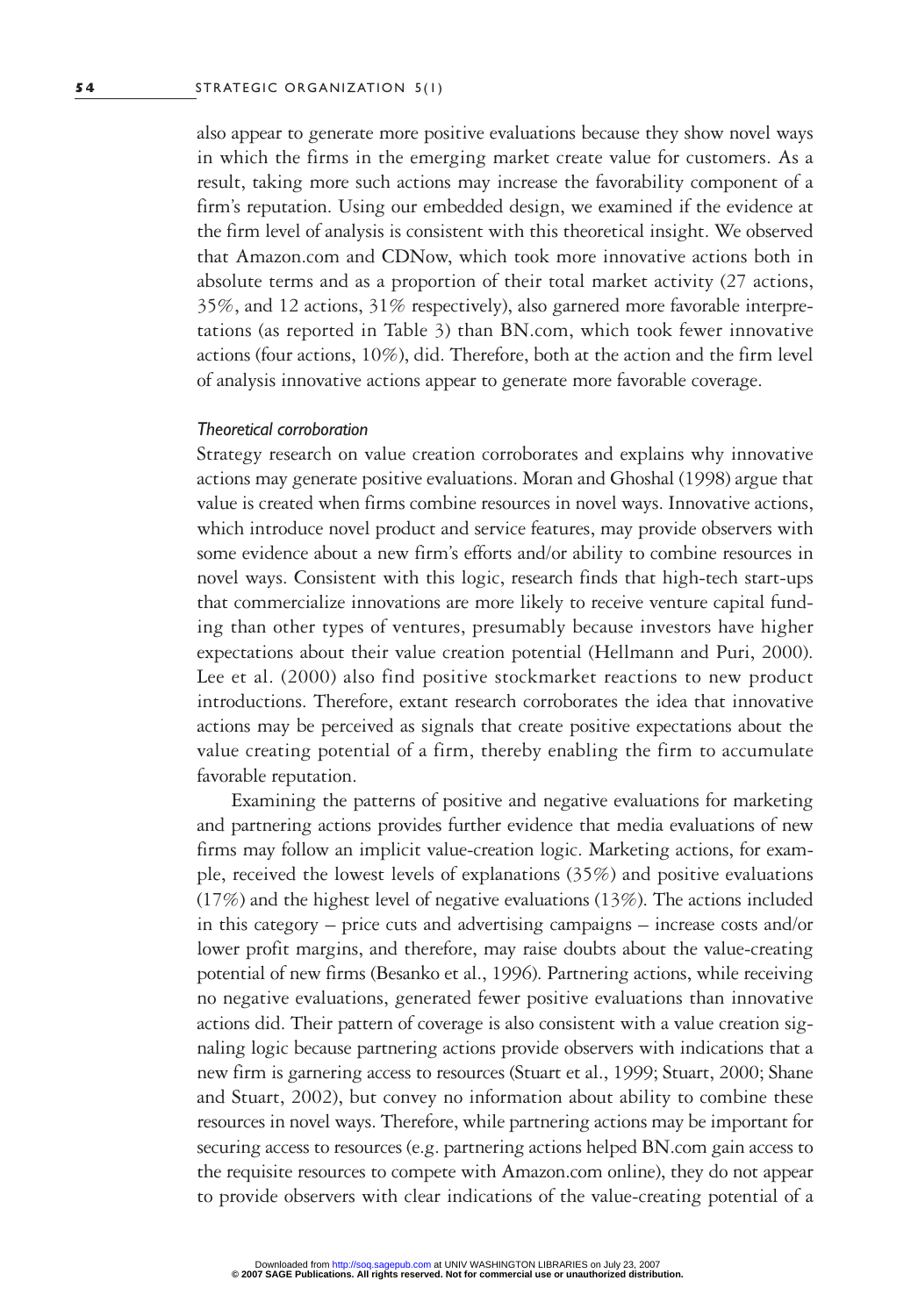new firm. In sum, the type of actions new firms take may influence observers' expectations about their value-creating potential; in the context of an emerging market a firm taking innovative actions may create positive expectations about its value-creating potential, leading to a favorable reputation.

#### **Symbolic actions and exemplary distinctiveness**

#### *Pattern matching*

A final notable difference in the action patterns of the three firms is that Amazon.com took a higher number of symbolic actions than the other two firms (see Figure 1a). As discussed, Amazon.com relied heavily on symbolic actions to create engaging and distinctive events. Thus, although not influencing the exchanges between the firm and its customers directly, symbolic actions showcased the novel possibilities of online retail. Further, Amazon.com's symbolic actions reinforced the type of perceptions that its innovative actions promoted. For example, Amazon.com sought to differentiate itself from physical bookstores by introducing a (virtual) collection of 1 million titles. It also symbolically embellished the differences by comparing the size of its collection with the Taj Mahal and the Pentagon, making the difference appear more striking and out of the ordinary. Thus, innovative actions differentiated the firm's products and services from those of existing retailers and began to define the unique characteristics of the new category. Symbolic actions engaged the imagination of observers and made the attributes generated through innovative actions more distinctive, vivid and memorable, resulting in a higher likelihood that the firm would be used as an exemplar of the category and would accumulate esteem.

Given that Amazon.com was the only firm that accumulated esteem, we could not apply the replication logic we used in developing the other theoretical relationships to the same extent. The case of CDNow provided some partial evidence of the initial accumulation of esteem. Specifically, we found three references to CDNow as a 'pioneer' in 1998. These general framings, similar to those received by Amazon.com, suggest that CDNow may also have begun to accumulate esteem. What is interesting here is that these first esteem-related statements occurred after CDNow took its first symbolic actions, even though it had taken innovative actions throughout the observation period. Because CDNow was purchased by Columbia House in 1999, we could not examine whether, if sustained, the combination of innovative and symbolic actions would be associated with the accumulation of esteem by CDNow. Therefore, we treated the evidence of some commencing accumulation of esteem by CDNow as partial replication evidence that supports the notion that a combination of innovative and symbolic actions may contribute to the accumulation of esteem.

#### *Theoretical corroboration*

Why may a combination of high levels of symbolic and innovative actions lead to a firm being constituted as an exemplar? Research in social cognition shows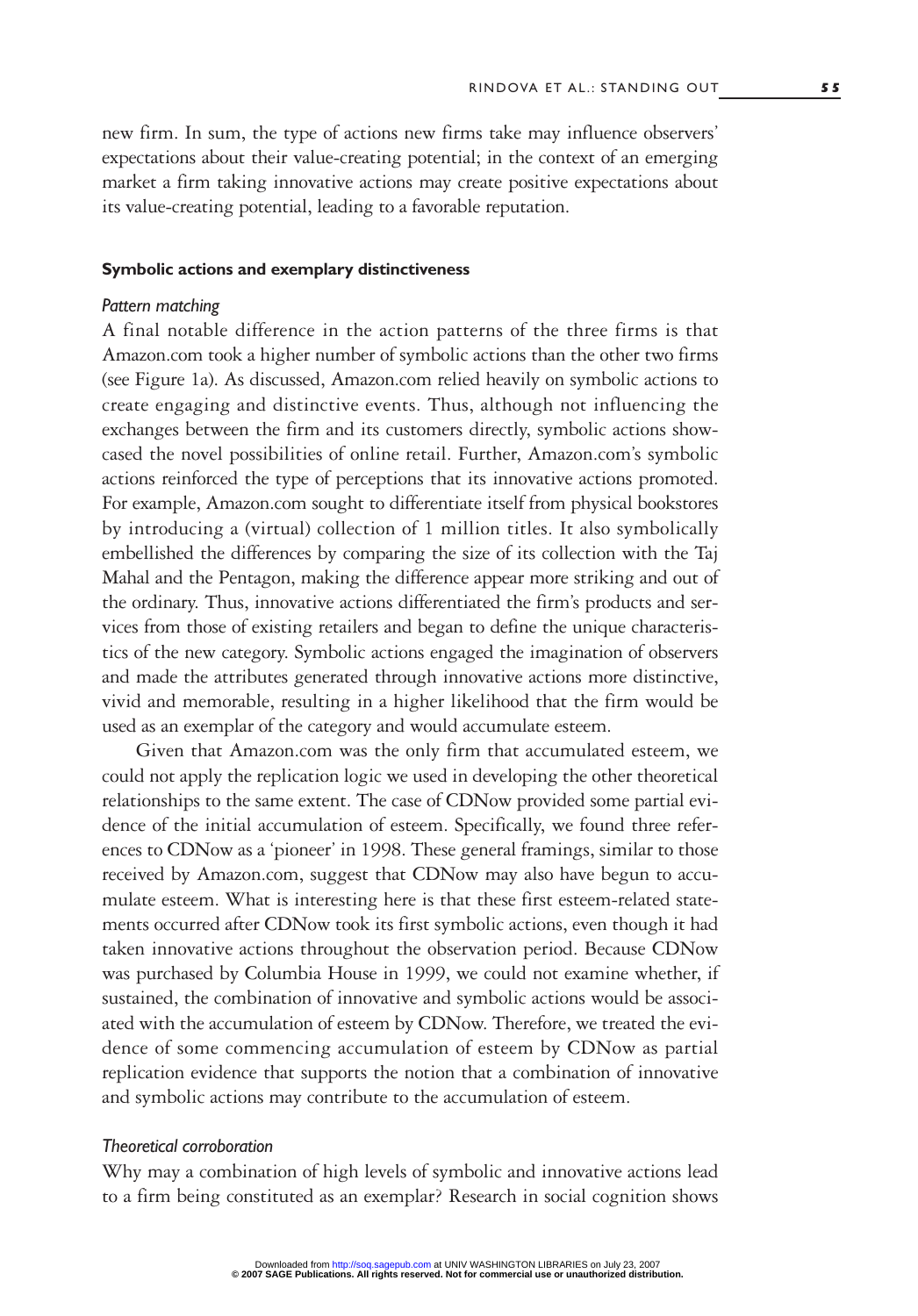that when people encounter novel and unusual events and experiences, to which pre-existing categories may not apply readily (as is the case with novel services and technologies), they make sense of the novel stimuli by developing new categories inductively. To do so, they use a few vivid and memorable examples, based on which they define the attributes of the new category (Smith, 2005). As discussed, since symbolic actions enhance and embellish the attributes prompted by innovative actions, the combination of the two is likely to make a firm more distinctive, vivid and memorable as a stimulus, thereby increasing the likelihood that it will be used as an exemplar of the new category. In other words, the combination of innovative and symbolic actions may endow a new firm with exemplary distinctiveness. Exemplary distinctiveness, therefore, is an attribute of a firm that is not only innovative but also engages the imagination of audiences through evocative symbolic activities. In sum, social cognition research on the use of exemplars in category development corroborates the idea that a combination of innovative and symbolic actions may contribute to the firm being used as an exemplar by increasing its vividness and distinctiveness. This process of exemplification, we argued, institutionalizes the firm as a standard of achievement in its category and leads to the accumulation of esteem.

#### **A model of reputation accumulation by new firms in emerging markets**

In Figure 4 we summarize the processes discussed in this section. The model depicts the strongest relationships we identified among various possible alternatives using pattern matching procedures. Overall, we identify three core processes that underlie the accumulation of reputation: First, taking high levels of market actions appears to increase the salience of a firm and its actions, resulting in higher levels of visibility. Since a wide range of actions may serve to increase the salience of a firm and in our data, the totality of a firm's actions rather than any particular type of action was associated with visibility, we concluded that visibility may be easier to accumulate than the other two components of reputation. This idea is reflected in Figure 4 with the broad base of the reputation pyramid being made up of visibility. It is also important to note that visibility is not content-free: while the totality of actions increase a firm's visibility, the composition of its action repertoire determines the specific attributes in terms of which the firm becomes salient and known. In other words, the totality of actions a firm takes also affects the content of its reputation in terms of what it becomes known for, or its strategic character. Second, our observations suggest that actions that provide observers with stronger indications of the value-creating potential of a firm generate more positive and less negative evaluations. Therefore, a firm can increase the favorability of its reputation by providing observers with indications of its ability to create value, and, in particular, by taking innovative actions. Because firms differ in their innovative ability (Galunic and Rodan, 1998), it may be more difficult for any given firm to take innovative actions and to accumulate favorability as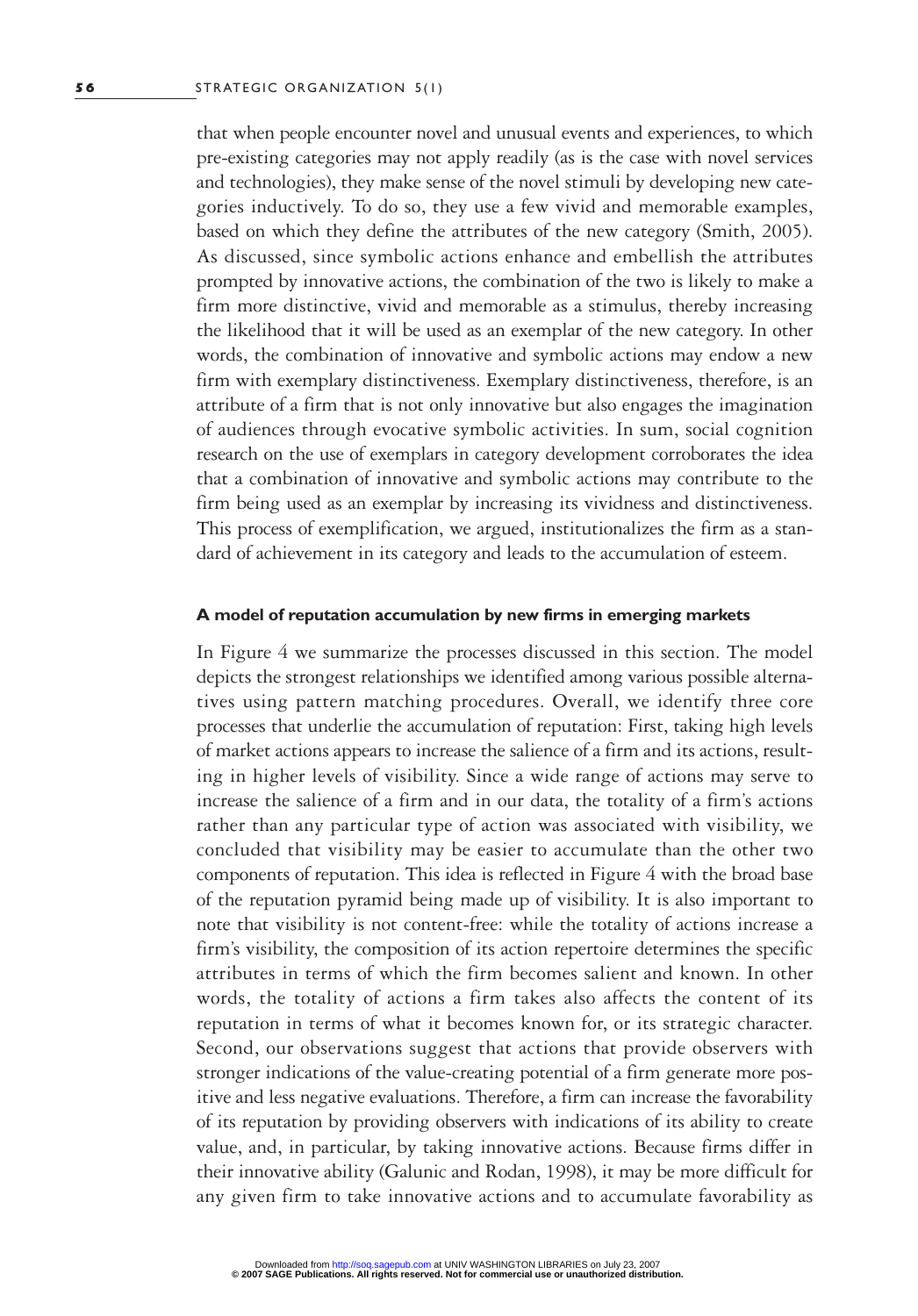

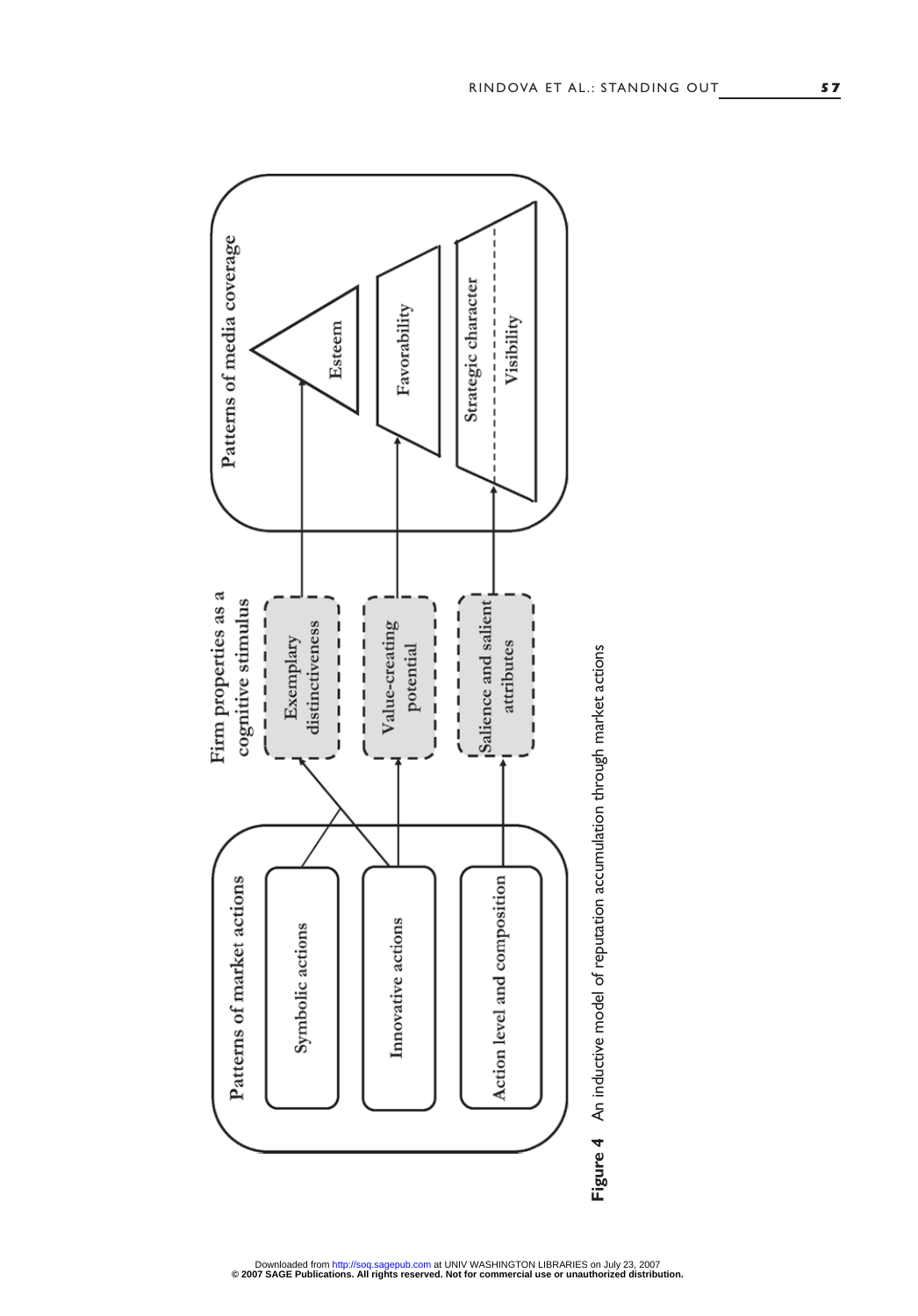compared with visibility. This idea is reflected in the smaller size of the favorability component relative to the visibility one in the reputation pyramid in Figure 4.

Third, innovative actions when taken in combination with symbolic actions showcase a firm's capabilities and achievements and make the firm highly distinctive, thereby increasing the likelihood that it will be constituted as an exemplar of the category and will accumulate esteem. Achieving exemplary distinctiveness may be particularly difficult for any given firm, because of the complexity and uncertainty involved in the production and use of symbols (Eco, 1976; Hatch, 1993). Therefore, the esteem component of reputation might be the most difficult to accumulate. This idea is reflected in the small area representing esteem at the top of the reputation pyramid in Figure 4.

Taken together the processes we inducted suggest that the patterns of market actions that a new firm takes may influence its attributes as a cognitive stimulus. These attributes – salience, perceived value-creating potential, and exemplary distinctiveness – influence the extent to which observers are aware of the firm, develop positive expectations about it and consider it to be the standard of achievement in its category. The processes we describe are fundamental cognitive processes involved in impression formation, which underlies the development of reputations (Clark and Montgomery, 1998). Therefore, although developed in the context of reputation accumulation with a single audience – the media – our model is likely to generalize more broadly to the process of reputation accumulation with different audiences.

#### **Discussion**

Using an inductive theory building approach, we developed new theoretical ideas about the process of reputation accumulation by new firms in emerging markets, an issue of considerable theoretical and practical importance that has received limited research attention. Our in-depth analysis of the market actions and media coverage of three new firms in the emerging e-commerce domain in the mid-1990s offers several key insights about the role of market actions in the process of reputation accumulation and the composition of reputation as an intangible asset.

#### **Actions as a vehicle for reputation accumulation**

Our theoretical model, which relates specific attributes of the market actions of firms to the accumulation of different components of reputation, makes an important contribution to the scholarly understanding of the mechanisms through which firm reputations are built. First, the specific relationships between the attributes of market actions and the different components of reputation suggest that new firms may have a greater ability to build this asset than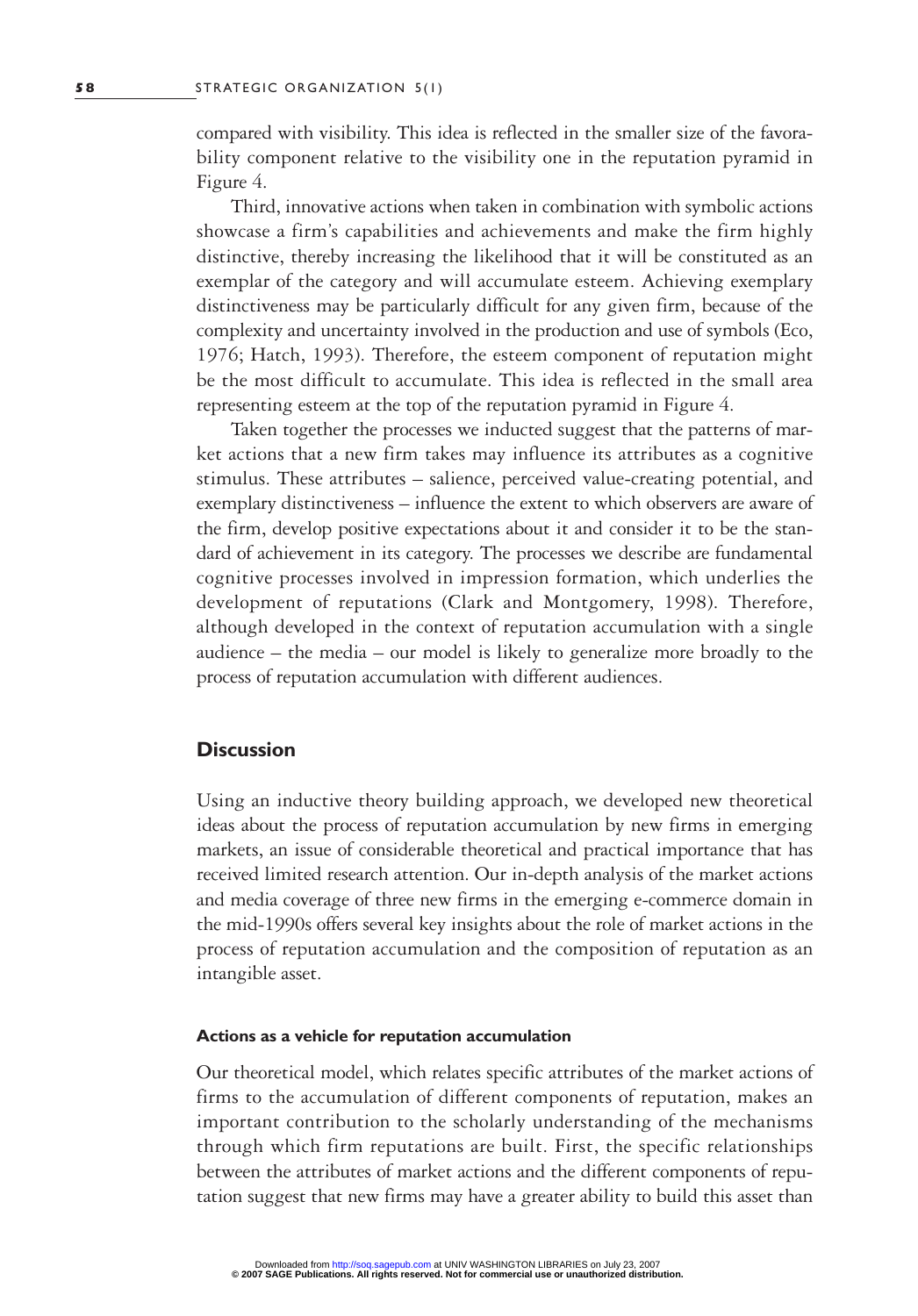theories emphasizing the social complexity of reputation accumulation suggest (Barney, 1991). By applying Yin's (1994) pattern matching approach, we were able to trace complex and diffused processes and to engage in what Ventresca and Mohr (2001: 815) characterized as 'descending models of analysis' that enable researchers to specify 'the nuts and bolts of institutional life'. Taking this approach enabled us to observe a close mirroring between the reputations of new firms and the patterns of their actions.

Second, our study provides some important ideas about how different types of market actions contribute to the accumulation of intangible assets with different value. For example, we observe that the totality of a firm's actions contributes to its visibility, but it is the level of its innovative actions that appears to contribute to favorability (see Appendix). Further, in departure from prior research, which emphasizes partnering as an important mechanism through which new firms gain access to resources and 'borrow reputation' (Stuart, 2000), in our study partnering actions appear to have a somewhat limited impact on the accumulation of favorability. Partnering actions may contribute to reputation accumulation to a lesser degree than innovative actions, because they are a fairly common type of strategic behavior among new firms (Stuart et al., 1999) and because they are less informative as signals of value creation (Moran and Ghoshal, 1999). Our observations that marketing actions were associated with negative evaluations more often than other types of actions were also surprising and challenge the extant views that pricing and advertising are critical signals that influence a firm's reputation (Milgrom and Roberts, 1986). In the contexts of new firms, such actions may be perceived as too costly and may increase uncertainty about their value-creating potential. These surprising observations suggest that there may be important differences in the reputational effects of different patterns of market actions for new and established firms. Thus, while our study provides a step toward understanding how market actions affect the ability of new firms to build reputations, future research should examine more broadly the role of market actions as a reputation-building mechanism across different industry contexts.

Third, our observations suggest that market actions overall may be more important as a mechanism for reputation building for new firms than they are for established firms with performance track records. Whereas prior reputation research has found that past financial performance is one of the major predictors of the reputations of established firms (Fombrun and Shanley, 1990; Roberts and Dowling, 2002; Deephouse and Carter, 2005), in our study financial performance appeared to play a limited role in the early reputation accumulation process. Performance-related statements constituted relatively small proportions of the interpretations of the three firms in the media: 9 percent for Amazon.com, 4 percent for BN.com and 2 percent for CDNow. Moreover, the first performance-related statements appeared in the media more than a year after the first action-related statements for each firm. Our observations about the relative lack of media focus on the performance of new firms, however,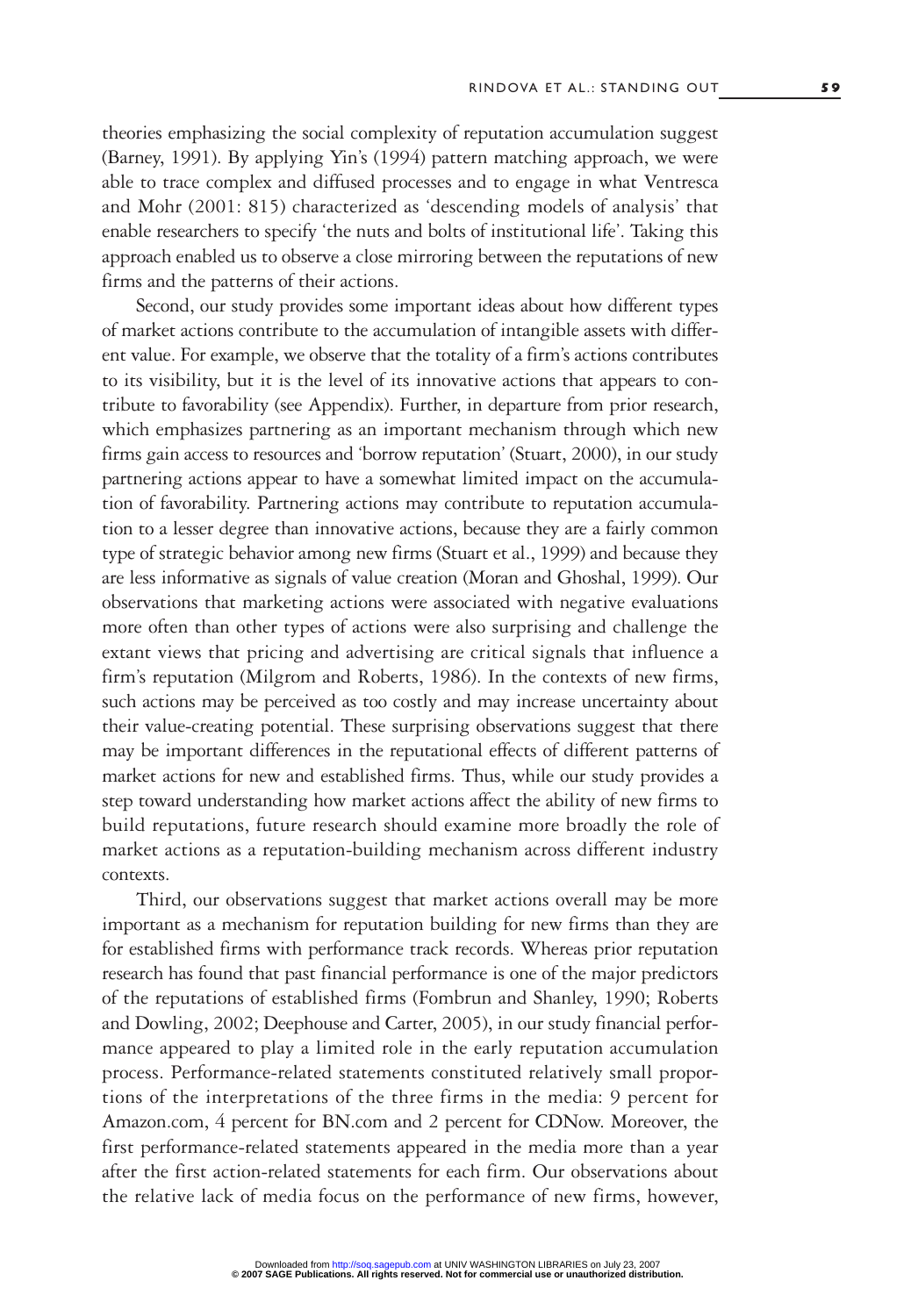**60** STRATEGIC ORGANIZATION 5(1)

should be interpreted with caution because we observed the process of reputation accumulation for a relatively short period of time, early in the life of both the new firms and the emerging market, when performance information tends to be unavailable and unreliable, as the following quote illustrates: 'Amazon.com ... said it has seen about thirtyfold growth from last year's holiday period, though it declined to provide specific sales figures' (Plitch and Fleetwood, 1996). An important direction for future research would be to extend our model over a longer period of time in order to examine at what point in the life of firms financial performance begins to play a more substantive role in their reputation accumulation.

Also, despite our great efforts to take into account the various complexities associated with capturing such diffused processes as market activity and accumulation of reputation, we acknowledge that initial differences in entrepreneurial visions and resource (Burton et al., 2002) and local market conditions, which past research has related to differences in firms' competitive positions (Noda and Collis, 2001), were not directly included in the scope of our investigation. As a result, our study does not account for the potential direct effects that such inter-firm differences may have on the likelihood of receiving media coverage and the process of reputation accumulation.

#### **Composition of the reputation construct**

A central observation in our study is that the three firms accumulated reputations that differed in four components: visibility, strategic character, favorability and esteem. These findings build on prior research that has explored reputation as a multidimensional construct (Deephouse, 2000; Pollock and Rindova, 2003; Rindova et al., 2005). Our study extends this line of research by providing a detailed examination of the different types of interpretations and evaluations that make up the collective knowledge and regard that constitute a firm's reputation. In addition, our study shows that the various components of reputational assets accumulate through different processes, making some of them more difficult to accumulate and, therefore, potentially more valuable (see Appendix). For example, we noted that favorability is more difficult to accumulate than visibility, and therefore, constitutes a potentially more valuable component of a firm's reputation. Consistent with this argument, Greenwood et al. (2005) find that favorability is positively related to firm revenues, while visibility is not. However, Rindova et al. (2005) find that prominence in stakeholders' minds affects the willingness to pay for an organization's outputs to a greater degree than perceptions of the quality of these outputs do. Together these studies point to the need for future reputation research to examine the economic value of reputational assets with different compositions.

Our study advances the agenda for research on reputation by elaborating further the composition of reputational assets and identifying esteem as a component of reputation. While the idea that corporate reputations incorporate

**<sup>© 2007</sup> SAGE Publications. All rights reserved. Not for commercial use or unauthorized distribution.** Downloaded from [http://soq.sagepub.com a](http://soq.sagepub.com)t UNIV WASHINGTON LIBRARIES on July 23, 2007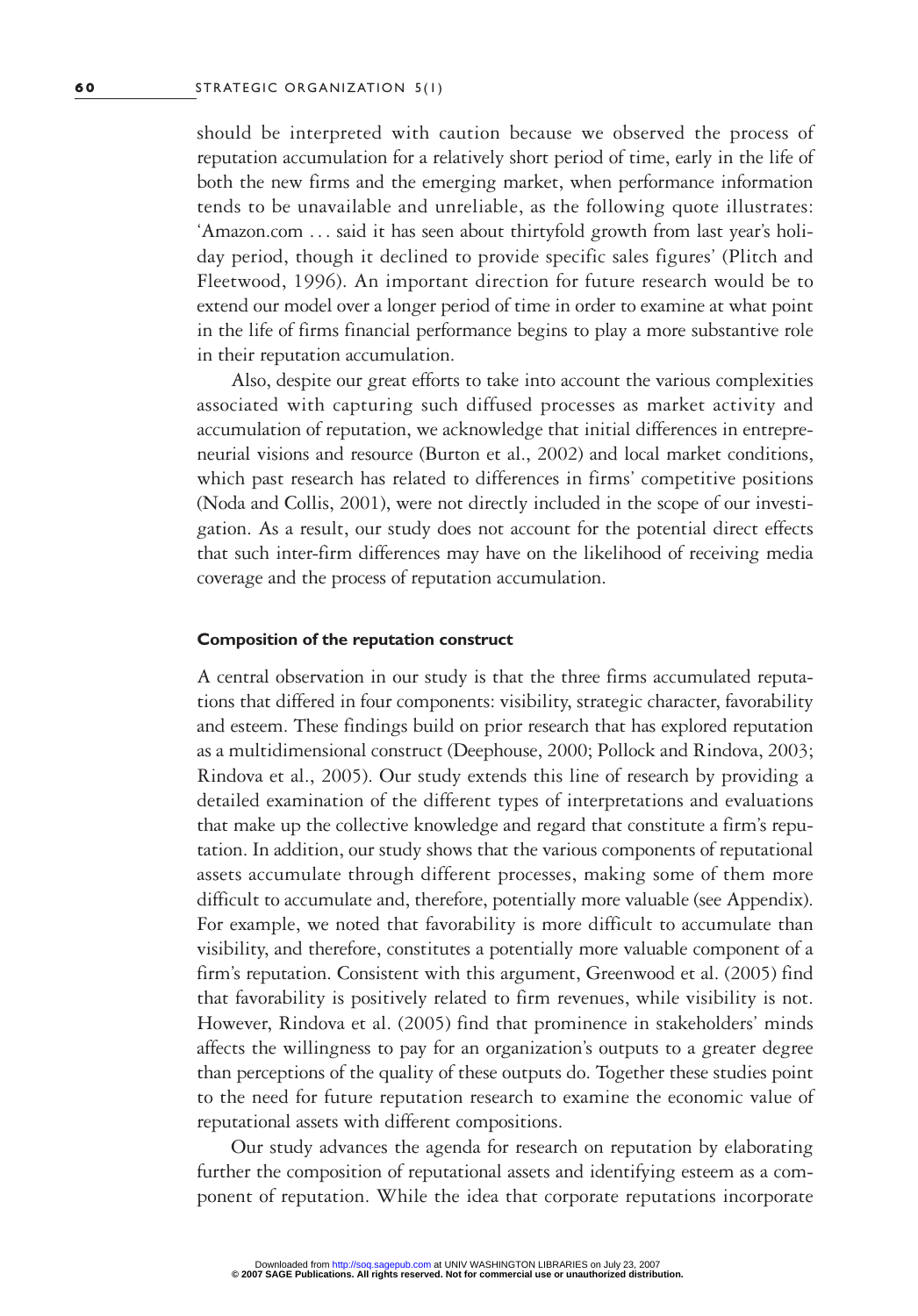esteem has been proposed in past research (Fombrun, 1996), the distinctive theoretical content of the concept of esteem has not been specified. Our analysis suggests that esteem accrues as firms are constituted as the standard of achievement in their industry categories. This conceptualization of esteem opens up several interesting directions for future research. First, research interested in the economic value of reputation as an intangible asset should explore the relative rarity and value of esteem. Our observations suggest that esteem may accrue to only one or two firms that come to represent a given category. At the same time, evidence exists that competing firms seek to shift the boundaries and dimensions that define industry categories (Rao et al., 2003), thereby creating possibilities for accumulating esteem. Recognizing esteem as an important component of reputations can stimulate researchers to explore further the relationship between reputation accumulation and industry categorization. This is an important direction for future research given the paucity of research on the emergence of industry categories (see Lounsbury and Rao, 2004 for a recent exception). Our study suggests the intriguing possibility that firms and influential third parties, such as the media, co-create the categories that come to define a market reality. Firms that develop strategies to influence these processes stand to gain significant advantages by standing out. Future research should examine how the efforts of firms to shape their institutional environment affect their competitive standing.

More generally, our arguments suggest that an interesting direction for future research would be to examine the differences between legitimacy and reputation by seeking to understand how a firm's actions position the firm relative to industry categories and norms and what effects this position may have on stakeholders' evaluations. For example, as discussed, legitimacy researchers emphasize that a firm garners favorable evaluations of acceptance and desirability when its actions fit with existing norms (Suchman, 1995). In contrast, recently researchers have proposed that actions of nonconformity that depart from such norms constitute firms as celebrities enabling them to attract high levels of attention and emotional reactions (Rindova et al., 2006). Our observations suggest a firm may achieve a third position relative to industry norms, that of an exemplar of a new category. This exemplification process may influence stakeholders' expectations not only about the firm's ability to create value, but also about how other firms in the industry should create value. In other words, a firm that accumulates reputation as the standard of performance in the new industry may come to define the norms for the industry. Becoming the standard of comparison with which stakeholders compare other firms in the industry and other firms in the industry compare themselves may generate both demand-side advantages for the firm, as the firm becomes identified with the category (e.g. Xerox in copiers), and supply-side advantages, as its resources and capabilities become requisite for creating value according to the expectations it has set.

However, it is also conceivable that the accumulation of esteem increases both competitive imitation and stakeholders' monitoring of the firm. For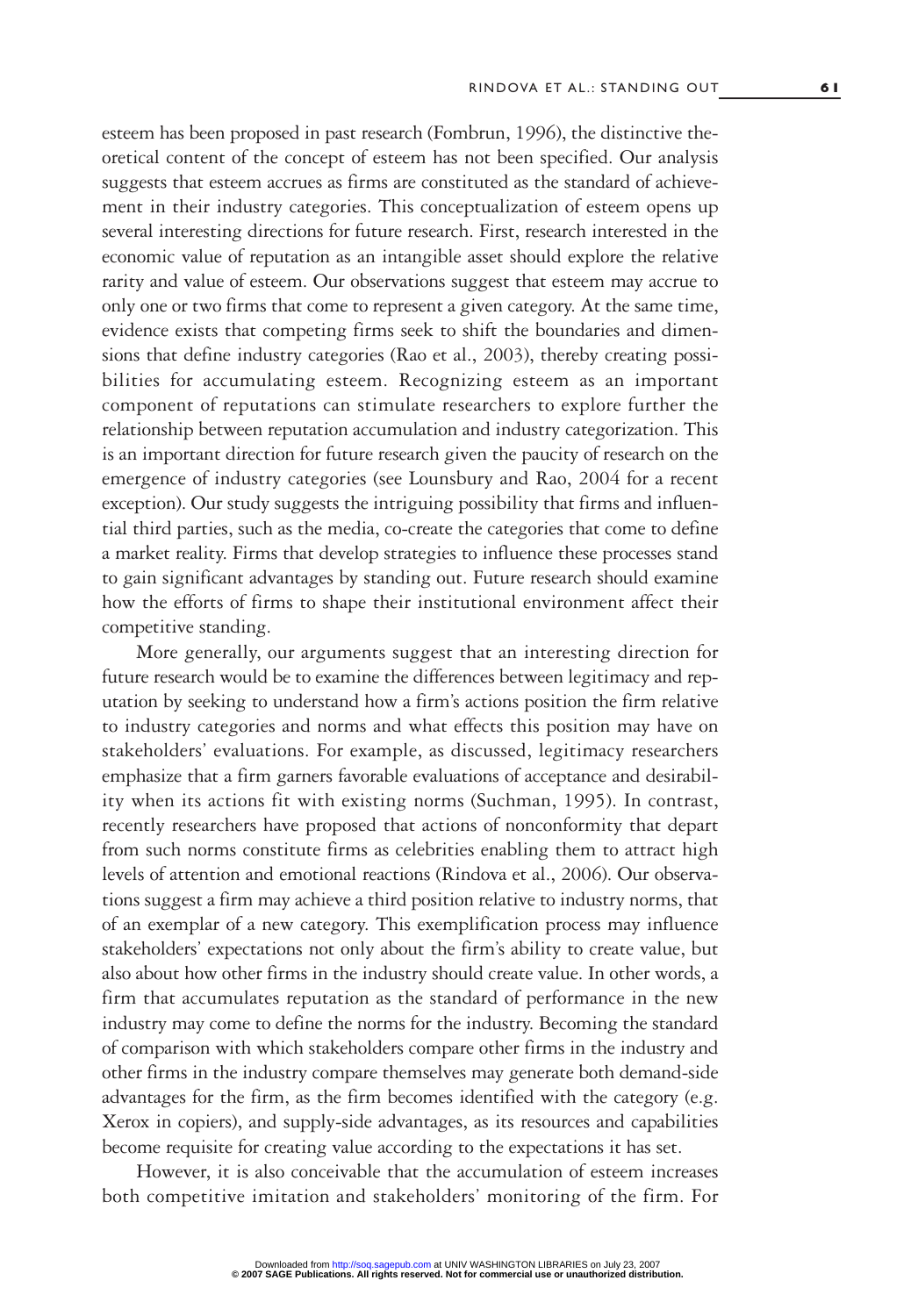example, we observe that CDNow changed its action pattern in 1998 when it began to take actions that were similar to those of Amazon.com, including taking its first symbolic actions. Similarly, evidence suggests that Amazon.com was used by various stakeholders as a gauge for the future of the e-commerce category, as the following statement by a hedge fund manager illustrates: 'If Amazon can succeed, it validates the whole dot-com model. If it fails, the whole dot-com thing seems fraudulent' (Schwartz, 2000: 114). Given the limited time frame and sample size of our study, we could not establish whether firms that accumulate esteem are more likely to be imitated by competitors and preferred or watched by stakeholders, and what implications these comparison processes may have for their long-term performance and survival. The possibilities outlined above, however, suggest that it would be important for future research to examine the competitive and market consequences of accumulating esteem and the position a firm achieves relative to industry norms.

In seeking to understand the economic value of different components of reputational assets, future research should also explore the extent to which our observations about the components of reputation accumulated in the media generalize to reputational assets based on the perceptions and opinions of different stakeholder groups. We argued that using the media to study the process of reputation accumulation is advantageous because media organizations are an audience that has to figure out which firms merit their attention, for what reasons and to what extent. As such, they share similar concerns with other stakeholders that need to decide which firms merit their attention and resources, for what offerings and to what extent. However, media organizations also differ from other stakeholders in that they have to develop and supply more elaborate interpretations of firms, so that they can explain novel developments to others, and in that they have to present interpretations that are interesting to other stakeholders and attract their attention. As a result, they may tend to focus on contexts, firms and actions that are more conspicuous. In addition, the emerging market context in which we conducted our study has been characterized as a context of irrational exuberance (Shiller, 2001), and may have exacerbated this tendency of the media further. Therefore, the process of reputation accumulation we describe may not generalize beyond the substantive setting in which it was developed (Glaser and Strauss, 1967).

We also argued that studying reputation accumulation in the media is advantageous because the media are an institutional intermediary which may affect reputation accumulation with other audiences. However, while the media may influence the agenda for public discourse and may reflect the general public stance toward a given firm (McCombs and Shaw, 1972; Carroll and McCombs, 2003), they seldom reflect the idiosyncratic views of specific individuals. Since it is ultimately individuals who make buying decisions, we recommend that future research seeks to relate the reputation accumulated in the media to the opinions and behaviors of specific stakeholder groups, such as customers, investors, and employees.

**<sup>© 2007</sup> SAGE Publications. All rights reserved. Not for commercial use or unauthorized distribution.** Downloaded from [http://soq.sagepub.com a](http://soq.sagepub.com)t UNIV WASHINGTON LIBRARIES on July 23, 2007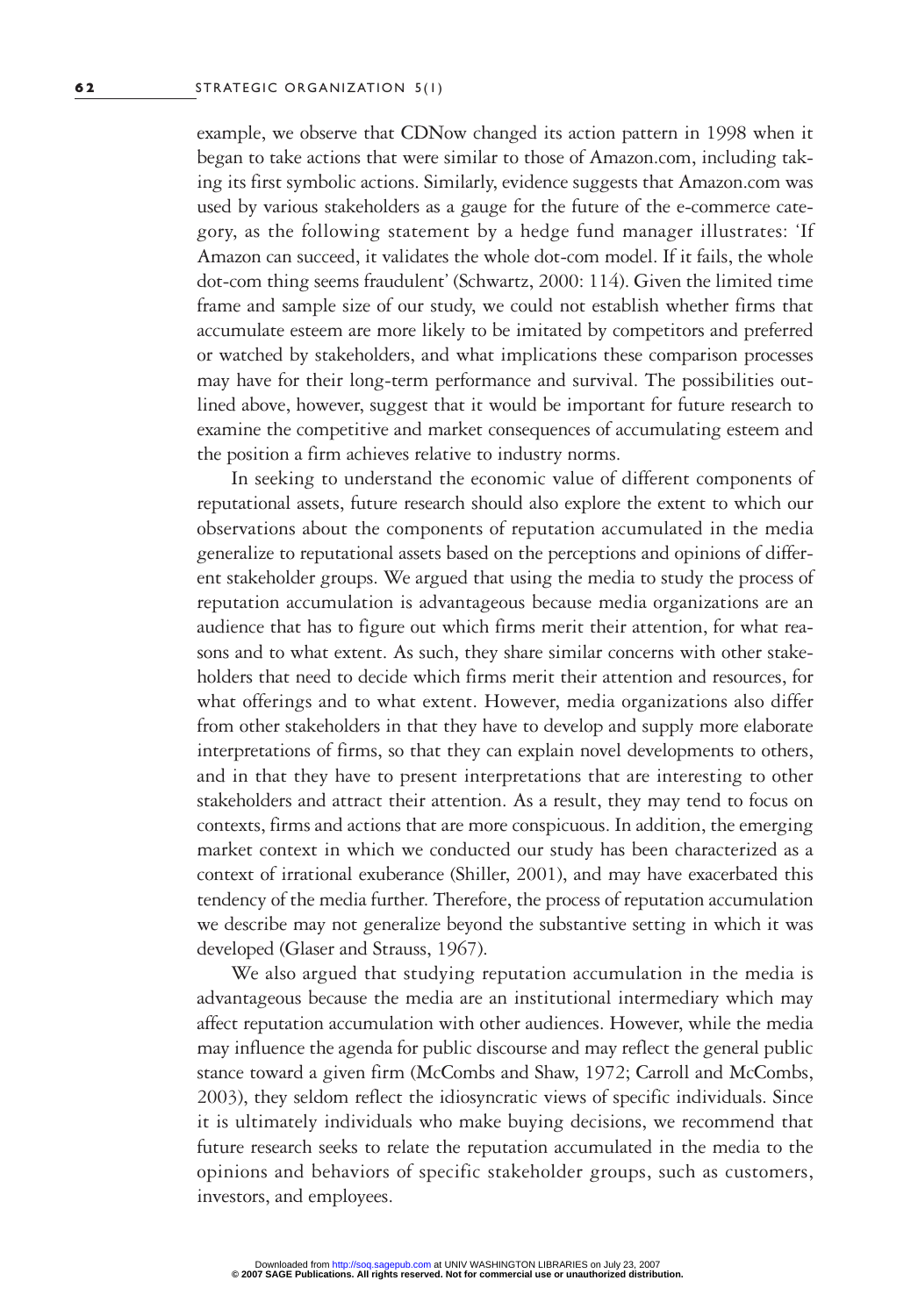Further, we would like to caution future researchers that the influence of the media on other stakeholders may be stronger in an emerging market context. Psychologists have characterized such contexts as contexts of pervasive ambiguity and have argued that the media play a particularly important role in 'defining the situation' (Ball-Rokeach, 1973: 378). Therefore, in such contexts, it may be easier for firms to attract media attention and to be chosen as exemplars through which the situation is defined and clarified. Other industry contexts where media may play similarly important roles are those undergoing dramatic change or experiencing environmental jolts (Meyer, 1982). These arguments suggest that it will be important for future research to examine the extent to which our model applies to new firms competing in various contexts both in new and established industries.

Researchers have argued that mature industries and fields are characterized by well established 'elites' (Greenwood and Suddaby, 2006), suggesting that it is very difficult for new firms to attract attention, and especially to accumulate esteem. Yet evidence exists that even in established industries, such as the coffee industry, new firms taking a combination of highly innovative and symbolically-laden actions, like Starbucks, can accumulate esteem and trigger a dematuration of the industry in the process (Rindova and Fombrun, 2001). These observations are consistent with research that stresses the importance of symbols for constructing meaning in markets (Aldrich and Fiol, 1994) and suggest that future research can benefit from more systematic comparisons of the processes of sensemaking and impression formation in contexts characterized by different degrees of uncertainty and change.

In conclusion, our study offers an inductively developed process model that relates the market actions of new firms to the accumulation of the different components of their initial reputations in the media. Future reputation research will be enhanced by studies that explore the extent to which the components of reputation we identified and the processes for their accumulation we articulated generalize across different types of industry contexts and stakeholder audiences. In doing so, researchers should be mindful not to seek to replicate the specific action patterns we identified, but to explore the theoretically generalizable mechanisms we derived based the observed patterns, namely, how salience contributes to visibility, signals of value creation to favorability, and exemplary distinctiveness to esteem.

#### **Acknowledgements**

This article has benefited from comments and suggestions by Manuel Becerra, Flore Bridoux, Kathy Eisenhardt, Raghu Garud, Denny Gioia, Brent Goldfarb, Melissa Graebner, Morten Hansen, Pablo de Holan, Martin Kilduff, David Obstfeld, Felipe Santos, Scott Shane, Margarethe Wiersma, Christoff Zott, the participants in the Entrepreneurship and Innovation Research Conference at the University of Maryland and the participants in the 3rd West Coast Research Symposium in Technology Entrepreneurship. We thank Nancy Uy for research assistance.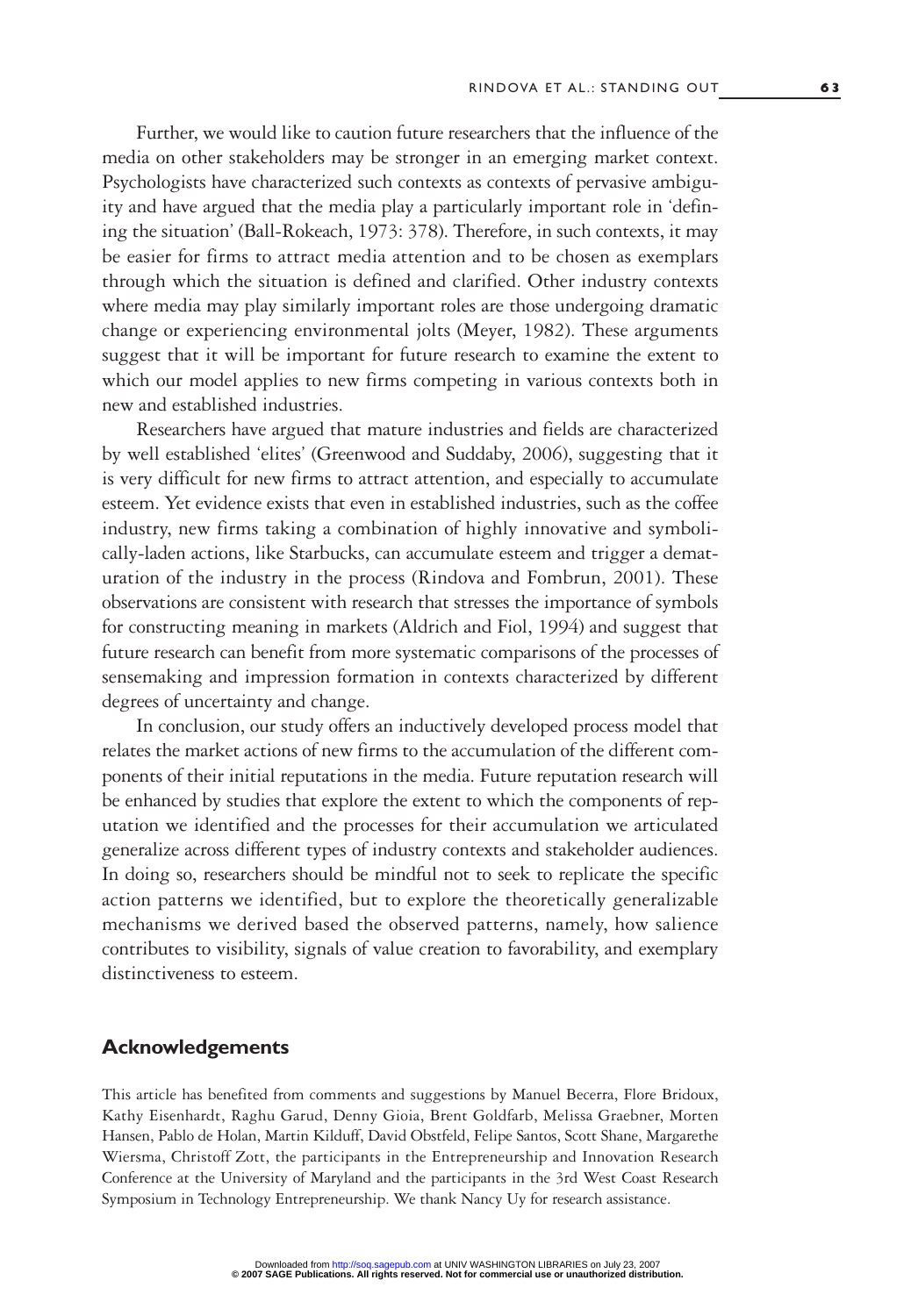#### **Notes**

- 1 We did not find examples of online book-retailers that had entered online prior to Amazon.com and had achieved sufficient media coverage to allow for a systematic analysis of their reputation accumulation. For example, we could not use the case of a company like Book Stacks, which entered online retail in 1992 and opened a web-based 'store' in 1994, because we found only four media articles that mentioned it.
- 2 The end of the observation period was based on Amazon.com's diversification into music and the acquisition of CDNow by Columbia House.
- 3 Seven actions fell outside these five categories: four mergers and acquisitions and three changes in organizational structure. These actions were removed from subsequent analysis because there were too few  $(1-2$  per firm) of them to allow for systematic examination of their impact on the reputation accumulation process.

#### **References**

- Aldrich, H. and Fiol, M. (1994) 'Fools Rush In? The Institutional Context of Industry Creation', *Academy of Management Review* 19: 645–70.
- Ball-Rokeach, S. J. (1973) 'From Pervasive Ambiguity to a Definition of the Situation', *Sociometry* 36: 378–89.
- Barney, J. B. (1991) 'Firm Resources and Sustained Competitive Advantage', *Journal of Management* 17: 99–120.
- Beatty, R. P. and Ritter, J. R. (1986) 'Investment Banking, Reputation, and the Underpricing of Initial Public Offerings', *Journal of Financial Economics* 15: 213–32.
- Besanko, D., Dranove, D. and Shanley, M. (1996) *The Economics of Strategy.* New York: John Wiley.
- Burton, M. D., Sorensen, J. B. and Beckman, C. M. (2002) 'Coming from Good Stock: Career Histories and New Venture Formation', *Social Structure and Organizations Revisited* 19: 229–62.
- Carpenter, P. (2000) *E-brands: Building an Internet Business at Breakneck Speed.* Cambridge, MA: Harvard Business School.
- Carroll, C. E. and McCombs, M. (2003) 'Agenda-setting Effects of Business News on the Public's Images and Opinions about Major Corporations', *Corporate Reputation Review* 6: 36–46.
- Carter, S. M. and Deephouse, D. L. (1999) '"Tough Talk" or "Soothing Speech": Managing Reputations for Being Tough and for Being Good', *Corporate Reputation Review* 2: 308–32.
- Clark, B. H. and Montgomery, D. B. (1998) 'Deterrence, Reputations, and Competitive Cognition', *Management Science* 44: 62–82.
- Deephouse, D. (2000) 'Media Reputation as a Strategic Resource: An Integration of Mass Communication and Resource-Based Theories', *Journal of Management* 26: 1091–1112.
- Deephouse, D. L. and Carter, S. M. (2005) 'An Examination of Differences between Organizational Legitimacy and Organizational Reputation', *Journal of Management Studies* 42: 329–60.
- Dierickx, I. and Cool, K. (1989) 'Asset Stock Accumulation and Sustainability of Competitive Advantage', *Management Science* 35: 1504–11.
- Eco, U. (1976) *A Theory of Semiotics*. Bloomington, IN: Indiana University Press.
- Eisenhardt, K. M. (1989) 'Building Theories from Case Study Research', *Academy of Management Review* 14: 532–50.
- Ferguson, T. D., Deephouse, D. L. and Ferguson, W. L. (2000) 'Do Strategic Groups Differ in Reputation?', *Strategic Management Journal* 21: 1195–1214.
- Ferrier, W. J. (1997) 'Tough Talk and Market Leaders: The Role of Overt Signaling and Reputation Building Behaviors in Sustaining Industry Dominance', *Corporate Reputation Review* 1: 98–102.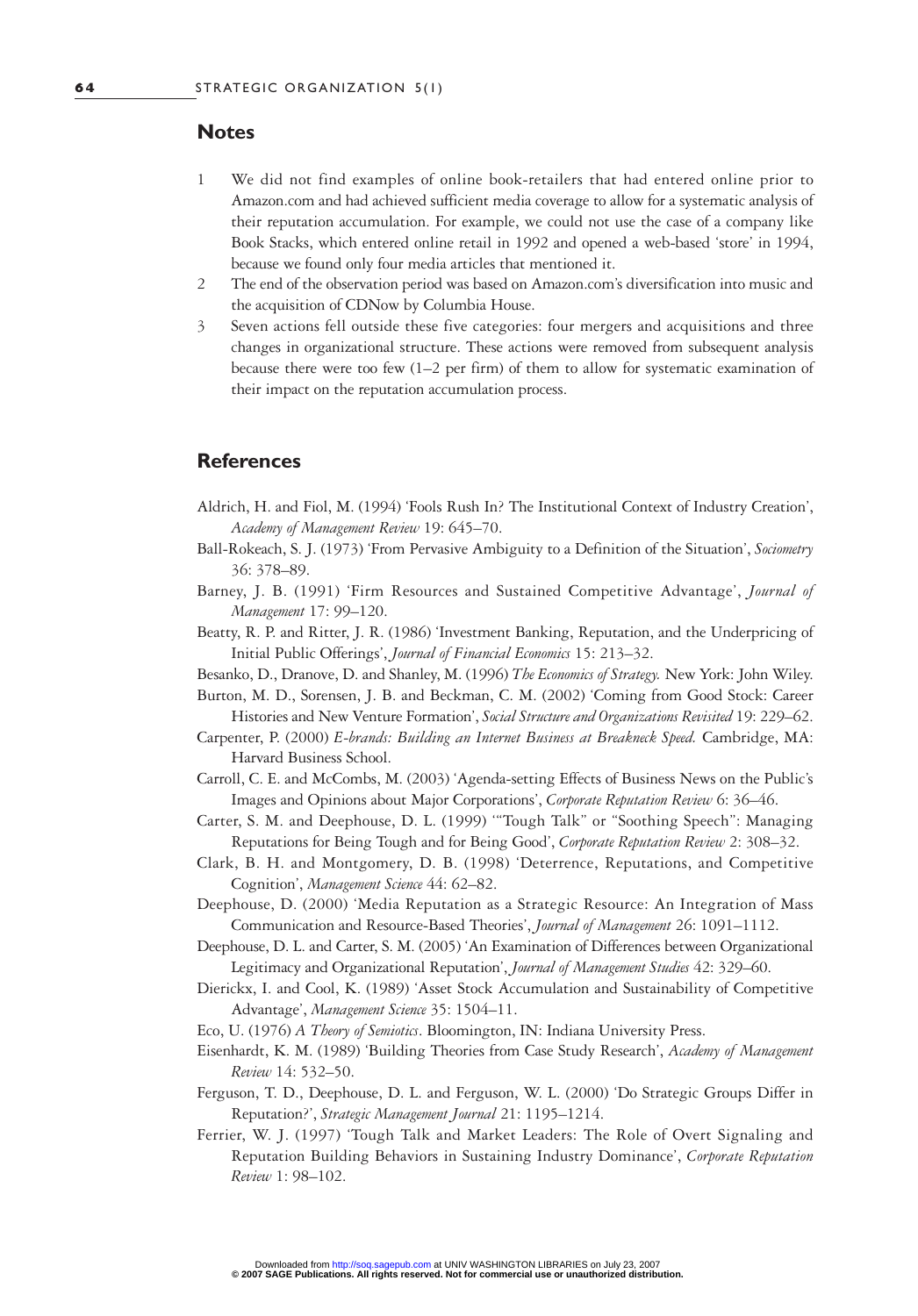- Ferrier, W. J., Smith, K. G. and Grimm, C. M. (1999) 'The Role of Competitive Action in Market Share Erosion and Industry Dethronement: A Study of Industry Leaders and Challengers', *Academy of Management Journal* 42: 372–89.
- Fiske, S. T. and Taylor, S. E. (1991) *Social Cognition*. New York: McGraw-Hill.
- Fombrun, C. J. (1996) *Reputation: Realizing Value from the Corporate Image.* Boston: Harvard Business School Press.
- Fombrun, C. J. and Shanley, M. (1990) 'What's in a Name? Reputation-building and Corporate Strategy', *Academy of Management Journal* 33: 233–58.
- Galunic, C. D. and Rodan, S. (1998) 'Resource Recombinations in the Firm: Knowledge Structures and the Potential for Schumpeterian Innovation', *Strategic Management Journal* 19: 1193–1201.
- Ghemawat, P. (1999) 'Leadership Online: Barnes and Noble versus Amazon.com', in P. Ghemawat, *Strategy and the Business Landscape.* Reading, MA: Addison-Wesley.
- Glaser, B. G. and Strauss, A. L. (1967) *The Discovery of Grounded Theory: Strategies for Qualitative Research.* Chicago, IL: Aldine de Gruyter.
- Gompers, P. A. and Lerner, J. (2001) *The Money of Invention: How Venture Capital Creates Wealth.* Boston, MA: Harvard Business School Press.
- Greenwood, R., Li, S. X., Prakash, R. and Deephouse, D. L. (2005) 'Reputation, Diversification, and Organizational Explanations of Performance in Professional Service Firms', *Organization Science* 16: 661–76.
- Greenwood, R. and Suddaby, R. (2006) 'Institutional Entrepreneurship in Mature Fields: The Big Five Accounting Firms', *Academy of Management Journal* 49: 27–48.
- Gulati, R. and Higgins, M. C. (2003) 'Which Ties Matter When? The Contingent Effects of Interorganziational Partnerships on IPO Success', *Strategic Management Journal* 24: 127–44.
- Hargadon, A. B. and Douglas, W. (2001) 'When Innovations Meet Institutions: Edison and the Design of the Electric Light', *Administrative Science Quarterly* 46: 476–501.
- Hatch, M. J. (1993) 'The Dynamics of Organizational Culture', *Academy of Management Review* 18: 657–93.
- Haunschild, P. R. and Beckman, C. M. (1998) 'When Do Interlocks Matter? Alternate Sources of Information and Interlock Influence', *Administrative Science Quarterly* 43: 815–44.
- Hellmann, T. and Puri, M. (2000) 'The Interaction between Product Market and Financial Strategy: The Role of Venture Capital', *Review of Financial Studies* 13: 959–84.
- Higgins, M. C. and Gulati, R. (2003) 'Getting off to a Good Start: The Effects of Upper Echelon Affiliations on Underwriter Prestige', *Organization Science* 14: 244–63.
- Hof, R. D., Green, H. and Himelstein, L. (1998) 'Now It's Your Web; The Net is Moving Toward One-to-one Marketing – and That Will Change How All Companies Do Business', *Business Week* (5 October): 164.
- Hoffman, A. J. and Ocasio, W. (2001) 'Not All Events Are Attended Equally: Toward a Middle-Range Theory of Industry Attention to External Events', *Organization Science* 12: 414–34.
- Krippendorff, K. (2004) *Content Analysis: An Introduction to Its Methodology.* Thousand Oaks, CA: Sage Publications.
- Lang, G. E. and Lang, K. (1988) 'Recognition and Renown: The Survival of Artistic Reputation', *American Journal of Soci*ology 94: 79–109.
- Lee, C., Lee, K. and Pennings, J. M. (2001) 'Internal Capabilities, External Networks, and Performance: A Study on Technology-Based Ventures', *Strategic Management Journal* 22: 615–40.
- Lee, H., Smith, K. G., Grimm, C. M. and Schomburg, A. (2000) 'Timing, Order and Durability of New Product Advantages with Imitation', *Strategic Management Journal* 21: 23–30.
- Lee, T. W. (1999) *Using Qualitative Methods in Organizational Research.* Thousand Oaks, CA: Sage.
- Lieberman, M. B. and Montgomery, D. B. (1988) 'First-Mover Advantages', *Strategic Management Journal* 9: 41–58.
- Louie, D. L. (1998) 'Amazon.com (A)'. Case No. 9-897-128. Boston, MA: Harvard Business School Case Services.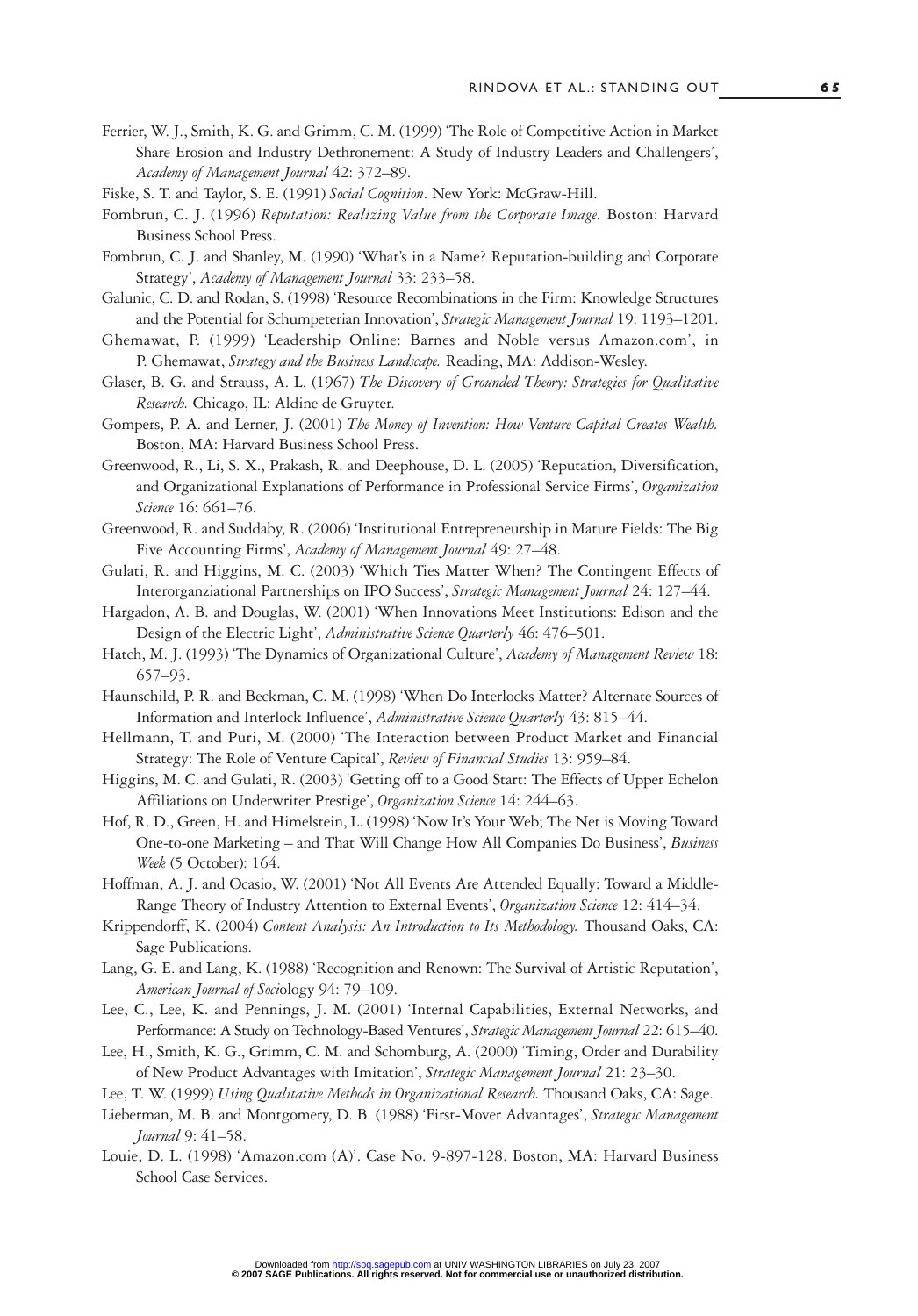- Louie, D. L., Ardito, C. L. and Cameron, H. S. (2001) 'www.barnesandnoble.com'. Case No. 9- 898-082. Boston, MA: Harvard Business School Case Services.
- Lounsbury, M. and Glynn, M. A. (2001) 'Cultural Entrepreneurship: Stories, Legitimacy, and the Acquisition of Resources', *Strategic Management Journal* 22: 545–64.
- Lounsbury, M. and Rao, H. (2004) 'Sources of Durability and Change in Market Classifications: A Study of the Reconstitution of Product Categories in the American Mutual Fund Industry, 1944–1985', *Social Forces* 82: 969–99.
- Lounsbury, M., Ventresca, M. and Hirsch, P. M. (2003) 'Social Movements, Field Frames and Industry Emergence: A Cultural-Political Perspective on US Recycling', *Socio-Economic Review* 1(1) 71–104.
- McCombs, M. E. and Shaw, D. L. (1972) 'The Agenda Setting Function of the Mass Media', *Public Opinion Quarterly* 36: 176–87.
- Meyer, A. D. (1982) 'Adapting to Environmental Jolts', *Administrative Science Quarterly* 27: 525–37.
- Miles, M. B. and Huberman, A. M. (1984) *Qualitative Data Analysis: A Sourcebook of New Methods.* Beverly Hills, CA: Sage Publications.
- Milgrom, P. and Roberts, J. (1986) 'Price and Advertising Signals of Product Quality', *Journal of Political Economy* 94: 796–821.
- Moran, P. and Ghoshal, S. (1999) 'Markets, Firms, and the Process of Economic Development', *Academy of Management Review* 24: 390–412.
- Nakache, P. (1998) 'Secrets of the New Brand Builders', *Fortune* (22 June): 167–9.
- Noda, T. and Collis, D. J. (2001) 'The Evolution of Intraindustry Firm Heterogeneity: Insights from a Process Study', *Academy of Management Journal* 44: 897–925.
- Olim, J., Olim, M. and Kent, P. (1998) *The CDnow Story: Rags to Riches on the Internet.* Lakewood, CO: Top Floor Publishing.
- Plitch, P. and Fleetwood, C. (1996) 'More Yule Shoppers Skip Malls for Net On-Line Sales Catch On Despite Security Fears', *Wall Street Journal* (23 December): A.5.A.
- Pollock, T. G., Porac, J. and Wade, J. (2004) 'Constructing Deal Networks: Brokers as Network "Architects" in the U.S. IPO Market and Other Examples', *Academy of Management Review* 29: 50–72.
- Pollock, T. G. and Rindova, V. P. (2003) 'Media Legitimation Effects in the Market for Initial Public Offerings', *Academy of Management Journal* 46: 631–42.
- Pollock, T. G., Rindova, V. P. and Maggitti, P. (2004) 'Media and Investor Information Cascades and Their Impact on Post-Ipo Market Performance', paper presented at the Academy of Management Annual Meeting in New Orleans, LA.
- Rao, H. (1994) 'The Social Construction of Reputation: Certification Contests, Legitimation, and the Survival of Organizations in the American Automobile Industry: 1895–1912', *Strategic Management Journal* 15: 29–44.
- Rao, H. (1998) 'Caveat Emptor: The Construction of Nonprofit Consumer Watchdog Organizations', *American Journal of Sociology* 103: 912–61.
- Rao, H., Monin, P. and Durand, R. (2003) 'Institutional Change in Toque Ville: Nouvelle Cuisine as an Identity Movement in French Gastronomy', *American Journal of Sociology* 108: 795–843.
- Reitz, H. and Akers, C. (2000) 'CDNow (A)'. Case No. 9-701-046. Boston, MA: Harvard Business School Case Services.
- Reuber, A. R. and Fischer, E. (2005) 'The Company You Keep: How Young Firms in Different Competitive Contexts Signal Reputation through Their Customers', *Entrepreneurship: Theory and Practice* 29(1): 57–78.
- Rindova, V. and Fombrun, C. (1999) 'Constructing Competitive Advantage: The Role of Firm-Constituent Interactions', *Strategic Management Journal* 20: 691–710.
- Rindova, V. and Fombrun, C. (2001) 'The Growth of the Specialty Coffee Niche in the U.S. Coffee Industry', in K. Schoonhoven and E. Romanelli (eds) *The Entrepreneurship Dynamic.* Stanford, CA: Stanford University Press.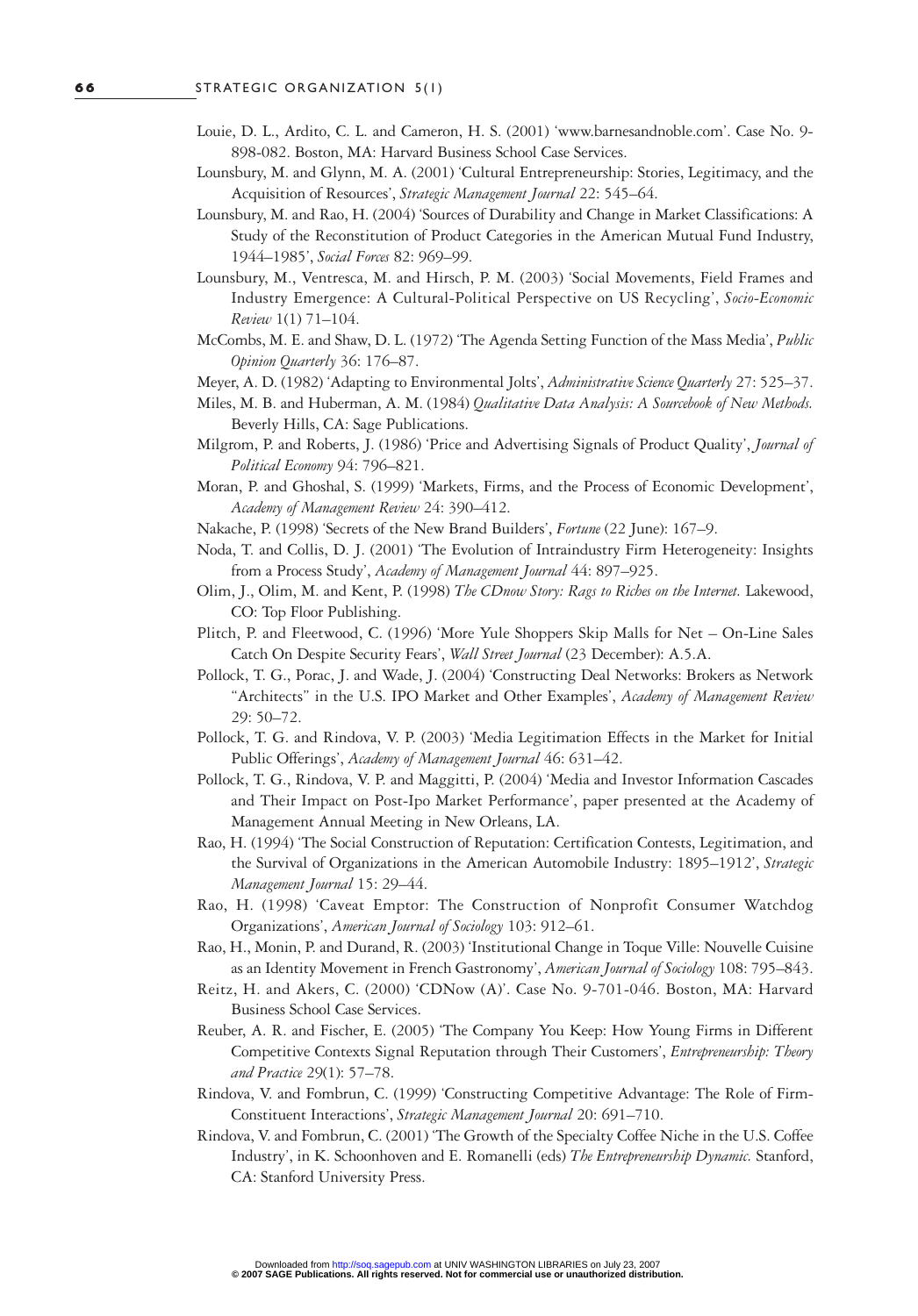- Rindova, V. and Kotha, S. (2001) 'Continuous Morphing: Competing Through Dynamic Capabilities, Form, and Function', *Academy of Management Journal* 44: 1263–80.
- Rindova, V., Pollock, T. and Hayward, M. (2006) 'Celebrity Firms: The Social Construction of Market Popularity', *Academy of Management Review* 31: 50–72.
- Rindova, V. P., Williamson, I. O., Petkova, A. P. and Sever, J. M. (2005) 'Being Good or Being Known: An Empirical Examination of the Dimensions, Antecedents, and Consequences of Organizational Reputation', *Academy of Management Journal* 48: 1033–49.
- Roberts, P. W. and Dowling, G. R. (2002) 'Corporate Reputation and Sustained Superior Financial Performance', *Strategic Management Journal* 23: 1077–93.
- Schwartz, N. D. (2000) 'Inside the Market's Myth Machine', *Fortune* (2 Oct) 142(7): 114–20.
- Shane, S. and Stuart, T. (2002) 'Organizational Endowments and the Performance of University Start-ups', *Management Science* 48: 154–70.
- Shiller, R. J. (2001) *Irrational Exuberance.* New York: Broadway.
- Sine, W. D., Haveman, H. A. and Tolbert, P. S. (2005) 'Risky Business? Entrepreneurship in the New Independent-Power Sector', *Administrative Science Quarterly* 50: 200–32.
- Smith, J. D. (2005) 'Wanted: A New Psychology of Exemplars', *Canadian Journal of Experimental Psychology* 59(1): 47–53.
- Stuart, T. (2000) 'Interorganizational Alliances and the Performance of Firms: A Study of Growth and Innovation Rates in a High-Technology Industry', *Strategic Management Journal* 21: 791–811.
- Stuart, T. E., Hoang, H. and Hybels, R. C. (1999) 'Interorganizational Endorsements and the Performance of Entrepreneurial Ventures', *Administrative Science Quarterly* 44: 315–49.
- Suchman, M. (1995) 'Managing Legitimacy: Strategic and Institutional Approaches', *Academy of Management Review* 20: 571–610.
- Tsai, W. (2000) 'Social Capital, Strategic Relatedness and the Formation of Intraorganizational Linkages', *Strategic Management Journal* 21: 925–39.
- Tversky, A. and Kahneman, D. (1973) 'Availability: A Heuristic for Judging Frequency and Probability', *Cognitive Psychology* 5: 207–32.
- Ventresca, M. and Mohr, J. (2001) 'Archival Research Methods', in J. A. C. Baum (ed.) *Companion to Organizations*, pp. 805–28. London: Blackwell.
- *Wall Street Journal* (1997) 'A Closer Look: A New Page in Competition', Eastern edn (22 May): B.6.
- Williamson, I. O. (2000) 'Employer Legitimacy and Recruitment Success in Small Business', *Entrepreneurship Theory and Practice* 25: 27–42.
- Yin, R. K. (1994) *Case Study Research: Design and Methods*, 2nd edn. Thousand Oaks, CA: Sage.
- Young, G., Smith, K. G. and Grimm, C. M. (1996) '"Austrian" and industrial organization perspectives on firm-level competitive activity and performance', *Organization Science* 7: 243–54.
- Zuckerman, E. W. (1999) 'The Categorical Imperative: Security Analysts and the Illegitimacy Discount', *American Journal of Sociology* 104: 1398–1438.

#### **Appendix: Managerial perspective on reputation building at Amazon.com**

Following prior inductive studies (Rindova and Kotha, 2001), we sought to validate our theoretical insights using feedback from key informants. We focused on key informants from Amazon.com because it exemplified the theoretical relationships we identified and can therefore be considered a 'revelatory case' (Yin, 1994). We solicited and obtained participation from three senior managers who were in charge of product development and marketing strategy (Executive Vice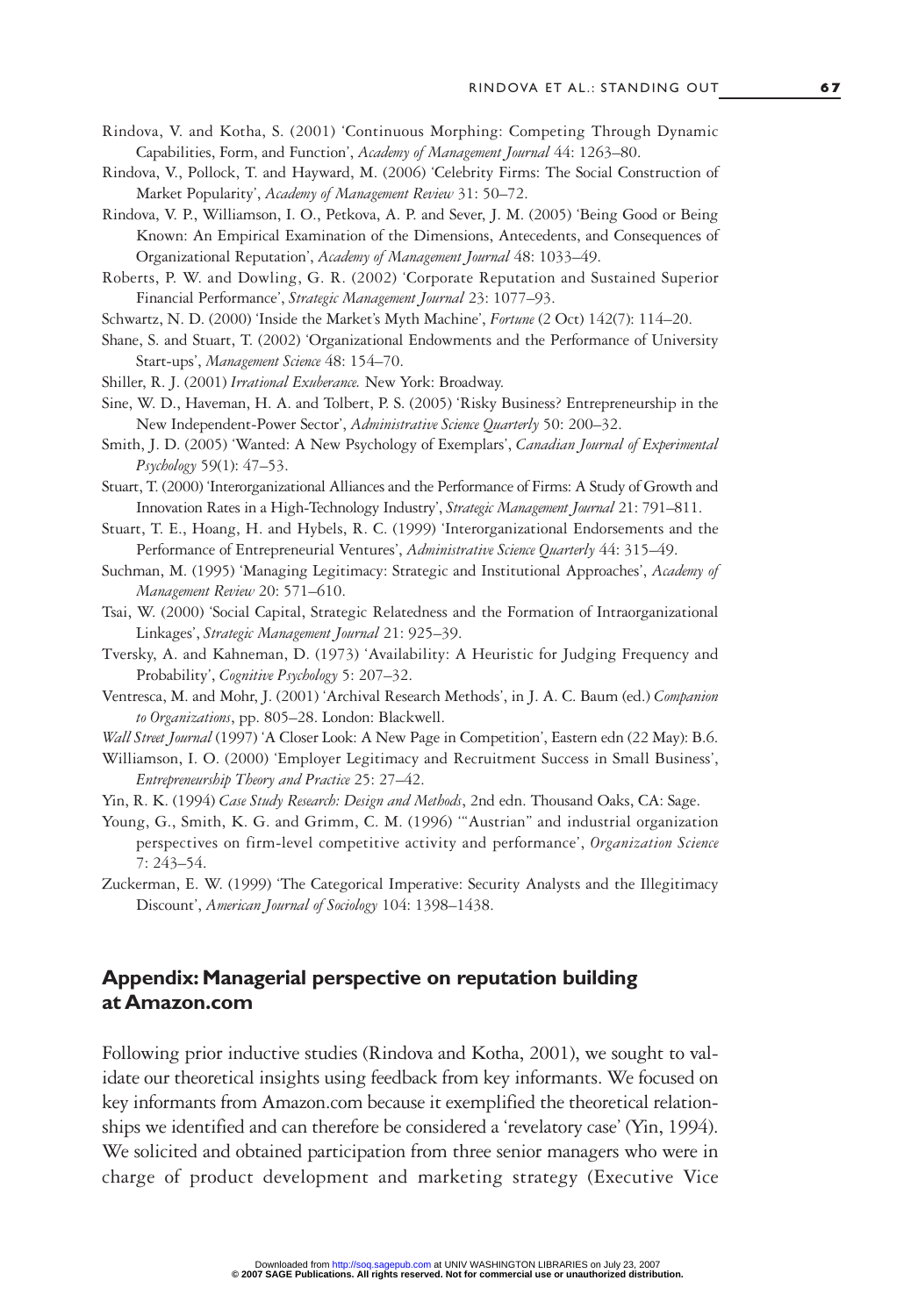#### **68** STRATEGIC ORGANIZATION 5(1)

President, Senior Vice President and director) at Amazon.com during our observation period. Each informant agreed to read the paper and comment on it in an open-ended interview. Each feedback session lasted at least an hour and included direct feedback on the paper as well as an open-ended discussion of how Amazon.com approached reputation building in its early years of existence. Two researchers took detailed notes during the feedback session and consolidated them within 24 hours. Our critical informants confirmed the validity of the relationships of the proposed model and did not suggest modifications to it. Instead they provided interesting insights into the internal factors that contributed to the observed pattern of actions derived from our analysis of the archival data.

#### *Strategic choice of level of action taking*

Our key informants confirmed that Amazon.com strategically pursued media visibility, because the firm's top management believed that media visibility was critical to the accumulation of reputation. More specifically, Amazon.com's top managers decided strategically what level of actions the firm should take in order to attract media attention. For example, they discussed the relative merits of bundling actions into big launch events (similar to the product launches used in the packaged software industry by firms like Microsoft) as opposed to releasing information about the new features and services frequently. They chose the latter approach because it allowed the firm to learn faster what features were valued by customers than it could with less frequent feature launches, and it had the potential to attract media attention continuously. Informants also stressed that frequent and ongoing action taking reflected the logic of continuous flow, a philosophical principle underlying Amazon.com product development and operations. Therefore, according to our informants the sustained high level of market actions we observed is a result of both strategic targeting of media visibility and a by-product of the organization of internal activities.

#### *Combining innovative and symbolic actions*

Our key informants confirmed that Amazon.com placed a high priority on innovative actions. According to one informant who held the position of an EVP during the observation period:

At Amazon.com innovativeness was viewed as a key brand attribute, because we wanted to be seen as a leader, not a follower. Such actions were viewed as a means to avoid being classified as a 'store.' We were very careful to resist those definitions. We wanted Amazon.com to stand for this new emerging thing . . . so we tried not to follow into other people's footsteps and to be very innovative instead. (Interview data)

Accordingly, the firm released new service features frequently. Thus, the high level of innovative actions we observed reflects a conscious effort by Amazon.com's management to shape public perceptions of the firm as an innovator and to differentiate it from physical retailers.

Finally, our informants readily acknowledged the strategic importance that Amazon.com accorded to actions that we termed symbolic. For example,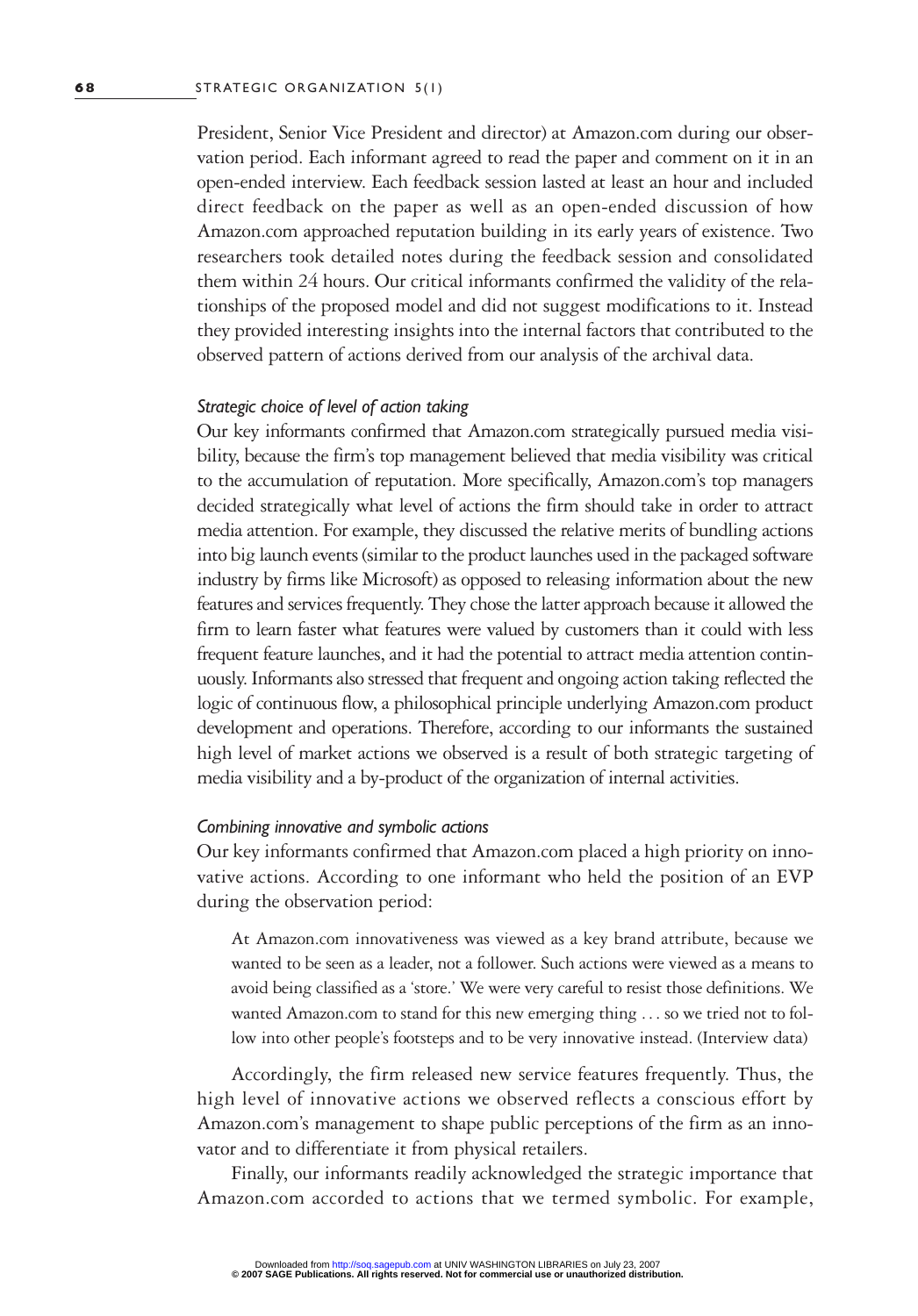an SVP of Public Relations, the function that managed symbolic actions internally, was hired before the SVP of Marketing. This important decision reflected the belief among the top management team that symbolic actions had several advantages over the conventional marketing approach, including: first, they reached large audiences relatively inexpensively; second, they did so interactively, enabling real time observation and learning; and third, they had the potential to promote interactivity to large audiences by creating big events. Because symbolic actions were considered strategically important, Amazon.com used its innovative actions to figure out things that are really interesting to customers and then designed unique and engaging events around them. This approach to public relations may explain why Amazon.com was able to generate a number of unusual symbolic actions, which were not imitated by other firms. Overall, the key informants confirmed the validity of our theoretical framework and provided a glimpse into the strategic and organizational logic underlying the pattern of Amazon.com's actions we observed. They confirmed that Amazon.com pursued reputation strategically, using the means we identified in our inductive model.

**Violina P. Rindova**, to whom all correspondence should be addressed, is an Associate Professor of strategic management at University of Texas – Austin. Her current research focuses on the social construction of markets and the socio-cognitive dynamics of the creation of intangible assets, competitive advantage, and value. Her recent work on the creation of celebrity CEOs and firms with Timothy Pollock and Mathew Hayward includes 'Believing One's Own Press:The Causes and Consequences of Chief Executive Officer Celebrity' (*Strategic Management Journal,* 2004) and 'Celebrity Firms:The Social Construction of Market Popularity' (*Academy of Management Review,* 2006). *Address:* CBA 4.202 McCombs School of Business, University of Texas – Austin, Austin, TX 78701, USA. [email: Violina. Rindova@mccombs.utexas.edu]

**Antoaneta P. Petkova** is an Assistant Professor of management and organization at San Francisco State University. Her research focuses on the role of innovation and entrepreneurship in influencing stakeholder perceptions about organizations. Recent writings include 'Being Good or Being Known: An Empirical Examination of the Dimensions, Antecedents, and Consequences of Organizational Reputation',with Violina Rindova and Ian Williamson (*Academy of Management Journal*, 2005) and 'When Is a New Thing a Good Thing? Technological Change, Product Form Design and Perceptions of Value for Product Innovations', with Violina Rindova (*Organization Science*, forthcoming). *Address:* 353 Business Building, San francisco State University, San Francisco, CA 94132, USA. [email: apetkova@sfsu.edu]

**Suresh Kotha** is the Douglas E. Olesen/Battelle Excellence Chair in Entrepreneurship and a professor of management and organization at the University of Washington Business School. His research interests focus on corporate entrepreneurship, e-commerce business models, technology and innovation management, and competitive strategy. Recent writing includes: